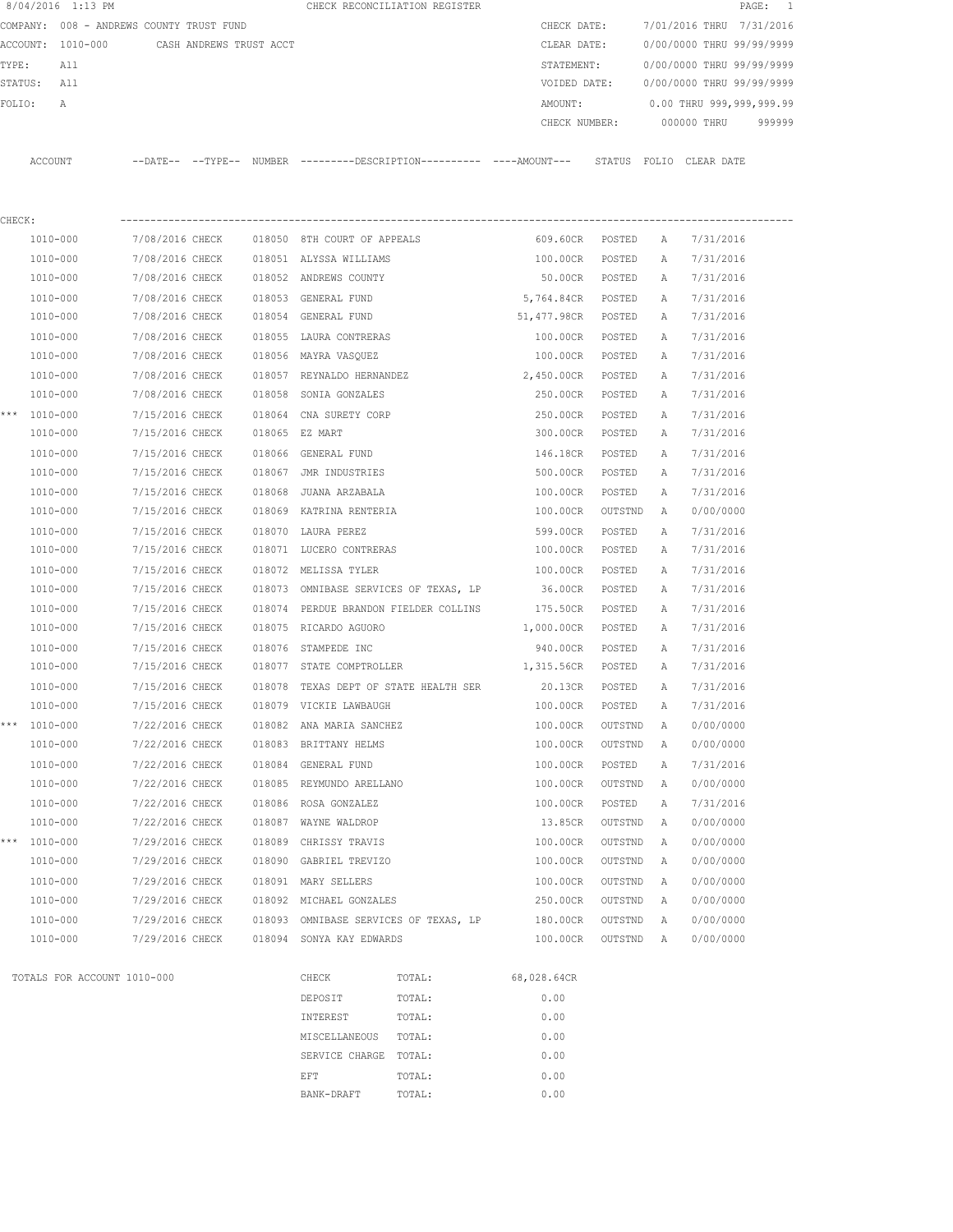|          | 8/04/2016 1:13 PM |                                      |                            |        |               | CHECK RECONCILIATION REGISTER                |               |        |       |             | PAGE: 2                   |  |
|----------|-------------------|--------------------------------------|----------------------------|--------|---------------|----------------------------------------------|---------------|--------|-------|-------------|---------------------------|--|
| COMPANY: |                   | 008 - ANDREWS COUNTY TRUST FUND      |                            |        |               |                                              | CHECK DATE:   |        |       |             | 7/01/2016 THRU 7/31/2016  |  |
| ACCOUNT: | 1010-000          |                                      | CASH ANDREWS TRUST ACCT    |        |               |                                              | CLEAR DATE:   |        |       |             | 0/00/0000 THRU 99/99/9999 |  |
| TYPE:    | All               |                                      |                            |        |               |                                              | STATEMENT:    |        |       |             | 0/00/0000 THRU 99/99/9999 |  |
| STATUS:  | All               |                                      |                            |        |               |                                              | VOIDED DATE:  |        |       |             | 0/00/0000 THRU 99/99/9999 |  |
| FOLIO:   | Α                 |                                      |                            |        |               |                                              | AMOUNT:       |        |       |             | 0.00 THRU 999,999,999.99  |  |
|          |                   |                                      |                            |        |               |                                              | CHECK NUMBER: |        |       | 000000 THRU | 999999                    |  |
| ACCOUNT  |                   |                                      | $--$ DATE $- --$ TYPE $--$ | NUMBER |               | ---------DESCRIPTION---------- ----AMOUNT--- |               | STATUS | FOLIO | CLEAR DATE  |                           |  |
|          |                   | TOTALS FOR ANDREWS COUNTY TRUST FUND |                            |        | CHECK         | TOTAL:                                       | 68,028.64CR   |        |       |             |                           |  |
|          |                   |                                      |                            |        | DEPOSIT       | TOTAL:                                       | 0.00          |        |       |             |                           |  |
|          |                   |                                      |                            |        | INTEREST      | TOTAL:                                       | 0.00          |        |       |             |                           |  |
|          |                   |                                      |                            |        | MISCELLANEOUS | TOTAL:                                       | 0.00          |        |       |             |                           |  |

SERVICE CHARGE TOTAL: 0.00 EFT TOTAL:  $0.00$ BANK-DRAFT TOTAL:  $0.00$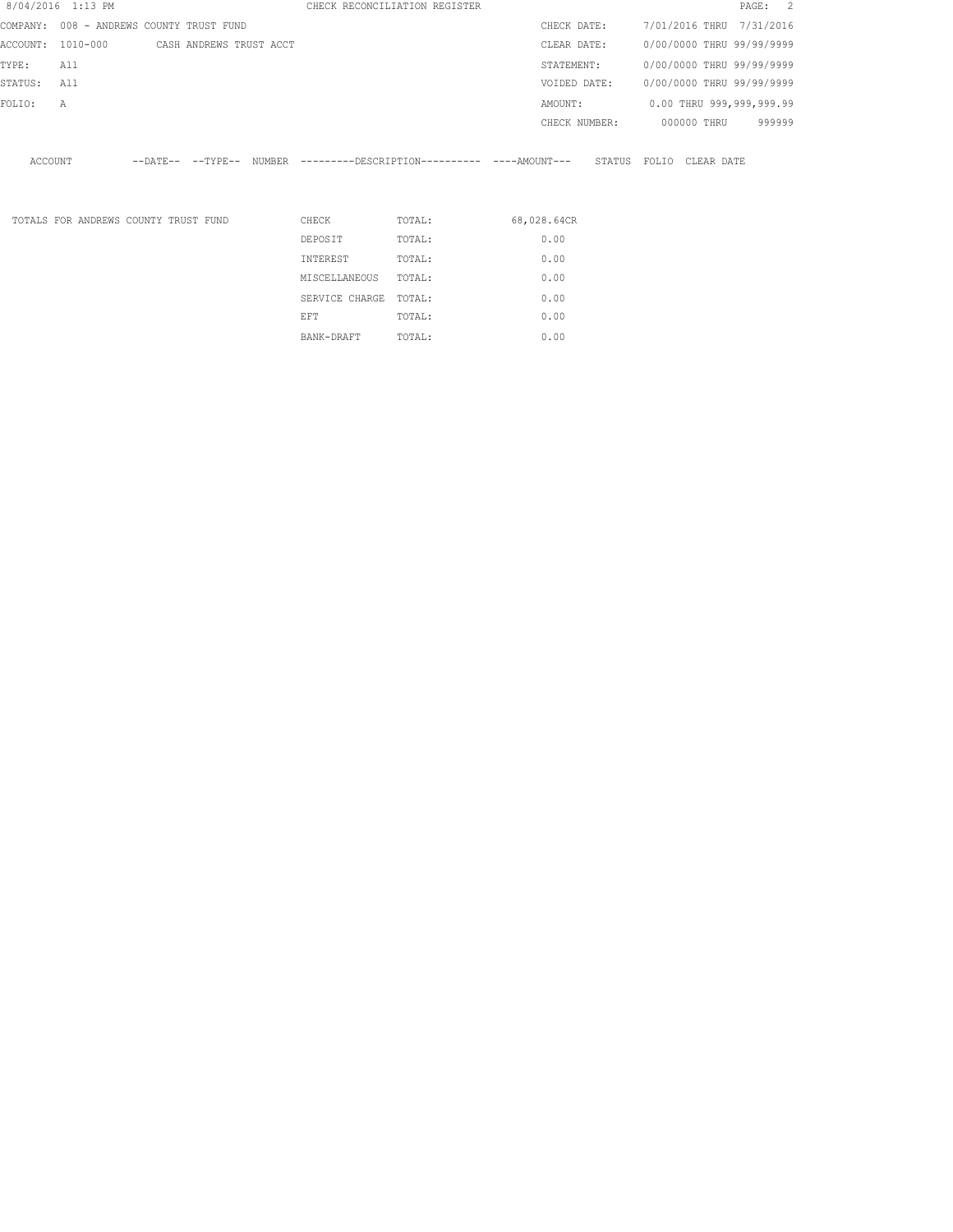|             | 8/04/2016 1:13 PM           |  |                                                                                                                | CHECK RECONCILIATION REGISTER                                                                      |      |             |  |                                        | PAGE: 3 |
|-------------|-----------------------------|--|----------------------------------------------------------------------------------------------------------------|----------------------------------------------------------------------------------------------------|------|-------------|--|----------------------------------------|---------|
|             | COMPANY: 014 - TIF GRANT    |  |                                                                                                                |                                                                                                    |      |             |  | CHECK DATE: 7/01/2016 THRU 7/31/2016   |         |
|             | ACCOUNT: 1010-000 TIF GRANT |  |                                                                                                                |                                                                                                    |      | CLEAR DATE: |  | 0/00/0000 THRU 99/99/9999              |         |
| TYPE: All   |                             |  |                                                                                                                |                                                                                                    |      | STATEMENT:  |  | 0/00/0000 THRU 99/99/9999              |         |
| STATUS: All |                             |  |                                                                                                                |                                                                                                    |      |             |  | VOIDED DATE: 0/00/0000 THRU 99/99/9999 |         |
| FOLIO:      | $\mathbb{A}$                |  |                                                                                                                |                                                                                                    |      |             |  | AMOUNT: 0.00 THRU 999,999,999.99       |         |
|             |                             |  |                                                                                                                |                                                                                                    |      |             |  | CHECK NUMBER: 000000 THRU 999999       |         |
|             |                             |  |                                                                                                                | ACCOUNT -DATE-- --TYPE-- NUMBER --------DESCRIPTION--------- ----AMOUNT--- STATUS FOLIO CLEAR DATE |      |             |  |                                        |         |
|             |                             |  |                                                                                                                |                                                                                                    |      |             |  |                                        |         |
| CHECK:      |                             |  |                                                                                                                |                                                                                                    |      |             |  |                                        |         |
|             |                             |  |                                                                                                                | 1010-000 7/08/2016 CHECK 018063 YELLOWHOUSE MACHINERY CO 1,822.43CR POSTED A 7/31/2016             |      |             |  |                                        |         |
|             | TOTALS FOR ACCOUNT 1010-000 |  |                                                                                                                | CHECK TOTAL: 1,822.43CR                                                                            |      |             |  |                                        |         |
|             |                             |  | DEPOSIT TOTAL:                                                                                                 |                                                                                                    |      | 0.00        |  |                                        |         |
|             |                             |  | INTEREST TOTAL:                                                                                                |                                                                                                    |      | 0.00        |  |                                        |         |
|             |                             |  | MISCELLANEOUS TOTAL:                                                                                           |                                                                                                    |      | 0.00        |  |                                        |         |
|             |                             |  | SERVICE CHARGE TOTAL:                                                                                          |                                                                                                    |      | 0.00        |  |                                        |         |
|             |                             |  | EFT FOR THE STATE OF THE STATE OF THE STATE OF THE STATE OF THE STATE OF THE STATE OF THE STATE OF THE STATE O | TOTAL:                                                                                             | 0.00 |             |  |                                        |         |
|             |                             |  | BANK-DRAFT TOTAL:                                                                                              |                                                                                                    |      | 0.00        |  |                                        |         |
|             |                             |  |                                                                                                                |                                                                                                    |      |             |  |                                        |         |
|             | TOTALS FOR TIF GRANT        |  | <b>CHECK</b>                                                                                                   | TOTAL: 1,822.43CR                                                                                  |      |             |  |                                        |         |
|             |                             |  | DEPOSIT                                                                                                        | TOTAL:                                                                                             |      | 0.00        |  |                                        |         |
|             |                             |  | INTEREST                                                                                                       | TOTAL:                                                                                             |      | 0.00        |  |                                        |         |
|             |                             |  | MISCELLANEOUS TOTAL:                                                                                           |                                                                                                    |      | 0.00        |  |                                        |         |
|             |                             |  | SERVICE CHARGE TOTAL:                                                                                          |                                                                                                    |      | 0.00        |  |                                        |         |
|             |                             |  | EFT FOR THE STATE OF THE STATE OF THE STATE OF THE STATE OF THE STATE OF THE STATE OF THE STATE OF THE STATE O | TOTAL:                                                                                             |      | 0.00        |  |                                        |         |
|             |                             |  | BANK-DRAFT                                                                                                     | TOTAL:                                                                                             |      | 0.00        |  |                                        |         |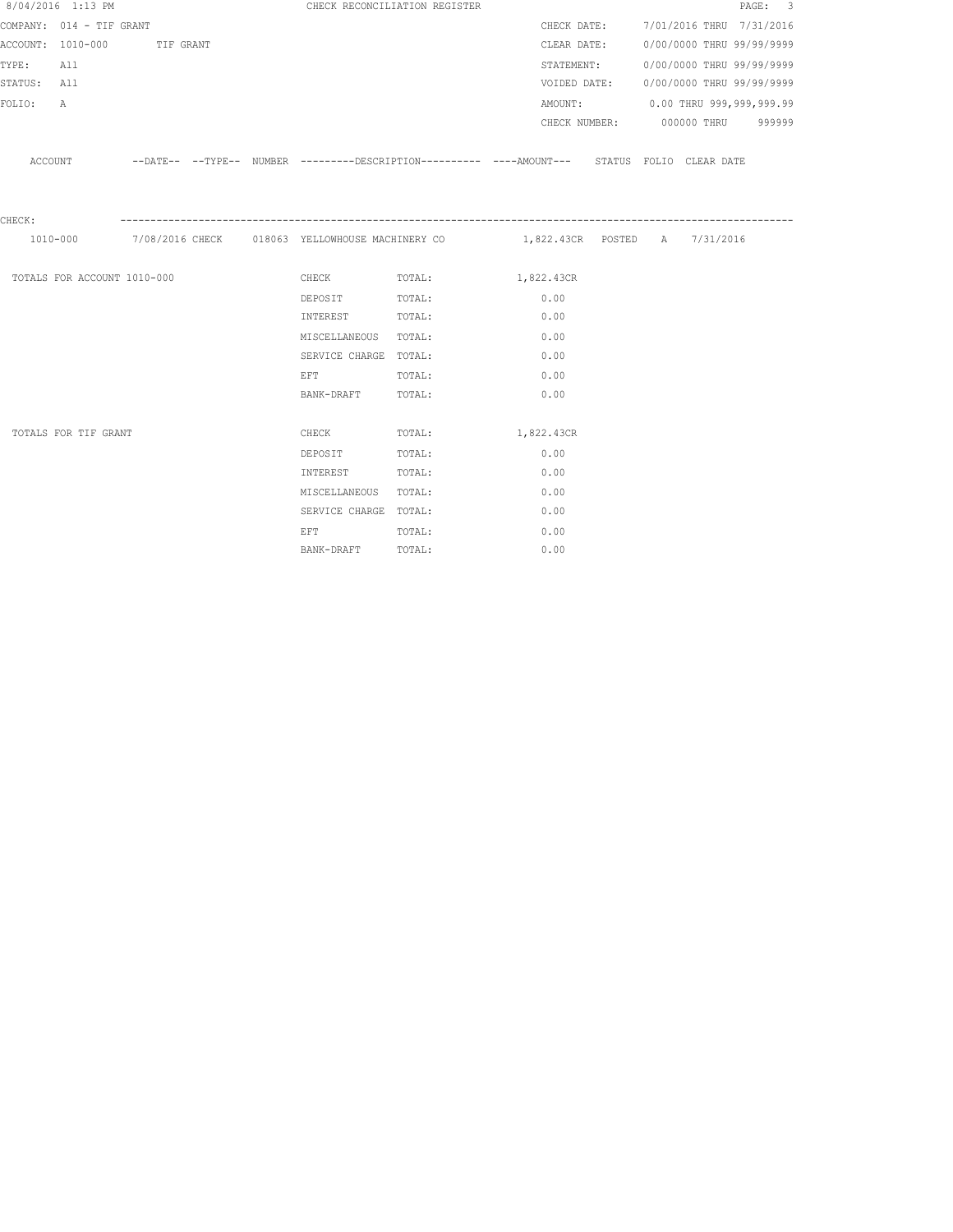|        | 8/04/2016 1:13 PM                  |                          |  |                                            | CHECK RECONCILIATION REGISTER                                                              |                      |               |   |                                        | PAGE: 4 |
|--------|------------------------------------|--------------------------|--|--------------------------------------------|--------------------------------------------------------------------------------------------|----------------------|---------------|---|----------------------------------------|---------|
|        | COMPANY: 015 - CAPITAL IMPROVEMENT |                          |  |                                            |                                                                                            | CHECK DATE:          |               |   | 7/01/2016 THRU 7/31/2016               |         |
|        | ACCOUNT: 1010-000                  | CASH CAPITAL IMPROVEMENT |  |                                            |                                                                                            | CLEAR DATE:          |               |   | 0/00/0000 THRU 99/99/9999              |         |
| TYPE:  | All                                |                          |  |                                            |                                                                                            |                      |               |   | STATEMENT: 0/00/0000 THRU 99/99/9999   |         |
|        | STATUS: All                        |                          |  |                                            |                                                                                            |                      |               |   | VOIDED DATE: 0/00/0000 THRU 99/99/9999 |         |
| FOLIO: | A                                  |                          |  |                                            |                                                                                            | AMOUNT:              |               |   | 0.00 THRU 999,999,999.99               |         |
|        |                                    |                          |  |                                            |                                                                                            |                      | CHECK NUMBER: |   | 000000 THRU                            | 999999  |
|        | ACCOUNT                            |                          |  |                                            | --DATE-- --TYPE-- NUMBER --------DESCRIPTION--------- ----AMOUNT--- STATUS FOLIO CLEARDATE |                      |               |   |                                        |         |
| CHECK: |                                    |                          |  |                                            |                                                                                            |                      |               |   |                                        |         |
|        | 1010-000                           |                          |  | 7/08/2016 CHECK 018061 GRAINGER INC        |                                                                                            | 124.11CR POSTED      |               | A | 7/31/2016                              |         |
|        | 1010-000                           |                          |  | 7/08/2016 CHECK 018062 L 5 CONTRUCTION LLC |                                                                                            | 29,038.70CR POSTED   |               | A | 7/31/2016                              |         |
|        | *** $1010 - 000$                   | 7/15/2016 CHECK          |  | 018081 PRO AGGREGATE                       |                                                                                            | 195.00CR POSTED      |               | A | 7/31/2016                              |         |
|        | *** $1010 - 000$                   | 7/29/2016 CHECK          |  | 018100 GENERAL FUND                        |                                                                                            | 1,886.50CR OUTSTND A |               |   | 0/00/0000                              |         |
|        | 1010-000                           |                          |  | 7/29/2016 CHECK 018101 GRAINGER INC        |                                                                                            | 756.80CR OUTSTND     |               | A | 0/00/0000                              |         |
|        | 1010-000                           |                          |  |                                            | 7/29/2016 CHECK 618102 WEIBRING WOLFARD GOLF DESIGN 64,509.21CR OUTSTND A                  |                      |               |   | 0/00/0000                              |         |
|        | TOTALS FOR ACCOUNT 1010-000        |                          |  | CHECK                                      | TOTAL:                                                                                     | 36,510.32CR          |               |   |                                        |         |
|        |                                    |                          |  | DEPOSIT                                    | TOTAL:                                                                                     | 0.00                 |               |   |                                        |         |
|        |                                    |                          |  | INTEREST                                   | TOTAL:                                                                                     | 0.00                 |               |   |                                        |         |
|        |                                    |                          |  | MISCELLANEOUS TOTAL:                       |                                                                                            | 0.00                 |               |   |                                        |         |
|        |                                    |                          |  | SERVICE CHARGE TOTAL:                      |                                                                                            | 0.00                 |               |   |                                        |         |
|        |                                    |                          |  | <b>EFT</b>                                 | TOTAL:                                                                                     | 0.00                 |               |   |                                        |         |
|        |                                    |                          |  | BANK-DRAFT                                 | TOTAL:                                                                                     | 0.00                 |               |   |                                        |         |
|        | TOTALS FOR CAPITAL IMPROVEMENT     |                          |  | CHECK                                      | TOTAL:                                                                                     | 36,510.32CR          |               |   |                                        |         |
|        |                                    |                          |  | DEPOSIT                                    | TOTAL:                                                                                     | 0.00                 |               |   |                                        |         |
|        |                                    |                          |  | INTEREST                                   | TOTAL:                                                                                     | 0.00                 |               |   |                                        |         |
|        |                                    |                          |  | MISCELLANEOUS TOTAL:                       |                                                                                            | 0.00                 |               |   |                                        |         |
|        |                                    |                          |  | SERVICE CHARGE TOTAL:                      |                                                                                            | 0.00                 |               |   |                                        |         |
|        |                                    |                          |  | EFT                                        | TOTAL:                                                                                     | 0.00                 |               |   |                                        |         |
|        |                                    |                          |  | BANK-DRAFT                                 | TOTAL:                                                                                     | 0.00                 |               |   |                                        |         |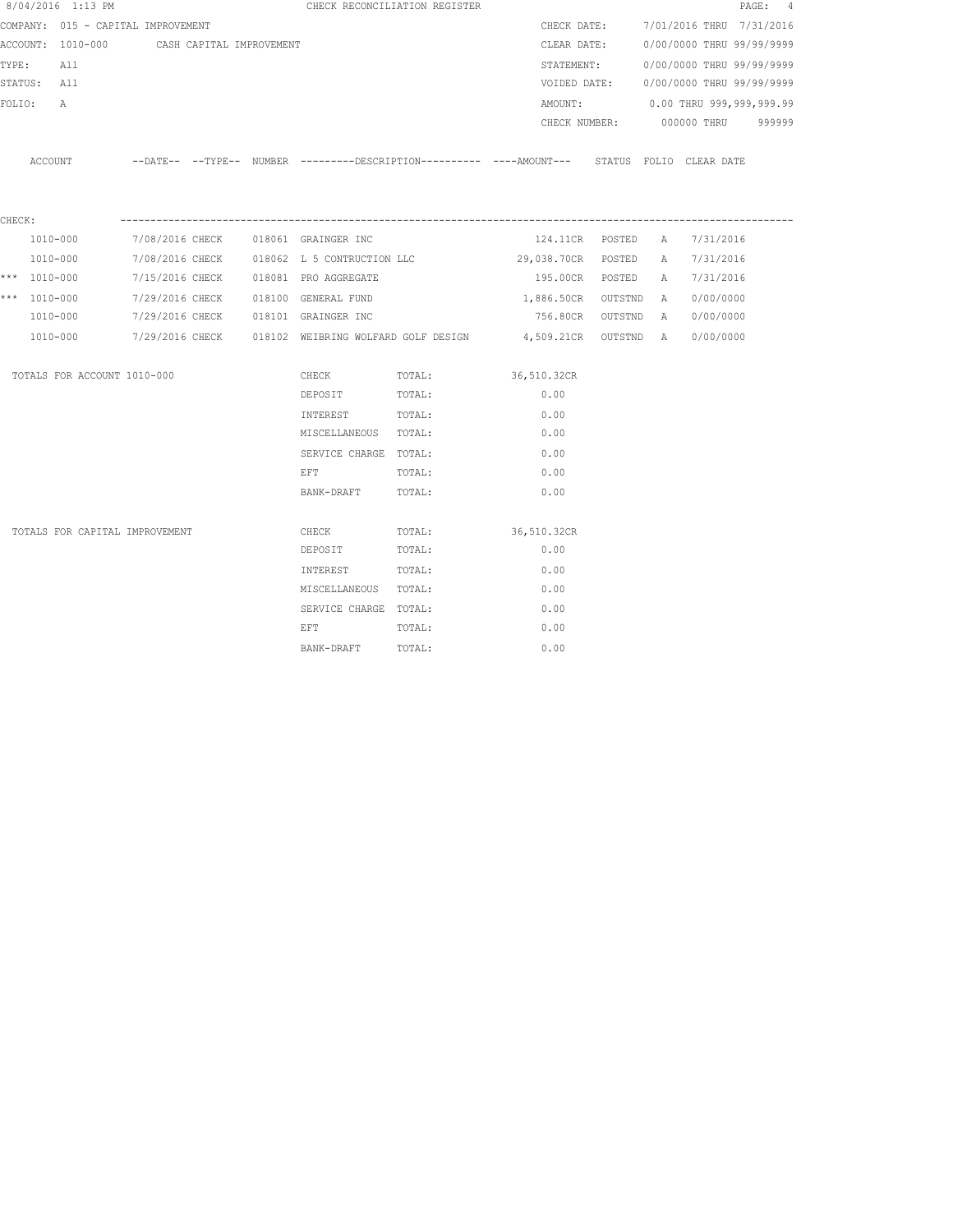|          | 8/04/2016 1:13 PM |                                       |        | CHECK RECONCILIATION REGISTER |               |                           |            | PAGE: 5 |
|----------|-------------------|---------------------------------------|--------|-------------------------------|---------------|---------------------------|------------|---------|
|          |                   | COMPANY: 018 - ANDREWS EMPLOYEE TRUST |        |                               | CHECK DATE:   | 7/01/2016 THRU 7/31/2016  |            |         |
| ACCOUNT: | 1010-000          | CASH ANDREWS EMPLOYEE TRUST           |        |                               | CLEAR DATE:   | 0/00/0000 THRU 99/99/9999 |            |         |
| TYPE:    | All               |                                       |        |                               | STATEMENT:    | 0/00/0000 THRU 99/99/9999 |            |         |
| STATUS:  | All               |                                       |        |                               | VOIDED DATE:  | 0/00/0000 THRU 99/99/9999 |            |         |
| FOLTO:   | A                 |                                       |        |                               | AMOUNT:       | 0.00 THRU 999,999,999.99  |            |         |
|          |                   |                                       |        |                               | CHECK NUMBER: | 000000 THRU               |            | 999999  |
|          |                   |                                       |        |                               |               |                           |            |         |
| ACCOUNT  |                   | $---$ DATE $-- ---$ TYPE $---$        | NUMBER |                               |               | STATUS<br>FOLIO           | CLEAR DATE |         |

| CHECK: |              |                 |        |                                       |                 |           |   |           |
|--------|--------------|-----------------|--------|---------------------------------------|-----------------|-----------|---|-----------|
|        | 1010-000     | 7/26/2016 CHECK |        | 047096 TEXAS ONCOLOGY, P.A.           | 4.22CR          | OUTSTND A |   | 0/00/0000 |
|        | *** 1010-000 | 7/08/2016 CHECK |        | 047548 WELLDYNE RX                    | 38,366.45CR     | POSTED    | А | 7/31/2016 |
|        | 1010-000     | 7/08/2016 CHECK |        | 047549 ANDREWS FAMILY MEDICINE        | 64.60CR POSTED  |           | Α | 7/31/2016 |
|        | 1010-000     | 7/08/2016 CHECK |        | 047550 PERMIAN REGIONAL MEDICAL CTR.  | 234.40CR POSTED |           | Α | 7/31/2016 |
|        | 1010-000     | 7/08/2016 CHECK |        | 047551 HIGH PLAINS RADIOLOGICAL ASSN  | 14.00CR POSTED  |           | Α | 7/31/2016 |
|        | 1010-000     | 7/08/2016 CHECK |        | 047552 MIDLAND PATHOLOGISTS           | 15.00CR POSTED  |           | A | 7/31/2016 |
|        | 1010-000     | 7/08/2016 CHECK |        | 047553 MCH PROFESSIONAL CARE PATHOLOG | 33.85CR POSTED  |           | A | 7/31/2016 |
|        | 1010-000     | 7/08/2016 CHECK |        | 047554 MIDLAND TEXAS ORTHOPEDIC GRP   | 66.08CR POSTED  |           | Α | 7/31/2016 |
|        | 1010-000     | 7/08/2016 CHECK |        | 047555 MIDLAND PATHOLOGISTS           | 23.79CR POSTED  |           | Α | 7/31/2016 |
|        | 1010-000     | 7/08/2016 CHECK |        | 047556 PREMIER FAMILY CARE            | 99.38CR POSTED  |           | Α | 7/31/2016 |
|        | 1010-000     | 7/08/2016 CHECK |        | 047557 COVENANT MEDICAL GROUP         | 12.36CR POSTED  |           | Α | 7/31/2016 |
|        | 1010-000     | 7/08/2016 CHECK |        | 047558 RANDELL W BELL DDS             | 263.00CR POSTED |           | Α | 7/31/2016 |
|        | 1010-000     | 7/08/2016 CHECK |        | 047559 MIDLAND PEDIATRIC ASSOCIATES   | 91.08CR POSTED  |           | Α | 7/31/2016 |
|        | 1010-000     | 7/08/2016 CHECK |        | 047560 MIDLAND PEDIATRIC ASSOCIATES   | 226.38CR POSTED |           | Α | 7/31/2016 |
|        | 1010-000     | 7/08/2016 CHECK |        | 047561 MIDLAND PEDIATRIC ASSOCIATES   | 10.50CR POSTED  |           | Α | 7/31/2016 |
|        | 1010-000     | 7/08/2016 CHECK |        | 047562 VERONICA SANCHEZ-BERNUY        | 722.00CR POSTED |           | Α | 7/31/2016 |
|        | 1010-000     | 7/08/2016 CHECK |        | 047563 MCH PROFESSIONAL CARE PATHOLOG | 157.87CR POSTED |           | Α | 7/31/2016 |
|        | 1010-000     | 7/08/2016 CHECK |        | 047564 QUICK CARE CLINIC              | 25.11CR POSTED  |           | Α | 7/31/2016 |
|        | 1010-000     | 7/08/2016 CHECK |        | 047565 MIDLAND PATHOLOGISTS           | 5.00CR POSTED   |           | A | 7/31/2016 |
|        | 1010-000     | 7/08/2016 CHECK |        | 047566 BASIN ORTHOPEDIC SURGICAL SPEC | 55.50CR POSTED  |           | Α | 7/31/2016 |
|        | 1010-000     | 7/08/2016 CHECK |        | 047567 BOB M HOLLANDER, DC            | 30.00CR POSTED  |           | A | 7/31/2016 |
|        | 1010-000     | 7/08/2016 CHECK |        | 047568 ODESSA REGIONAL HOSPITAL       | 270.61CR        | POSTED    | A | 7/31/2016 |
|        | 1010-000     | 7/08/2016 CHECK |        | 047569 UNITED STATES MEDICAL SUPPLY   | 109.99CR        | POSTED    | Α | 7/31/2016 |
|        | 1010-000     | 7/08/2016 CHECK |        | 047570 ANDREWS FAMILY MEDICINE        | 176.89CR        | POSTED    | Α | 7/31/2016 |
|        | 1010-000     | 7/08/2016 CHECK |        | 047571 CHAPPELL ROSSO DERMATOLOGY     | 356.99CR POSTED |           | Α | 7/31/2016 |
|        | 1010-000     | 7/08/2016 CHECK |        | 047572 MCH PROFESSIONAL CARE PATHOLOG | 154.43CR        | POSTED    | Α | 7/31/2016 |
|        | 1010-000     | 7/08/2016 CHECK |        | 047573 MCH PROFESSIONAL CARE PATHOLOG | 154.43CR POSTED |           | Α | 7/31/2016 |
|        | 1010-000     | 7/08/2016 CHECK |        | 047574 CLINICAL PATHOLOGY LABORATORIE | 85.81CR POSTED  |           | Α | 7/31/2016 |
|        | 1010-000     | 7/08/2016 CHECK |        | 047575 CLINICAL PATHOLOGY LABORATORIE | 90.07CR POSTED  |           | Α | 7/31/2016 |
|        | 1010-000     | 7/08/2016 CHECK |        | 047576 CLINICAL PATHOLOGY LABORATORIE | 165.69CR POSTED |           | Α | 7/31/2016 |
|        | 1010-000     | 7/08/2016 CHECK |        | 047577 UNITED STATES MEDICAL SUPPLY   | 355.95CR POSTED |           | A | 7/31/2016 |
|        | 1010-000     | 7/08/2016 CHECK | 047578 | ACS/ PROPATH SERVICES LLP             | 51.00CR POSTED  |           | Α | 7/31/2016 |
|        | 1010-000     | 7/08/2016 CHECK |        | 047579 VERONICA SANCHEZ-BERNUY        | 121.60CR POSTED |           | A | 7/31/2016 |
|        | 1010-000     | 7/08/2016 CHECK |        | 047580 SEARS DDS PC                   | 190.00CR        | POSTED    | Α | 7/31/2016 |
|        | 1010-000     | 7/08/2016 CHECK |        | 047581 TEXAS ONCOLOGY, P.A.           | 62.51CR         | POSTED    | Α | 7/31/2016 |
|        | 1010-000     | 7/08/2016 CHECK |        | 047582 WT DIABETES AND ENDOCTRINE     | 222.08CR        | POSTED    | А | 7/31/2016 |
|        | 1010-000     | 7/08/2016 CHECK |        | 047583 BAYLOR SCOTT WHITE CLINIC      | 30.20CR         | POSTED    | Α | 7/31/2016 |
|        | 1010-000     | 7/08/2016 CHECK |        | 047584 SCOTT & WHITE HOSPITAL - LLANO | 208.80CR        | POSTED    | Α | 7/31/2016 |
|        | 1010-000     | 7/08/2016 CHECK |        | 047585 MIDLAND PATHOLOGISTS           | 37.79CR         | POSTED    | Α | 7/31/2016 |
|        | 1010-000     | 7/08/2016 CHECK |        | 047586 HIGH PLAINS RADIOLOGICAL ASSN  | 15.00CR         | POSTED    | Α | 7/31/2016 |
|        | 1010-000     | 7/08/2016 CHECK |        | 047587 PERMIAN PREMIERE HEALTH SERV   | 136.05CR        | POSTED    | Α | 7/31/2016 |
|        | 1010-000     | 7/08/2016 CHECK |        | 047588 UNITED STATES MEDICAL SUPPLY   | 109.99CR        | POSTED    | Α | 7/31/2016 |
|        | 1010-000     | 7/08/2016 CHECK |        | 047589 SEARS DDS PC                   | 106.60CR        | POSTED    | Α | 7/31/2016 |
|        | 1010-000     | 7/08/2016 CHECK |        | 047590 PERMIAN REGIONAL MEDICAL CTR.  | 411.20CR        | POSTED    | Α | 7/31/2016 |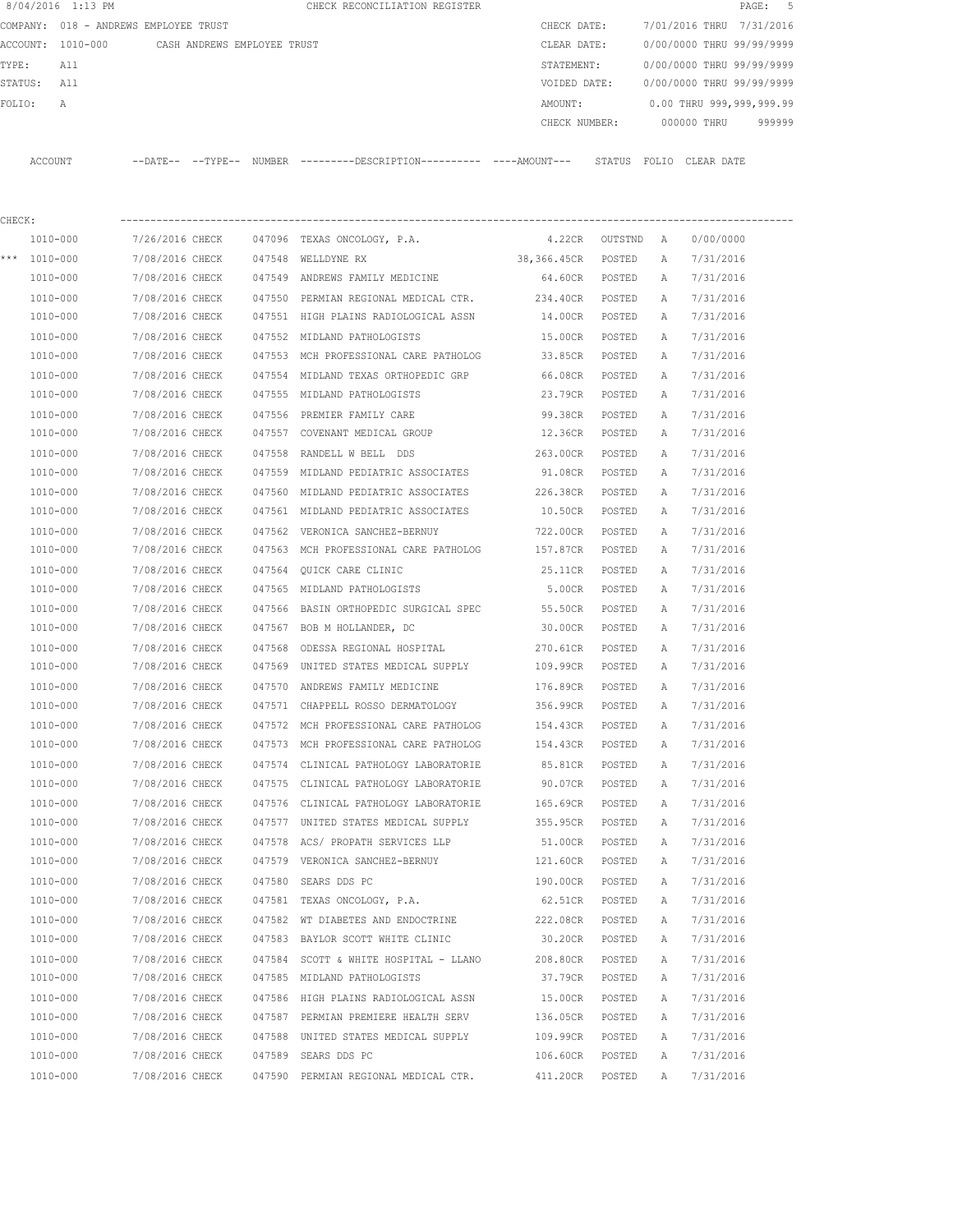|             | 8/04/2016 1:13 PM                             |                 |        | CHECK RECONCILIATION REGISTER                                                                |                 |         |              |                           | PAGE:<br>6 |
|-------------|-----------------------------------------------|-----------------|--------|----------------------------------------------------------------------------------------------|-----------------|---------|--------------|---------------------------|------------|
|             | COMPANY: 018 - ANDREWS EMPLOYEE TRUST         |                 |        |                                                                                              | CHECK DATE:     |         |              | 7/01/2016 THRU 7/31/2016  |            |
|             | ACCOUNT: 1010-000 CASH ANDREWS EMPLOYEE TRUST |                 |        |                                                                                              | CLEAR DATE:     |         |              | 0/00/0000 THRU 99/99/9999 |            |
| TYPE:       | All                                           |                 |        |                                                                                              | STATEMENT:      |         |              | 0/00/0000 THRU 99/99/9999 |            |
| STATUS: All |                                               |                 |        |                                                                                              | VOIDED DATE:    |         |              | 0/00/0000 THRU 99/99/9999 |            |
| FOLIO:      | Α                                             |                 |        |                                                                                              | AMOUNT:         |         |              | 0.00 THRU 999,999,999.99  |            |
|             |                                               |                 |        |                                                                                              | CHECK NUMBER:   |         |              | 000000 THRU               | 999999     |
|             | ACCOUNT                                       |                 |        | --DATE-- --TYPE-- NUMBER ---------DESCRIPTION---------- ----AMOUNT--- STATUS FOLIO CLEARDATE |                 |         |              |                           |            |
| CHECK:      |                                               |                 |        |                                                                                              |                 |         |              |                           |            |
|             | 1010-000                                      | 7/08/2016 CHECK |        | 047591 QUICK CARE CLINIC                                                                     | 59.00CR         | POSTED  | A            | 7/31/2016                 |            |
|             | 1010-000                                      | 7/08/2016 CHECK |        | 047592 MIDLAND PATHOLOGISTS                                                                  | 10.94CR         | POSTED  | A            | 7/31/2016                 |            |
|             | 1010-000                                      | 7/08/2016 CHECK |        | 047593 RAVI MEDI MD                                                                          | 66.08CR         | OUTSTND | A            | 0/00/0000                 |            |
|             | 1010-000                                      | 7/08/2016 CHECK |        | 047594 WEST TEXAS ALLERGY PA                                                                 | 32.75CR POSTED  |         | Α            | 7/31/2016                 |            |
|             | 1010-000                                      | 7/08/2016 CHECK |        | 047595 ARLINGTON ORTHOPEDIC ASSOCIATE                                                        | 103.85CR POSTED |         | Α            | 7/31/2016                 |            |
|             | 1010-000                                      | 7/08/2016 CHECK |        | 047596 RICK MUNOZ OD                                                                         | 101.50CR POSTED |         | $\mathbb{A}$ | 7/31/2016                 |            |
|             | 1010-000                                      | 7/08/2016 CHECK |        | 047597 PERMIAN REGIONAL MEDICAL CTR.                                                         | 269.60CR POSTED |         | Α            | 7/31/2016                 |            |
|             | 1010-000                                      | 7/08/2016 CHECK |        | 047598 HIGH PLAINS RADIOLOGICAL ASSN                                                         | 69.00CR         | POSTED  | A            | 7/31/2016                 |            |
|             | 1010-000                                      | 7/08/2016 CHECK |        | 047599 ANDREWS FAMILY MEDICINE                                                               | 267.18CR        | POSTED  | A            | 7/31/2016                 |            |
|             | 1010-000                                      | 7/08/2016 CHECK |        |                                                                                              |                 |         |              |                           |            |
|             |                                               |                 | 047600 | CENTERS FOR CHILDREN AND FAMIL                                                               | 38.00CR         | POSTED  | A            | 7/31/2016                 |            |
|             | 1010-000                                      | 7/08/2016 CHECK |        | 047601 SEARS DDS PC                                                                          | 75.00CR         | POSTED  | A            | 7/31/2016                 |            |
|             | 1010-000                                      | 7/08/2016 CHECK |        | 047602 VERONICA SANCHEZ-BERNUY                                                               | 121.60CR        | POSTED  | Α            | 7/31/2016                 |            |
|             | 1010-000                                      | 7/08/2016 CHECK |        | 047603 ANDREWS FAMILY MEDICINE                                                               | 43.60CR         | POSTED  | Α            | 7/31/2016                 |            |
|             | 1010-000                                      | 7/08/2016 CHECK |        | 047604 MCH PROCARE HOSPITAL BASED                                                            | 155.00CR        | POSTED  | А            | 7/31/2016                 |            |
|             | 1010-000                                      | 7/08/2016 CHECK |        | 047605 ADVANCED NEUROSCIENCE CLINIC                                                          | 109.40CR        | POSTED  | A            | 7/31/2016                 |            |
|             | 1010-000                                      | 7/08/2016 CHECK |        | 047606 ADVANCED NEUROSCIENCE CLINIC                                                          | 153.85CR        | POSTED  | Α            | 7/31/2016                 |            |
|             | 1010-000                                      | 7/08/2016 CHECK |        | 047607 ADVANCED NEUROSCIENCE CLINIC                                                          | 64.60CR         | POSTED  | Α            | 7/31/2016                 |            |
|             | 1010-000                                      | 7/08/2016 CHECK | 047608 | DR WRIGHT'S VISION SOURCE                                                                    | 105.60CR        | POSTED  | Α            | 7/31/2016                 |            |
|             | 1010-000                                      | 7/08/2016 CHECK |        | 047609 MCH PROCARE HOSPITAL BASED                                                            | 15.00CR         | POSTED  | A            | 7/31/2016                 |            |
|             | 1010-000                                      | 7/08/2016 CHECK | 047610 | DR WRIGHT'S VISION SOURCE                                                                    | 123.20CR        | POSTED  | А            | 7/31/2016                 |            |
|             | 1010-000                                      | 7/08/2016 CHECK |        | 047611 ANDREWS FAMILY MEDICINE                                                               | 43.60CR         | POSTED  | Α            | 7/31/2016                 |            |
|             | 1010-000                                      | 7/08/2016 CHECK |        | 047612 PERMIAN PREMIERE HEALTH SERV                                                          | 66.08CR         | POSTED  | Α            | 7/31/2016                 |            |
|             | 1010-000                                      | 7/08/2016 CHECK |        | 047613 MICHAEL REZNIK DDS                                                                    | 100.00CR        | POSTED  | A            | 7/31/2016                 |            |
|             | 1010-000                                      | 7/08/2016 CHECK |        | 047614 MIDLAND PATHOLOGISTS                                                                  | 122.92CR        | POSTED  | A            | 7/31/2016                 |            |
|             | 1010-000                                      | 7/08/2016 CHECK |        | 047615 MCH PROCARE HOSPITAL BASED                                                            | 13.56CR         | POSTED  | Α            | 7/31/2016                 |            |
|             | 1010-000                                      | 7/08/2016 CHECK |        | 047616 MIDLAND PATHOLOGISTS                                                                  | 41.50CR         | POSTED  | Α            | 7/31/2016                 |            |
|             | 1010-000                                      | 7/08/2016 CHECK |        | 047617 MIDLAND PATHOLOGISTS                                                                  | 25.00CR         | POSTED  | Α            | 7/31/2016                 |            |
|             | 1010-000                                      | 7/08/2016 CHECK |        | 047618 MIDLAND PATHOLOGISTS                                                                  | 15.00CR         | POSTED  | Α            | 7/31/2016                 |            |
|             | 1010-000                                      | 7/08/2016 CHECK |        | 047619 MIDLAND PATHOLOGISTS                                                                  | 130.92CR        | POSTED  | Α            | 7/31/2016                 |            |
|             | 1010-000                                      | 7/08/2016 CHECK |        | 047620 MIDLAND PATHOLOGISTS                                                                  | 10.00CR         | POSTED  | Α            | 7/31/2016                 |            |
|             | 1010-000                                      | 7/08/2016 CHECK |        | 047621 QUICK CARE CLINIC                                                                     | 121.96CR        | POSTED  | Α            | 7/31/2016                 |            |
|             | 1010-000                                      | 7/08/2016 CHECK |        | 047622 ANDREWS FAMILY MEDICINE                                                               | 121.80CR        | POSTED  | Α            | 7/31/2016                 |            |
|             | 1010-000                                      | 7/08/2016 CHECK |        | 047623 PERMIAN REGIONAL MEDICAL CTR.                                                         | 568.08CR        | POSTED  | Α            | 7/31/2016                 |            |
|             | 1010-000                                      | 7/08/2016 CHECK |        | 047624 HIGH PLAINS RADIOLOGICAL ASSN                                                         | 13.50CR         | POSTED  | Α            | 7/31/2016                 |            |
|             | 1010-000                                      | 7/08/2016 CHECK |        | 047625 PERMIAN REGIONAL MEDICAL CTR. 1,512.00CR                                              |                 | POSTED  | Α            | 7/31/2016                 |            |
|             | 1010-000                                      | 7/08/2016 CHECK |        | 047626 MCH PROFESSIONAL CARE PATHOLOG                                                        | 1.10CR          | POSTED  | Α            | 7/31/2016                 |            |
|             | 1010-000                                      | 7/08/2016 CHECK |        | 047627 VERONICA SANCHEZ-BERNUY                                                               | 109.00CR        | POSTED  | Α            | 7/31/2016                 |            |
|             | 1010-000                                      | 7/08/2016 CHECK |        | 047628 PERMIAN REGIONAL MEDICAL CTR.                                                         | 464.80CR        | POSTED  | Α            | 7/31/2016                 |            |
|             | 1010-000                                      | 7/08/2016 CHECK |        | 047629 ADVANCED NEUROSCIENCE CLINIC                                                          | 49.81CR         | POSTED  | Α            | 7/31/2016                 |            |
|             | 1010-000                                      | 7/08/2016 CHECK |        | 047630 ADVANCED NEUROSCIENCE CLINIC                                                          | 341.80CR        | POSTED  | Α            | 7/31/2016                 |            |
|             | 1010-000                                      | 7/08/2016 CHECK |        | 047631 ADVANCED NEUROSCIENCE CLINIC                                                          | 634.17CR        | POSTED  | Α            | 7/31/2016                 |            |
|             | 1010-000                                      | 7/08/2016 CHECK |        | 047632 SOUTHWEST MEDICAL IMAGING                                                             | 282.74CR        | POSTED  | Α            | 7/31/2016                 |            |
|             | 1010-000                                      | 7/08/2016 CHECK |        | 047633 MIDLAND PATHOLOGISTS                                                                  | 41.50CR         | POSTED  | Α            | 7/31/2016                 |            |
|             | 1010-000                                      | 7/08/2016 CHECK |        | 047634 PERMIAN REGIONAL MEDICAL CTR.                                                         | 228.60CR        | POSTED  | Α            | 7/31/2016                 |            |
|             |                                               |                 |        |                                                                                              |                 |         |              |                           |            |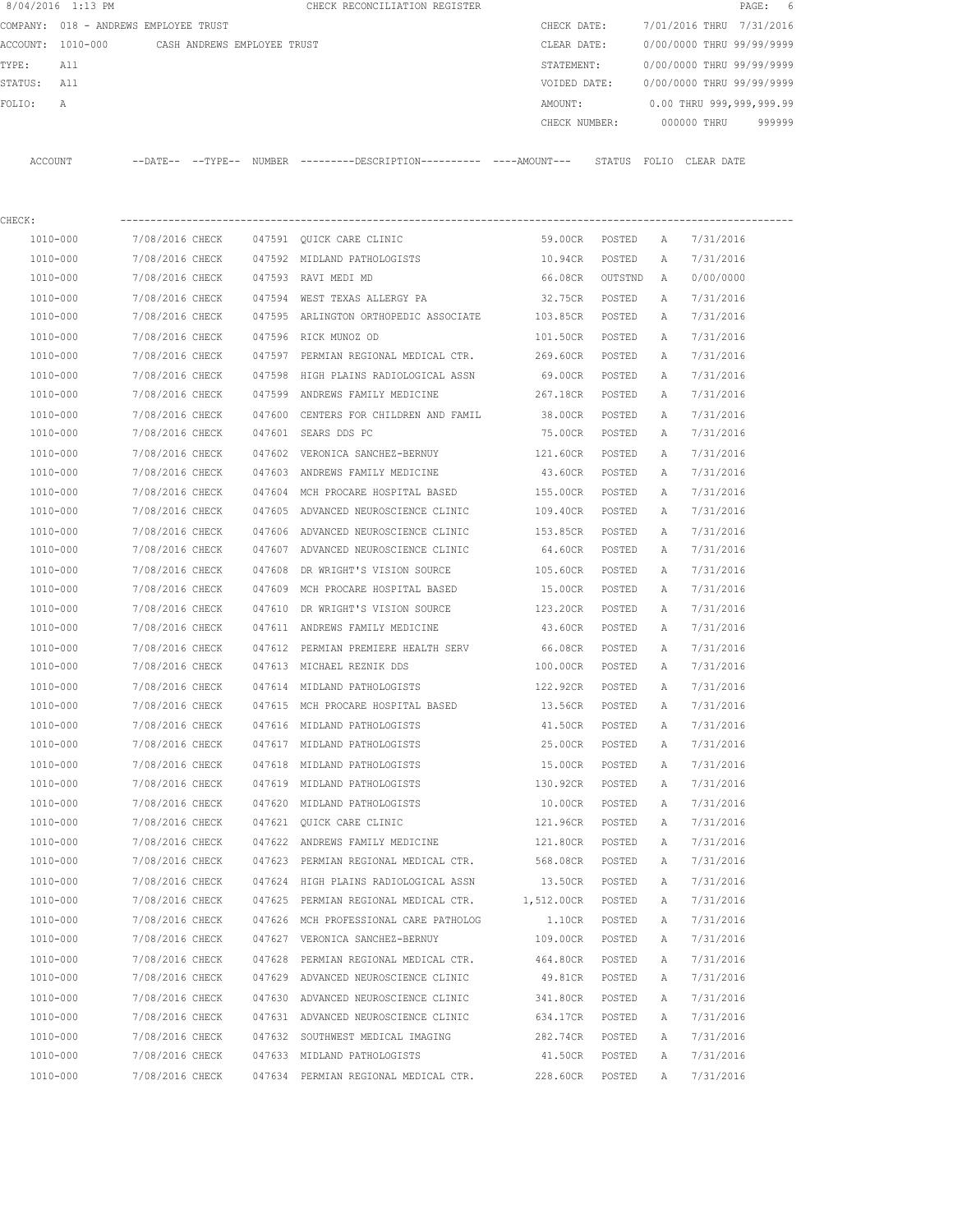|             | 8/04/2016 1:13 PM                     |                             |  | CHECK RECONCILIATION REGISTER                                                               |                    |         |              | PAGE: 7                     |  |
|-------------|---------------------------------------|-----------------------------|--|---------------------------------------------------------------------------------------------|--------------------|---------|--------------|-----------------------------|--|
|             | COMPANY: 018 - ANDREWS EMPLOYEE TRUST |                             |  |                                                                                             | CHECK DATE:        |         |              | 7/01/2016 THRU 7/31/2016    |  |
|             | ACCOUNT: 1010-000                     | CASH ANDREWS EMPLOYEE TRUST |  |                                                                                             | CLEAR DATE:        |         |              | 0/00/0000 THRU 99/99/9999   |  |
| TYPE:       | All                                   |                             |  |                                                                                             | STATEMENT:         |         |              | 0/00/0000 THRU 99/99/9999   |  |
| STATUS: All |                                       |                             |  |                                                                                             | VOIDED DATE:       |         |              | 0/00/0000 THRU 99/99/9999   |  |
| FOLIO:      | A                                     |                             |  |                                                                                             | AMOUNT:            |         |              | 0.00 THRU 999,999,999.99    |  |
|             |                                       |                             |  |                                                                                             | CHECK NUMBER:      |         |              | 000000 THRU 999999          |  |
|             |                                       |                             |  |                                                                                             |                    |         |              |                             |  |
| ACCOUNT     |                                       |                             |  | --DATE-- --TYPE-- NUMBER ---------DESCRIPTION--------- ----AMOUNT--- STATUS FOLIO CLEARDATE |                    |         |              |                             |  |
| CHECK:      |                                       |                             |  |                                                                                             |                    |         |              |                             |  |
|             |                                       |                             |  | 1010-000 7/08/2016 CHECK 047635 MIDLAND PATHOLOGISTS                                        | 5.00CR POSTED      |         | A            | 7/31/2016                   |  |
|             | 1010-000                              |                             |  | 7/08/2016 CHECK 047636 DX, INC.                                                             | 1,600.43CR POSTED  |         | $\mathbb{A}$ | 7/31/2016                   |  |
|             | 1010-000                              |                             |  | 7/08/2016 CHECK 047637 TEXAS ONCOLOGY, P.A.                                                 | 109.45CR POSTED    |         | A            | 7/31/2016                   |  |
|             | 1010-000                              |                             |  | 7/08/2016 CHECK 047638 TEXAS ONCOLOGY, P.A.                                                 | 14.82CR POSTED     |         | A            | 7/31/2016                   |  |
|             | 1010-000                              |                             |  | 7/08/2016 CHECK 047639 TEXAS ONCOLOGY, P.A.                                                 | 19.76CR POSTED     |         | A            | 7/31/2016                   |  |
|             | 1010-000                              |                             |  | 7/08/2016 CHECK 047640 TEXAS ONCOLOGY, P.A.                                                 | 35.58CR POSTED     |         | A            | 7/31/2016                   |  |
|             | 1010-000                              | 7/08/2016 CHECK             |  | 047641 TEXAS ONCOLOGY, P.A.                                                                 | 4.22CR POSTED      |         | A            | 7/31/2016                   |  |
|             | 1010-000                              | 7/08/2016 CHECK             |  | 047642 TEXAS ONCOLOGY, P.A.                                                                 | 11.36CR            | POSTED  | A            | 7/31/2016                   |  |
|             | 1010-000                              | 7/08/2016 CHECK             |  | 047643 TEXAS ONCOLOGY, P.A.                                                                 | 39.03CR            | POSTED  | A            | 7/31/2016                   |  |
|             | 1010-000                              |                             |  | 7/08/2016 CHECK 047644 SOUTHWEST MEDICAL IMAGING $26.32CR$ POSTED                           |                    |         | A            | 7/31/2016                   |  |
|             | 1010-000                              |                             |  | 7/08/2016 CHECK 047645 PERMIAN PREMIERE HEALTH SERV 66.08CR POSTED                          |                    |         | A            | 7/31/2016                   |  |
|             | 1010-000                              |                             |  | 7/14/2016 CHECK 047646 VERONICA SANCHEZ-BERNUY 153.00CR POSTED                              |                    |         | A            | 7/31/2016                   |  |
|             | 1010-000                              |                             |  | 7/14/2016 CHECK 047647 WELLDYNE RX                                                          | 29,554.09CR POSTED |         | A            | 7/31/2016                   |  |
|             | 1010-000                              |                             |  | 7/14/2016 CHECK 047648 ANDREWS FAMILY MEDICINE                                              | 43.60CR POSTED     |         | A            | 7/31/2016                   |  |
|             | 1010-000                              |                             |  | 7/14/2016 CHECK 047649 ANDREWS FAMILY MEDICINE                                              | 43.60CR POSTED     |         | A            | 7/31/2016                   |  |
|             | 1010-000                              |                             |  | 7/14/2016 CHECK 047650 PERMIAN REGIONAL MEDICAL CTR.                                        | 234.40CR           | POSTED  | A            | 7/31/2016                   |  |
|             | 1010-000                              |                             |  | 7/14/2016 CHECK 047651 HIGH PLAINS RADIOLOGICAL ASSN                                        | 15.00CR POSTED     |         | A            | 7/31/2016                   |  |
|             | 1010-000                              | 7/14/2016 CHECK             |  | 047652 QUICK CARE CLINIC                                                                    | 59.00CR            | POSTED  | A            | 7/31/2016                   |  |
|             | 1010-000                              | 7/14/2016 CHECK             |  | 047653 MIDLAND PATHOLOGISTS                                                                 | 10.00CR            | POSTED  | A            | 7/31/2016                   |  |
|             | 1010-000                              | 7/14/2016 CHECK             |  | 047654 VERONICA SANCHEZ-BERNUY                                                              | 177.60CR           | POSTED  | A            | 7/31/2016                   |  |
|             | 1010-000                              |                             |  | 7/14/2016 CHECK 047655 ANDREWS FAMILY MEDICINE                                              | 43.60CR POSTED     |         | A            | 7/31/2016                   |  |
|             | 1010-000                              |                             |  | 7/14/2016 CHECK 047656 MIDLAND DENTAL CENTER                                                | 124.80CR POSTED    |         | A            | 7/31/2016                   |  |
|             | 1010-000                              |                             |  | 7/14/2016 CHECK 047657 ACS/ PROPATH SERVICES LLP                                            | 300.00CR POSTED    |         | A            | 7/31/2016                   |  |
|             | 1010-000                              |                             |  | 7/14/2016 CHECK 047658 ACS/ PROPATH SERVICES LLP                                            |                    |         |              | 135.00CR POSTED A 7/31/2016 |  |
|             | 1010-000                              | 7/14/2016 CHECK             |  | 047659 JERRY WADE                                                                           | 163.00CR           | POSTED  | A            | 7/31/2016                   |  |
|             | 1010-000                              | 7/14/2016 CHECK             |  | 047660 HIGH PLAINS RADIOLOGICAL ASSN                                                        | 138.00CR           | POSTED  | Α            | 7/31/2016                   |  |
|             | 1010-000                              | 7/14/2016 CHECK             |  | 047661 MIDLAND PATHOLOGISTS                                                                 | 5.00CR             | POSTED  | Α            | 7/31/2016                   |  |
|             | $1010 - 000$                          | 7/14/2016 CHECK             |  | 047662 MIDLAND PEDIATRIC ASSOCIATES                                                         | 214.68CR           | POSTED  | Α            | 7/31/2016                   |  |
|             | 1010-000                              | 7/14/2016 CHECK             |  | 047663 VERONICA SANCHEZ-BERNUY                                                              | 600.00CR           | OUTSTND | $\mathbb{A}$ | 0/00/0000                   |  |
|             | 1010-000                              | 7/14/2016 CHECK             |  | 047664 MIDLAND WOMENS CLINIC                                                                | 27.37CR            | POSTED  | Α            | 7/31/2016                   |  |
|             | 1010-000                              | 7/14/2016 CHECK             |  | 047665 MCH PROFESSIONAL CARE PATHOLOG                                                       | 248.95CR           | POSTED  | Α            | 7/31/2016                   |  |
|             | 1010-000                              | 7/14/2016 CHECK             |  | 047666 ECTOR COUNTY HOSPITAL DIST                                                           | 999.90CR           | POSTED  | Α            | 7/31/2016                   |  |
|             | 1010-000                              | 7/14/2016 CHECK             |  | 047667 VIP CARE MANAGEMENT                                                                  | 217.00CR           | POSTED  | Α            | 7/31/2016                   |  |
|             | 1010-000                              | 7/14/2016 CHECK             |  | 047668 MICHAEL Q WATSON, MD                                                                 | 76.50CR            | POSTED  | Α            | 7/31/2016                   |  |
|             | 1010-000                              | 7/14/2016 CHECK             |  | 047669 THOMAS C TURNER MD                                                                   | 73.00CR            | POSTED  | Α            | 7/31/2016                   |  |
|             | 1010-000                              | 7/14/2016 CHECK             |  | 047670 BASIN DENTISTRY ANDREWS PLLC                                                         | 328.00CR           | POSTED  | Α            | 7/31/2016                   |  |
|             | 1010-000                              | 7/14/2016 CHECK             |  | 047671 VERONICA SANCHEZ-BERNUY                                                              | 468.80CR           | POSTED  | Α            | 7/31/2016                   |  |
|             | 1010-000                              | 7/14/2016 CHECK             |  | 047672 PERMIAN REGIONAL MEDICAL CTR.                                                        | 364.68CR           | POSTED  | Α            | 7/31/2016                   |  |
|             | 1010-000                              | 7/14/2016 CHECK             |  | 047673 BOB M HOLLANDER, DC                                                                  | 72.00CR            | OUTSTND | A            | 0/00/0000                   |  |
|             | 1010-000                              | 7/14/2016 CHECK             |  | 047674 PERMIAN REGIONAL MEDICAL CTR.                                                        | 1,036.98CR         | POSTED  | Α            | 7/31/2016                   |  |

1010-000 7/14/2016 CHECK 047675 HIGH PLAINS RADIOLOGICAL ASSN 15.00CR POSTED A 7/31/2016

 1010-000 7/14/2016 CHECK 047677 AUSTIN HEART PLLC 11.22CR POSTED A 7/31/2016 1010-000 7/14/2016 CHECK 047678 AUSTIN HEART PLLC 11.22CR POSTED A 7/31/2016

1010-000 7/14/2016 CHECK 047676 ODESSA SURGICAL ASSOCIATES PA 134.45CR POSTED A 7/31/2016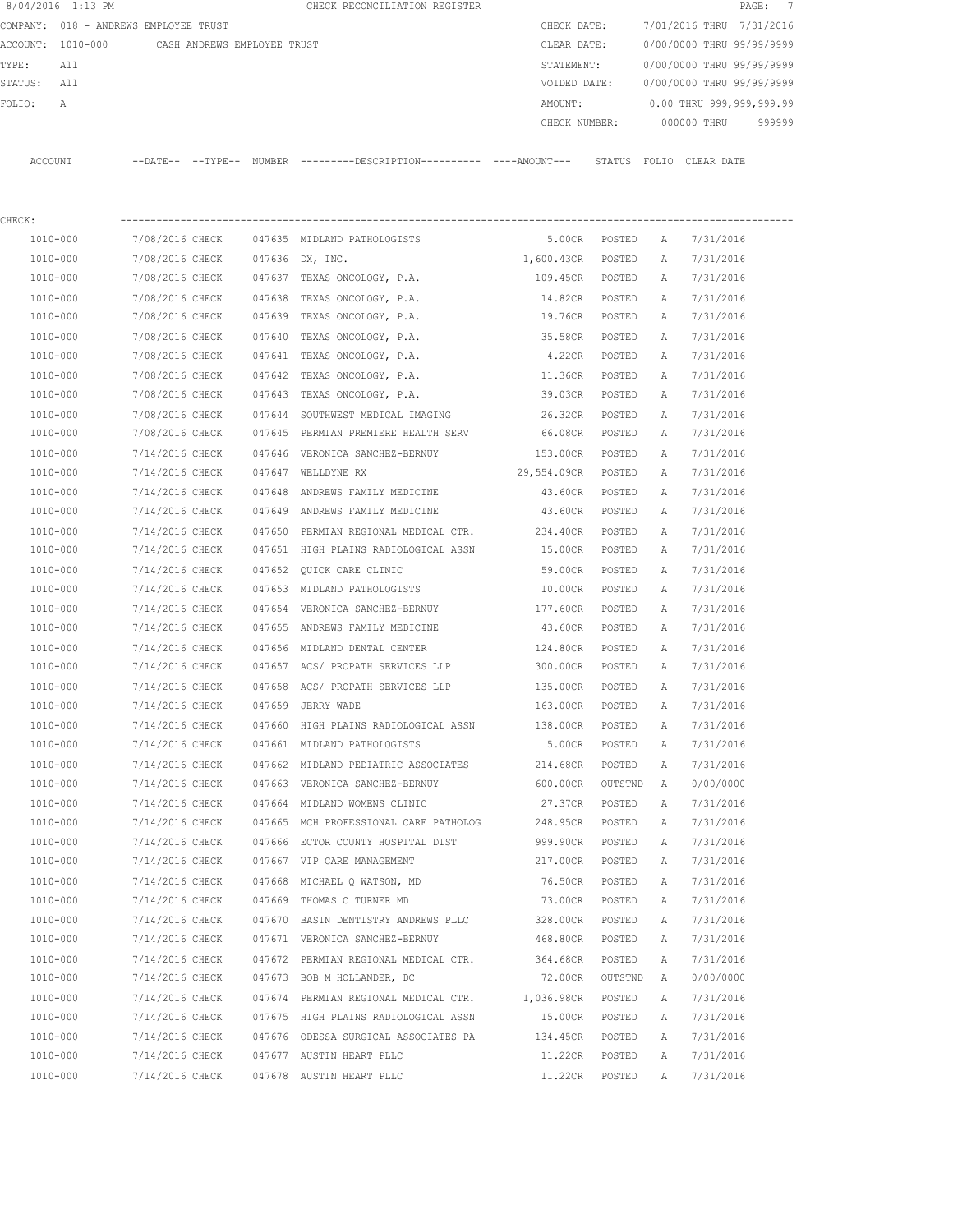|         | 8/04/2016 1:13 PM |                                       |               | CHECK RECONCILIATION REGISTER |               |        |       |             | PAGE: 8                   |  |
|---------|-------------------|---------------------------------------|---------------|-------------------------------|---------------|--------|-------|-------------|---------------------------|--|
|         |                   | COMPANY: 018 - ANDREWS EMPLOYEE TRUST |               |                               | CHECK DATE:   |        |       |             | 7/01/2016 THRU 7/31/2016  |  |
|         | ACCOUNT: 1010-000 | CASH ANDREWS EMPLOYEE TRUST           |               |                               | CLEAR DATE:   |        |       |             | 0/00/0000 THRU 99/99/9999 |  |
| TYPE:   | All               |                                       |               |                               | STATEMENT:    |        |       |             | 0/00/0000 THRU 99/99/9999 |  |
| STATUS: | All               |                                       |               |                               | VOIDED DATE:  |        |       |             | 0/00/0000 THRU 99/99/9999 |  |
| FOLTO:  | A                 |                                       |               |                               | AMOUNT:       |        |       |             | 0.00 THRU 999,999,999.99  |  |
|         |                   |                                       |               |                               | CHECK NUMBER: |        |       | 000000 THRU | 999999                    |  |
|         |                   |                                       |               |                               |               |        |       |             |                           |  |
| ACCOUNT |                   | $--$ TYPE $--$<br>$--$ DATE $--$      | <b>NUMBER</b> |                               |               | STATUS | FOLIO | CLEAR DATE  |                           |  |

| CHECK:   |                 |        |                                       |                 |        |   |           |
|----------|-----------------|--------|---------------------------------------|-----------------|--------|---|-----------|
| 1010-000 | 7/14/2016 CHECK |        | 047679 AUSTIN HEART PLLC              | 11.22CR POSTED  |        | A | 7/31/2016 |
| 1010-000 | 7/14/2016 CHECK |        | 047680 PERMIAN REGIONAL MEDICAL CTR.  | 666.00CR POSTED |        | A | 7/31/2016 |
| 1010-000 | 7/14/2016 CHECK |        | 047681 VERONICA SANCHEZ-BERNUY        | 144.00CR POSTED |        | A | 7/31/2016 |
| 1010-000 | 7/14/2016 CHECK |        | 047682 VERONICA SANCHEZ-BERNUY        | 311.00CR POSTED |        | A | 7/31/2016 |
| 1010-000 | 7/14/2016 CHECK |        | 047683 PERMIAN REGIONAL MEDICAL CTR.  | 559.60CR POSTED |        | Α | 7/31/2016 |
| 1010-000 | 7/14/2016 CHECK |        | 047684 MCH PROFESSIONAL CARE PATHOLOG | 154.43CR POSTED |        | Α | 7/31/2016 |
| 1010-000 | 7/14/2016 CHECK |        | 047685 MCH PROFESSIONAL CARE PATHOLOG | 126.94CR POSTED |        | Α | 7/31/2016 |
| 1010-000 | 7/14/2016 CHECK |        | 047686 TEXAS TECH PHYSICIANS ASSOC    | 255.35CR        | POSTED | Α | 7/31/2016 |
| 1010-000 | 7/14/2016 CHECK |        | 047687 ARTHRITIS & OSTEOPOROSIS ASSOC | 167.09CR        | POSTED | A | 7/31/2016 |
| 1010-000 | 7/14/2016 CHECK |        | 047688 PERMIAN REGIONAL MEDICAL CTR.  | 306.00CR        | POSTED | Α | 7/31/2016 |
| 1010-000 | 7/14/2016 CHECK |        | 047689 CHRISTOPHER G HISEL MD         | 231.36CR        | POSTED | A | 7/31/2016 |
| 1010-000 | 7/14/2016 CHECK |        | 047690 PERMIAN CARDIOLOGY ASSOCIATES  | 124.97CR POSTED |        | Α | 7/31/2016 |
| 1010-000 | 7/14/2016 CHECK |        | 047691 BASIN DENTISTRY ANDREWS PLLC   | 177.60CR POSTED |        | Α | 7/31/2016 |
| 1010-000 | 7/14/2016 CHECK |        | 047692 TEXAS ONCOLOGY, P.A.           | 109.45CR POSTED |        | Α | 7/31/2016 |
| 1010-000 | 7/14/2016 CHECK |        | 047693 TEXAS ONCOLOGY, P.A.           | 11.36CR POSTED  |        | Α | 7/31/2016 |
| 1010-000 | 7/14/2016 CHECK |        | 047694 TEXAS ONCOLOGY, P.A.           | 19.76CR POSTED  |        | Α | 7/31/2016 |
| 1010-000 | 7/14/2016 CHECK |        | 047695 TEXAS ONCOLOGY, P.A.           | 4.22CR POSTED   |        | Α | 7/31/2016 |
| 1010-000 | 7/14/2016 CHECK | 047696 | TEXAS ONCOLOGY, P.A.                  | 14.82CR POSTED  |        | Α | 7/31/2016 |
| 1010-000 | 7/14/2016 CHECK |        | 047697 BAYLOR SCOTT WHITE CLINIC      | 60.20CR POSTED  |        | Α | 7/31/2016 |
| 1010-000 | 7/14/2016 CHECK |        | 047698 BAYLOR SCOTT WHITE CLINIC      | 472.28CR        | POSTED | Α | 7/31/2016 |
| 1010-000 | 7/14/2016 CHECK |        | 047699 SCOTT WHITE HOSP UNIV MED      | 90.48CR         | POSTED | Α | 7/31/2016 |
| 1010-000 | 7/14/2016 CHECK |        | 047700 POOLE EYE ASSOCIATES           | 195.47CR        | POSTED | Α | 7/31/2016 |
| 1010-000 | 7/14/2016 CHECK |        | 047701 PERMIAN REGIONAL MEDICAL CTR.  | 702.00CR        | POSTED | A | 7/31/2016 |
| 1010-000 | 7/14/2016 CHECK |        | 047702 CLINICAL PATHOLOGY LABORATORIE | 30.70CR         | POSTED | Α | 7/31/2016 |
| 1010-000 | 7/14/2016 CHECK |        | 047703 DR WRIGHT'S VISION SOURCE      | 123.20CR POSTED |        | Α | 7/31/2016 |
| 1010-000 | 7/14/2016 CHECK |        | 047704 DR WRIGHT'S VISION SOURCE      | 48.18CR         | POSTED | Α | 7/31/2016 |
| 1010-000 | 7/14/2016 CHECK |        | 047705 SEARS DDS PC                   | 75.00CR POSTED  |        | Α | 7/31/2016 |
| 1010-000 | 7/14/2016 CHECK |        | 047706 SURESH PRASAD, MD, PA          | 66.08CR POSTED  |        | A | 7/31/2016 |
| 1010-000 | 7/14/2016 CHECK |        | 047707 SEARS DDS PC                   | 169.60CR POSTED |        | Α | 7/31/2016 |
| 1010-000 | 7/14/2016 CHECK | 047708 | SEARS DDS PC                          | 247.00CR POSTED |        | Α | 7/31/2016 |
| 1010-000 | 7/14/2016 CHECK |        | 047709 MCH PROFESSIONAL CARE PATHOLOG | 71.08CR POSTED  |        | A | 7/31/2016 |
| 1010-000 | 7/14/2016 CHECK |        | 047710 CHARLES A LIVELY MD            | 136.50CR        | POSTED | Α | 7/31/2016 |
| 1010-000 | 7/14/2016 CHECK |        | 047711 ACS/ PROPATH SERVICES LLP      | 141.00CR        | POSTED | Α | 7/31/2016 |
| 1010-000 | 7/14/2016 CHECK |        | 047712 OUEST DIAGNOSTICS              | 138.35CR        | POSTED | A | 7/31/2016 |
| 1010-000 | 7/14/2016 CHECK |        | 047713 THE UNIVERSITY OF TEXAS SOUTHW | 102.88CR        | POSTED | A | 7/31/2016 |
| 1010-000 | 7/14/2016 CHECK |        | 047714 VIP CARE MANAGEMENT            | 671.15CR        | POSTED | Α | 7/31/2016 |
| 1010-000 | 7/14/2016 CHECK | 047715 | THE UNIVERSITY OF TEXAS SOUTHW        | 17.09CR         | POSTED | Α | 7/31/2016 |
| 1010-000 | 7/14/2016 CHECK |        | 047716 THE UNIVERSITY OF TEXAS SOUTHW | 9.60CR          | POSTED | Α | 7/31/2016 |
| 1010-000 | 7/14/2016 CHECK | 047717 | THE UNIVERSITY OF TEXAS SOUTHW        | 12.00CR         | POSTED | Α | 7/31/2016 |
| 1010-000 | 7/14/2016 CHECK | 047718 | THE UNIVERSITY OF TEXAS SOUTHW        | 3,436.67CR      | POSTED | Α | 7/31/2016 |
| 1010-000 | 7/14/2016 CHECK |        | 047719 MIDLAND PATHOLOGISTS           | 20.00CR         | POSTED | Α | 7/31/2016 |
| 1010-000 | 7/14/2016 CHECK | 047720 | SEMINOLE MEMORIAL HOSPITAL            | 311.25CR        | POSTED | Α | 7/31/2016 |
| 1010-000 | 7/14/2016 CHECK |        | 047721 PERMIAN REGIONAL MEDICAL CTR.  | 441.20CR        | POSTED | Α | 7/31/2016 |
| 1010-000 | 7/14/2016 CHECK |        | 047722 MIDLAND PATHOLOGISTS           | 15.00CR         | POSTED | Α | 7/31/2016 |
|          |                 |        |                                       |                 |        |   |           |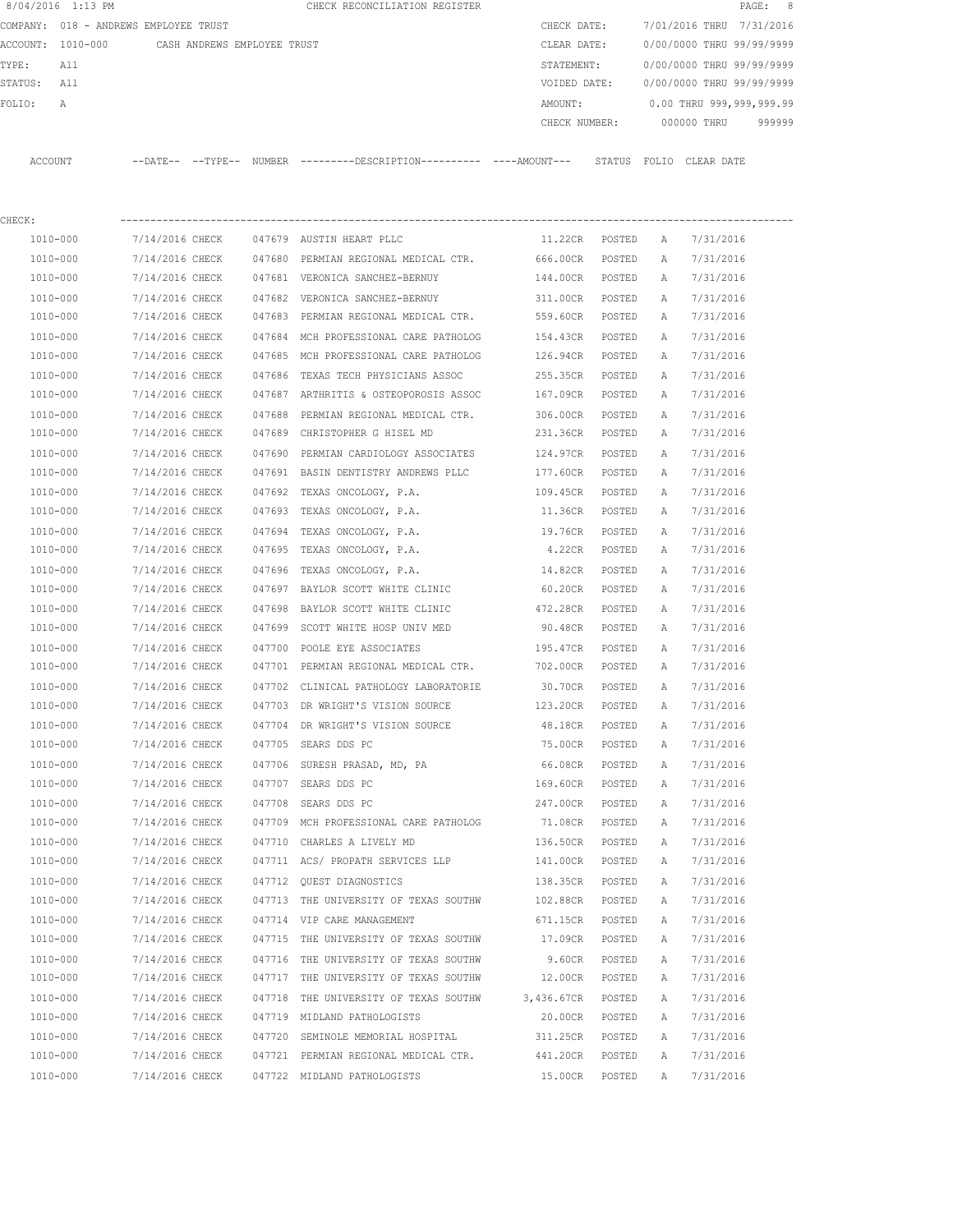|         | 8/04/2016 1:13 PM                     |                 |                             |        | CHECK RECONCILIATION REGISTER                                                               |                 |         |   | PAGE:                     | 9      |
|---------|---------------------------------------|-----------------|-----------------------------|--------|---------------------------------------------------------------------------------------------|-----------------|---------|---|---------------------------|--------|
|         | COMPANY: 018 - ANDREWS EMPLOYEE TRUST |                 |                             |        |                                                                                             | CHECK DATE:     |         |   | 7/01/2016 THRU 7/31/2016  |        |
|         | ACCOUNT: 1010-000                     |                 | CASH ANDREWS EMPLOYEE TRUST |        |                                                                                             | CLEAR DATE:     |         |   | 0/00/0000 THRU 99/99/9999 |        |
| TYPE:   | All                                   |                 |                             |        |                                                                                             | STATEMENT:      |         |   | 0/00/0000 THRU 99/99/9999 |        |
| STATUS: | All                                   |                 |                             |        |                                                                                             | VOIDED DATE:    |         |   | 0/00/0000 THRU 99/99/9999 |        |
| FOLIO:  | Α                                     |                 |                             |        |                                                                                             | AMOUNT:         |         |   | 0.00 THRU 999,999,999.99  |        |
|         |                                       |                 |                             |        |                                                                                             | CHECK NUMBER:   |         |   | 000000 THRU               | 999999 |
|         | ACCOUNT                               |                 |                             |        | --DATE-- --TYPE-- NUMBER ---------DESCRIPTION---------- ---AMOUNT--- STATUS FOLIO CLEARDATE |                 |         |   |                           |        |
| CHECK:  |                                       |                 |                             |        |                                                                                             |                 |         |   |                           |        |
|         | 1010-000                              | 7/14/2016 CHECK |                             |        | 047723 SOUTH PLAINS RURAL HEALTH SERV                                                       | 113.07CR POSTED |         | A | 7/31/2016                 |        |
|         | 1010-000                              | 7/14/2016 CHECK |                             |        | 047724 ACS/AMERITOX, LTD                                                                    | 134.23CR POSTED |         | A | 7/31/2016                 |        |
|         | 1010-000                              | 7/14/2016 CHECK |                             |        | 047725 CHAPPELL ROSSO DERMATOLOGY                                                           | 89.80CR POSTED  |         | A | 7/31/2016                 |        |
|         | 1010-000                              | 7/14/2016 CHECK |                             |        | 047726 COVENANT MEDICAL GROUP                                                               | 244.15CR POSTED |         | A | 7/31/2016                 |        |
|         | 1010-000                              | 7/14/2016 CHECK |                             |        | 047727 ANDREWS FAMILY MEDICINE                                                              | 28.85CR POSTED  |         | A | 7/31/2016                 |        |
|         | 1010-000                              | 7/14/2016 CHECK |                             | 047728 | PERMIAN REGIONAL MEDICAL CTR.                                                               | 468.80CR        | POSTED  | Α | 7/31/2016                 |        |
|         | 1010-000                              | 7/14/2016 CHECK |                             | 047729 | HIGH PLAINS RADIOLOGICAL ASSN                                                               | 27.00CR         | POSTED  | A | 7/31/2016                 |        |
|         | 1010-000                              | 7/14/2016 CHECK |                             |        | 047730 JOEL EDWARDS, DDS                                                                    | 129.00CR        | POSTED  | Α | 7/31/2016                 |        |
|         | 1010-000                              | 7/14/2016 CHECK |                             |        | 047731 PERMIAN REGIONAL MEDICAL CTR. 896.00CR                                               |                 | POSTED  | A | 7/31/2016                 |        |
|         | 1010-000                              | 7/14/2016 CHECK |                             |        | 047732 JERRY WADE                                                                           | 407.60CR        | POSTED  | A | 7/31/2016                 |        |
|         | 1010-000                              | 7/14/2016 CHECK |                             |        | 047733 ANDREWS FAMILY MEDICINE                                                              | 43.60CR         | POSTED  | Α | 7/31/2016                 |        |
|         | 1010-000                              | 7/14/2016 CHECK |                             |        | 047734 MIDLAND PATHOLOGISTS                                                                 | 26.78CR         | POSTED  | Α | 7/31/2016                 |        |
|         | 1010-000                              | 7/14/2016 CHECK |                             |        | 047735 MIDLAND TEXAS ORTHOPEDIC GRP                                                         | 157.61CR        | POSTED  | Α | 7/31/2016                 |        |
|         | 1010-000                              | 7/14/2016 CHECK |                             |        | 047736 MIDLAND TEXAS ORTHOPEDIC GRP                                                         | 637.35CR        | POSTED  | Α | 7/31/2016                 |        |
|         | 1010-000                              | 7/14/2016 CHECK |                             |        | 047737 PERMIAN REGIONAL MEDICAL CTR.                                                        | 433.44CR        | POSTED  | Α | 7/31/2016                 |        |
|         | 1010-000                              | 7/14/2016 CHECK |                             | 047738 | HIGH PLAINS RADIOLOGICAL ASSN                                                               | 52.00CR         | POSTED  | Α | 7/31/2016                 |        |
|         | 1010-000                              | 7/14/2016 CHECK |                             |        | 047739 SARA E SIRUTA DDS                                                                    | 191.00CR        | POSTED  | Α | 7/31/2016                 |        |
|         | 1010-000                              | 7/14/2016 CHECK |                             | 047740 | SATISH NAYAK                                                                                | 65.79CR         | POSTED  | A | 7/31/2016                 |        |
|         | 1010-000                              | 7/14/2016 CHECK |                             |        | 047741 PERMIAN REGIONAL MEDICAL CTR. 1,000.08CR                                             |                 | POSTED  | A | 7/31/2016                 |        |
|         | 1010-000                              | 7/14/2016 CHECK |                             |        | 047742 PERMIAN REGIONAL MEDICAL CTR.                                                        | 705.60CR        | POSTED  | A | 7/31/2016                 |        |
|         | 1010-000                              | 7/14/2016 CHECK |                             |        | 047743 STEVE R COULON                                                                       | 1,721.90CR      | OUTSTND | A | 0/00/0000                 |        |
|         | 1010-000                              | 7/14/2016 CHECK |                             |        | 047744 STEVE R COULON                                                                       | 278.10CR        | OUTSTND | A | 0/00/0000                 |        |
|         | 1010-000                              | 7/14/2016 CHECK |                             |        | 047745 PERMIAN PHYSICIANS SERV                                                              | 38.85CR         | POSTED  | Α | 7/31/2016                 |        |
|         | 1010-000                              | 7/14/2016 CHECK |                             |        | 047746 HNI MEDICAL SERVICES                                                                 | 59.94CR         | OUTSTND | A | 0/00/0000                 |        |
|         | 1010-000                              | 7/14/2016 CHECK |                             |        | 047747 PREMIER FAMILY CARE                                                                  | 25.00CR         | POSTED  | Α | 7/31/2016                 |        |
|         | 1010-000                              | 7/14/2016 CHECK |                             |        | 047748 SUMMERS CHIROPRACTIC PA                                                              | 47.60CR         | POSTED  | Α | 7/31/2016                 |        |
|         | 1010-000                              | 7/14/2016 CHECK |                             |        | 047749 DR WRIGHT'S VISION SOURCE                                                            | 35.00CR         | POSTED  | Α | 7/31/2016                 |        |
|         | 1010-000                              | 7/14/2016 CHECK |                             |        | 047750 SUMMERS CHIROPRACTIC PA                                                              | 47.60CR         | POSTED  | Α | 7/31/2016                 |        |
|         | 1010-000                              | 7/14/2016 CHECK |                             |        | 047751 LEHMAN DERMATOLOGY CLINIC                                                            | 101.42CR        | POSTED  | Α | 7/31/2016                 |        |
|         | 1010-000                              | 7/14/2016 CHECK |                             |        | 047752 COCKERELL DERMATOPATHOLOGY PA                                                        | 105.34CR        | POSTED  | Α | 7/31/2016                 |        |
|         | 1010-000                              | 7/14/2016 CHECK |                             |        | 047753 ANDREWS FAMILY MEDICINE                                                              | 43.60CR         | POSTED  | Α | 7/31/2016                 |        |
|         | 1010-000                              | 7/14/2016 CHECK |                             |        | 047754 ANDREWS FAMILY MEDICINE                                                              | 44.26CR         | POSTED  | Α | 7/31/2016                 |        |
|         | 1010-000                              | 7/14/2016 CHECK |                             |        | 047755 ACS/AMERITOX, LTD                                                                    | 557.20CR        | POSTED  | Α | 7/31/2016                 |        |
|         | 1010-000                              | 7/14/2016 CHECK |                             |        | 047756 ACS/AMERITOX, LTD                                                                    | 198.78CR        | POSTED  | Α | 7/31/2016                 |        |
|         | 1010-000                              | 7/14/2016 CHECK |                             |        | 047757 FRANK O MCGEHEE                                                                      | 109.69CR        | POSTED  | Α | 7/31/2016                 |        |
|         | 1010-000                              | 7/14/2016 CHECK |                             |        | 047758 FRANK O MCGEHEE                                                                      | 187.00CR        | POSTED  | Α | 7/31/2016                 |        |
|         | 1010-000                              | 7/14/2016 CHECK |                             |        | 047759 SEARS DDS PC                                                                         | 123.70CR        | POSTED  | Α | 7/31/2016                 |        |
|         | 1010-000                              | 7/14/2016 CHECK |                             |        | 047760 PERMIAN REGIONAL MEDICAL CTR.                                                        | 271.44CR        | POSTED  | Α | 7/31/2016                 |        |
|         | 1010-000                              | 7/14/2016 CHECK |                             |        | 047761 HIGH PLAINS RADIOLOGICAL ASSN                                                        | 17.00CR         | POSTED  | Α | 7/31/2016                 |        |
|         | 1010-000                              | 7/14/2016 CHECK |                             |        | 047762 PERMIAN REGIONAL MEDICAL CTR.                                                        | 210.96CR        | POSTED  | Α | 7/31/2016                 |        |
|         | 1010-000                              | 7/14/2016 CHECK |                             |        | 047763 PRMC ANESTHESIA SERVICES                                                             | 562.50CR        | POSTED  | Α | 7/31/2016                 |        |
|         | 1010-000                              | 7/14/2016 CHECK |                             |        | 047764 ANDREWS FAMILY MEDICINE                                                              | 115.50CR        | POSTED  | Α | 7/31/2016                 |        |
|         | 1010-000                              | 7/14/2016 CHECK |                             |        | 047765 MIDLAND PATHOLOGISTS                                                                 | 20.00CR         | POSTED  | Α | 7/31/2016                 |        |
|         | 1010-000                              | 7/14/2016 CHECK |                             |        | 047766 HIGH PLAINS RADIOLOGICAL ASSN                                                        | 13.50CR         | POSTED  | Α | 7/31/2016                 |        |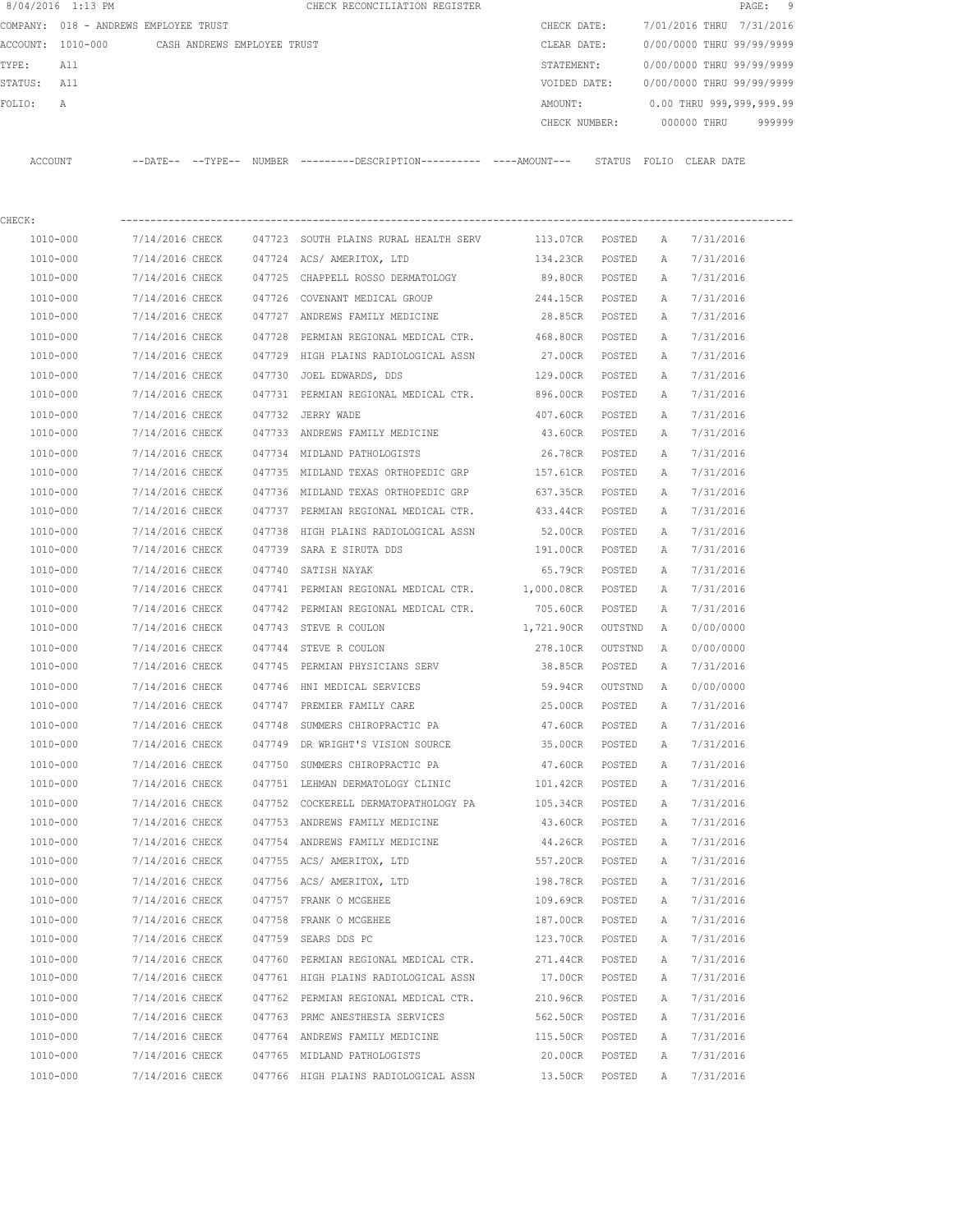|         | 8/04/2016 1:13 PM                     |                             |        | CHECK RECONCILIATION REGISTER                                                                |                  |                        |                                  | PAGE: 10 |
|---------|---------------------------------------|-----------------------------|--------|----------------------------------------------------------------------------------------------|------------------|------------------------|----------------------------------|----------|
|         | COMPANY: 018 - ANDREWS EMPLOYEE TRUST |                             |        |                                                                                              | CHECK DATE:      |                        | 7/01/2016 THRU 7/31/2016         |          |
|         | ACCOUNT: 1010-000                     | CASH ANDREWS EMPLOYEE TRUST |        |                                                                                              | CLEAR DATE:      |                        | 0/00/0000 THRU 99/99/9999        |          |
| TYPE:   | A 1 1                                 |                             |        |                                                                                              | STATEMENT:       |                        | 0/00/0000 THRU 99/99/9999        |          |
| STATUS: | All                                   |                             |        |                                                                                              | VOIDED DATE:     |                        | 0/00/0000 THRU 99/99/9999        |          |
| FOLIO:  | A                                     |                             |        |                                                                                              | AMOUNT:          |                        | 0.00 THRU 999,999,999.99         |          |
|         |                                       |                             |        |                                                                                              |                  |                        | CHECK NUMBER: 000000 THRU 999999 |          |
| ACCOUNT |                                       |                             |        | --DATE-- --TYPE-- NUMBER --------DESCRIPTION---------- ----AMOUNT--- STATUS FOLIO CLEAR-DATE |                  |                        |                                  |          |
| CHECK:  |                                       |                             |        |                                                                                              |                  |                        |                                  |          |
|         | 1010-000                              | 7/14/2016 CHECK             |        | 047767 PERMIAN REGIONAL MEDICAL CTR. 450.00CR                                                | POSTED           | A                      | 7/31/2016                        |          |
|         | 1010-000                              | 7/14/2016 CHECK             | 047768 | PERMIAN REGIONAL MEDICAL CTR. 58.68CR                                                        |                  | POSTED<br>Α            | 7/31/2016                        |          |
|         | 1010-000                              | 7/14/2016 CHECK             |        | 047769 ECTOR COUNTY HOSPITAL DIST 26,875.80CR                                                |                  | POSTED<br>Α            | 7/31/2016                        |          |
|         | 1010-000                              | 7/14/2016 CHECK             | 047770 | PERMIAN PREMIERE HEALTH SERV 11.28CR                                                         |                  | POSTED<br>$\mathbb{A}$ | 7/31/2016                        |          |
|         | 1010-000                              | 7/14/2016 CHECK             |        | 047771 PERMIAN PREMIERE HEALTH SERV 11.28CR                                                  |                  | POSTED<br>А            | 7/31/2016                        |          |
|         | 1010-000                              | 7/14/2016 CHECK             | 047772 | DR WRIGHT'S VISION SOURCE                                                                    | 105.60CR         | POSTED<br>$\mathbb{A}$ | 7/31/2016                        |          |
|         | 1010-000                              | 7/14/2016 CHECK             |        | 047773 ANDREWS FAMILY MEDICINE 43.60CR                                                       |                  | POSTED<br>$\mathbb{A}$ | 7/31/2016                        |          |
|         | 1010-000                              | 7/14/2016 CHECK             | 047774 | JERRY WADE                                                                                   | 376.60CR         | POSTED<br>Α            | 7/31/2016                        |          |
|         | 1010-000                              | 7/14/2016 CHECK             | 047775 | TEXAS EMERGENCY STAFFING                                                                     | 517.10CR         | POSTED<br>$\mathbb{A}$ | 7/31/2016                        |          |
|         | $1010 - 000$                          | 7/14/2016 CHECK             |        | 047776 PERMIAN REGIONAL MEDICAL CTR. 28.85CR                                                 |                  | POSTED<br>$\mathbb{A}$ | 7/31/2016                        |          |
|         | $1010 - 000$                          |                             |        | 7/14/2016 CHECK 647777 ANDREWS FAMILY MEDICINE                                               | 28 85CR POSTED A |                        | 7/31/2016                        |          |

| T0T0-000     | //14/2016 CHECK | 04///2 DR WRIGHT'S VISION SOURCE                              | 105.60CR        | POSTED  | А            | 1/31/2010 |
|--------------|-----------------|---------------------------------------------------------------|-----------------|---------|--------------|-----------|
| 1010-000     | 7/14/2016 CHECK | 047773 ANDREWS FAMILY MEDICINE                                | 43.60CR         | POSTED  | A            | 7/31/2016 |
| 1010-000     | 7/14/2016 CHECK | 047774 JERRY WADE                                             | 376.60CR        | POSTED  | Α            | 7/31/2016 |
| 1010-000     | 7/14/2016 CHECK | 047775 TEXAS EMERGENCY STAFFING                               | 517.10CR        | POSTED  | Α            | 7/31/2016 |
| 1010-000     | 7/14/2016 CHECK | 047776 PERMIAN REGIONAL MEDICAL CTR.                          | 28.85CR         | POSTED  | Α            | 7/31/2016 |
| 1010-000     | 7/14/2016 CHECK | 047777 ANDREWS FAMILY MEDICINE                                | 28.85CR         | POSTED  | Α            | 7/31/2016 |
| 1010-000     | 7/14/2016 CHECK | 047778 PERMIAN REGIONAL MEDICAL CTR.                          | 603.20CR        | POSTED  | Α            | 7/31/2016 |
| 1010-000     | 7/14/2016 CHECK | 047779 ASHLEY E BURNS                                         | 157.00CR        | POSTED  | Α            | 7/31/2016 |
| 1010-000     | 7/14/2016 CHECK | 047780 ANDREWS FAMILY MEDICINE                                | 99.60CR         | POSTED  | Α            | 7/31/2016 |
| 1010-000     | 7/14/2016 CHECK | 047781 RIZWAN MALIK MD                                        | 167.77CR        | POSTED  | Α            | 7/31/2016 |
| 1010-000     | 7/14/2016 CHECK | 047782 MCH PROFESSIONAL CARE PATHOLOG                         | 9.00CR          | POSTED  | Α            | 7/31/2016 |
| 1010-000     |                 | 7/14/2016 CHECK 047783 PERMIAN GASTROENTEROLOGY ASSOC 71.08CR |                 | POSTED  | Α            | 7/31/2016 |
| 1010-000     |                 | 7/14/2016 CHECK 047784 TEXAS ONCOLOGY, P.A.                   | 156.46CR POSTED |         | Α            | 7/31/2016 |
| 1010-000     |                 | 7/14/2016 CHECK 047785 TEXAS ONCOLOGY, P.A.                   | 4.22CR          | POSTED  | Α            | 7/31/2016 |
| 1010-000     | 7/14/2016 CHECK | 047786 TEXAS ONCOLOGY, P.A.                                   | 25.69CR         | POSTED  | Α            | 7/31/2016 |
| 1010-000     | 7/14/2016 CHECK | 047787 TEXAS ONCOLOGY, P.A.                                   | 16.31CR POSTED  |         | Α            | 7/31/2016 |
| 1010-000     |                 | 7/14/2016 CHECK 047788 TEXAS ONCOLOGY, P.A.                   | 12.35CR POSTED  |         | $\mathbb{A}$ | 7/31/2016 |
| 1010-000     | 7/14/2016 CHECK | 047789 TEXAS ONCOLOGY, P.A.                                   | 3,372.45CR      | POSTED  | Α            | 7/31/2016 |
| 1010-000     | 7/14/2016 CHECK | 047790 DX, INC.                                               | 138.21CR POSTED |         | Α            | 7/31/2016 |
| 1010-000     | 7/14/2016 CHECK | 047791 VIP CARE MANAGEMENT                                    | 903.65CR POSTED |         | Α            | 7/31/2016 |
| 1010-000     | 7/14/2016 CHECK | 047792 TEXAS ONCOLOGY, P.A.                                   | 287.43CR POSTED |         | Α            | 7/31/2016 |
| 1010-000     | 7/14/2016 CHECK | 047793 TEXAS ONCOLOGY, P.A.                                   | 4.60CR          | POSTED  | Α            | 7/31/2016 |
| 1010-000     | 7/14/2016 CHECK | 047794 ANDREWS FAMILY MEDICINE                                | 43.60CR         | POSTED  | Α            | 7/31/2016 |
| 1010-000     | 7/14/2016 CHECK | 047795 PERMIAN REGIONAL MEDICAL CTR.                          | 603.60CR        | POSTED  | Α            | 7/31/2016 |
| 1010-000     | 7/21/2016 CHECK | 047796 SATISH NAYAK                                           | 87.50CR         | POSTED  | Α            | 7/31/2016 |
| 1010-000     | 7/21/2016 CHECK | 047797 OUEST DIAGNOSTICS                                      | 33.27CR         | OUTSTND | A            | 0/00/0000 |
| 1010-000     | 7/21/2016 CHECK | 047798 PERMIAN REGIONAL MEDICAL CTR.                          | 698.40CR        | POSTED  | $\mathbb{A}$ | 7/31/2016 |
| 1010-000     |                 | 7/21/2016 CHECK 047799 HIGH PLAINS RADIOLOGICAL ASSN          | 17.00CR         | OUTSTND | Α            | 0/00/0000 |
| 1010-000     | 7/21/2016 CHECK | 047800 FAMILIA DENTAL ODESSA PLLC                             | 629.20CR        | OUTSTND | A            | 0/00/0000 |
| 1010-000     |                 | 7/21/2016 CHECK 047801 ANDREWS FAMILY MEDICINE                | 28.85CR         | OUTSTND | A            | 0/00/0000 |
| $1010 - 000$ |                 | 7/21/2016 CHECK 047802 PERMIAN REGIONAL MEDICAL CTR. 603.20CR |                 | POSTED  | Α            | 7/31/2016 |
| 1010-000     |                 | 7/21/2016 CHECK 047803 MIDLAND TEXAS ORTHOPEDIC GRP           | 28.85CR         | OUTSTND | Α            | 0/00/0000 |
| 1010-000     | 7/21/2016 CHECK | 047804 QUICK CARE CLINIC                                      | 60.90CR         | OUTSTND | Α            | 0/00/0000 |
| 1010-000     |                 | 7/21/2016 CHECK 047805 VERONICA SANCHEZ-BERNUY                | 161.60CR        | OUTSTND | A            | 0/00/0000 |
| 1010-000     | 7/21/2016 CHECK | 047806 PERMIAN REGIONAL MEDICAL CTR.                          | 469.60CR        | POSTED  | Α            | 7/31/2016 |
| $1010 - 000$ | 7/21/2016 CHECK | 047807 ECTOR COUNTY HOSPITAL DIST                             | 62.05CR         | OUTSTND | A            | 0/00/0000 |
| 1010-000     | 7/21/2016 CHECK | 047808 MCH PROFESSIONAL CARE PATHOLOG 177.87CR                |                 | OUTSTND | A            | 0/00/0000 |
| 1010-000     | 7/21/2016 CHECK | 047809 MIDLAND PATHOLOGISTS                                   | 41.50CR         | OUTSTND | A            | 0/00/0000 |
| 1010-000     | 7/21/2016 CHECK | 047810 BOB M HOLLANDER, DC                                    | 36.00CR         | OUTSTND | A            | 0/00/0000 |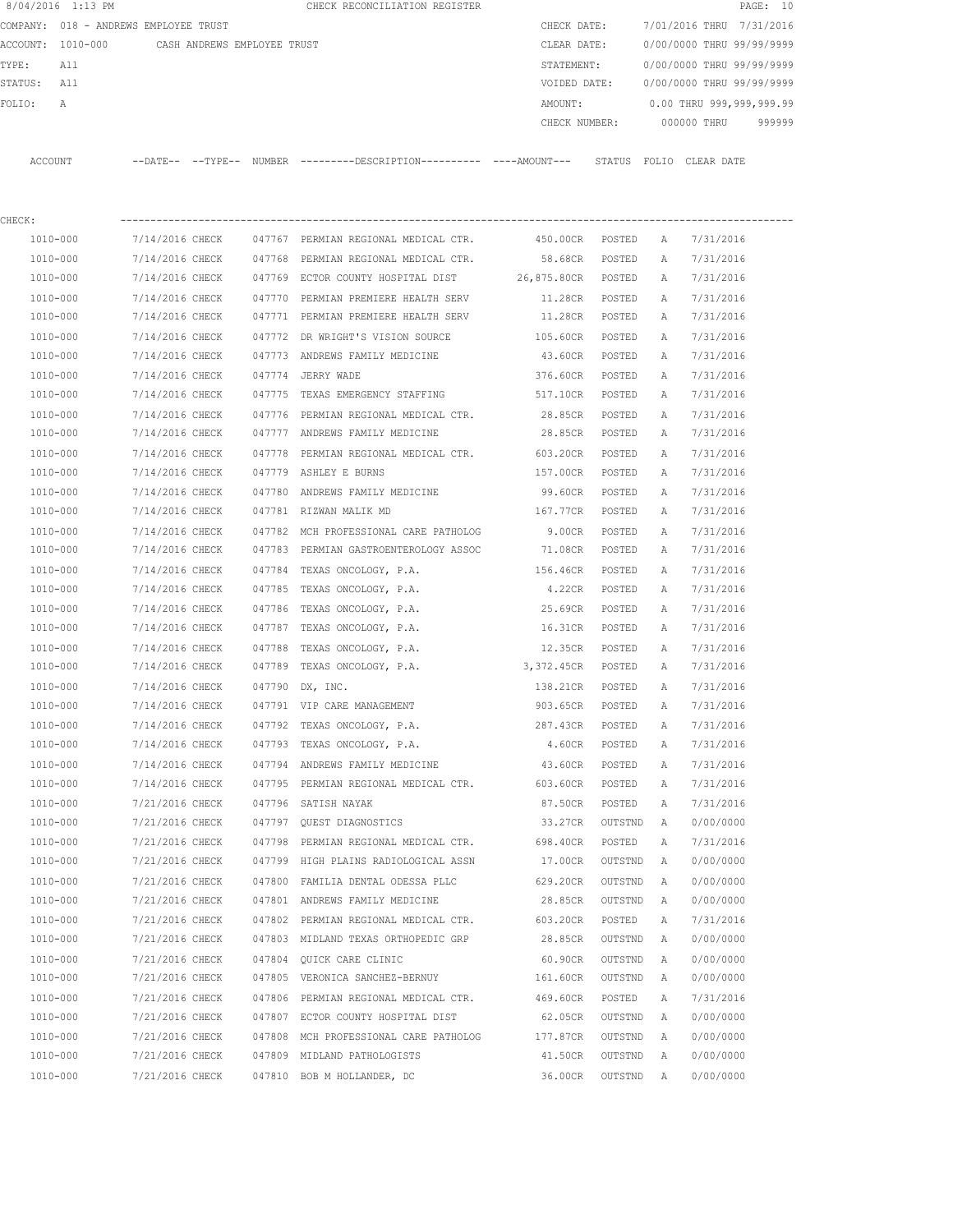|             | 8/04/2016 1:13 PM |                                               |        | CHECK RECONCILIATION REGISTER                                                                |                      |                 |   |                           | PAGE: 11 |
|-------------|-------------------|-----------------------------------------------|--------|----------------------------------------------------------------------------------------------|----------------------|-----------------|---|---------------------------|----------|
|             |                   | COMPANY: 018 - ANDREWS EMPLOYEE TRUST         |        |                                                                                              | CHECK DATE:          |                 |   | 7/01/2016 THRU 7/31/2016  |          |
|             |                   | ACCOUNT: 1010-000 CASH ANDREWS EMPLOYEE TRUST |        |                                                                                              | CLEAR DATE:          |                 |   | 0/00/0000 THRU 99/99/9999 |          |
| TYPE:       | All               |                                               |        |                                                                                              | STATEMENT:           |                 |   | 0/00/0000 THRU 99/99/9999 |          |
| STATUS: All |                   |                                               |        |                                                                                              | VOIDED DATE:         |                 |   | 0/00/0000 THRU 99/99/9999 |          |
| FOLIO:      | $\mathbb A$       |                                               |        |                                                                                              | AMOUNT:              |                 |   | 0.00 THRU 999,999,999.99  |          |
|             |                   |                                               |        |                                                                                              |                      |                 |   | CHECK NUMBER: 000000 THRU | 999999   |
| ACCOUNT     |                   |                                               |        | --DATE-- --TYPE-- NUMBER ---------DESCRIPTION---------- ----AMOUNT--- STATUS FOLIO CLEARDATE |                      |                 |   |                           |          |
|             |                   |                                               |        |                                                                                              |                      |                 |   |                           |          |
| CHECK:      |                   |                                               |        |                                                                                              |                      |                 |   |                           |          |
|             | 1010-000          | 7/21/2016 CHECK                               |        | 047811 ECTOR COUNTY HOSPITAL DIST                                                            | 1,142.00CR OUTSTND A |                 |   | 0/00/0000                 |          |
|             | 1010-000          | 7/21/2016 CHECK                               |        | 047812 ODESSA SURGICAL ASSOCIATES PA                                                         | 252.99CR             | OUTSTND         | A | 0/00/0000                 |          |
|             | 1010-000          | 7/21/2016 CHECK                               |        | 047813 MIDLAND PATHOLOGISTS                                                                  | 20.00CR              | OUTSTND         | A | 0/00/0000                 |          |
|             | 1010-000          | 7/21/2016 CHECK                               |        | 047814 MIDLAND PATHOLOGISTS                                                                  | 41.50CR              | OUTSTND         | A | 0/00/0000                 |          |
|             | 1010-000          | 7/21/2016 CHECK                               |        | 047815 QUEST DIAGNOSTICS                                                                     | 33.27CR              | OUTSTND         | A | 0/00/0000                 |          |
|             | 1010-000          | 7/21/2016 CHECK                               |        | 047816 CLINICAL PATHOLOGY LABORATORIE                                                        | 41.12CR              | OUTSTND         | A | 0/00/0000                 |          |
|             | 1010-000          | 7/21/2016 CHECK                               |        | 047817 VERONICA SANCHEZ-BERNUY                                                               | 187.00CR             | OUTSTND         | A | 0/00/0000                 |          |
|             | 1010-000          | 7/21/2016 CHECK                               |        | 047818 MIDLAND PATHOLOGISTS                                                                  | 23.79CR              | OUTSTND         | Α | 0/00/0000                 |          |
|             | 1010-000          | 7/21/2016 CHECK                               |        | 047819 PERMIAN CARDIOLOGY ASSOCIATES                                                         | 57.42CR              | OUTSTND         | Α | 0/00/0000                 |          |
|             | 1010-000          | 7/21/2016 CHECK                               |        | 047820 QUICK CARE CLINIC                                                                     | 38.84CR              | OUTSTND         | Α | 0/00/0000                 |          |
|             | 1010-000          | 7/21/2016 CHECK                               |        | 047821 ST MATTHEW DERM CLINIC PA                                                             | 131.31CR             | OUTSTND         | Α | 0/00/0000                 |          |
|             | 1010-000          | 7/21/2016 CHECK                               |        | 047822 RONALD J CARR, DDS                                                                    | 87.50CR              | OUTSTND         | A | 0/00/0000                 |          |
|             | 1010-000          | 7/21/2016 CHECK                               |        | 047823 JERRY WADE                                                                            | 132.00CR             | POSTED          | Α | 7/31/2016                 |          |
|             | 1010-000          | 7/21/2016 CHECK                               | 047824 | UT SOUTHWESTERN ST PAUL 18, 219.61CR                                                         |                      | OUTSTND         | A | 0/00/0000                 |          |
|             | 1010-000          | 7/21/2016 CHECK                               | 047825 | THE UNIVERSITY OF TEXAS SOUTHW                                                               | 508.68CR             | OUTSTND         | A | 0/00/0000                 |          |
|             | 1010-000          | 7/21/2016 CHECK                               | 047826 | AMERIPATH FLORIDA LLC                                                                        | 7.75CR               | OUTSTND         | A | 0/00/0000                 |          |
|             | 1010-000          | 7/21/2016 CHECK                               |        | 047827 COVENANT CHILDRENS HOSPITAL 7,820.94CR                                                |                      | POSTED          | Α | 7/31/2016                 |          |
|             | 1010-000          | 7/21/2016 CHECK                               | 047828 | CENTERS FOR CHILDREN AND FAMIL                                                               | 59.00CR              | OUTSTND         | A | 0/00/0000                 |          |
|             | 1010-000          | 7/21/2016 CHECK                               |        | 047829 ANDREWS FAMILY MEDICINE                                                               | 28.85CR              | OUTSTND         | A | 0/00/0000                 |          |
|             | 1010-000          | 7/21/2016 CHECK                               | 047830 | WEST TEXAS WELLNESS CENTER                                                                   | 88.81CR              | OUTSTND         | Α | 0/00/0000                 |          |
|             | 1010-000          | 7/21/2016 CHECK                               |        | 047831 MIDLAND PATHOLOGISTS                                                                  | 15.00CR              | OUTSTND         | A | 0/00/0000                 |          |
|             | 1010-000          | 7/21/2016 CHECK                               |        | 047832 MIDLAND PATHOLOGISTS                                                                  | 66.10CR              | OUTSTND         | A | 0/00/0000                 |          |
|             | 1010-000          | 7/21/2016 CHECK                               |        | 047833 QUICK CARE CLINIC                                                                     |                      | 20.56CR OUTSTND | A | 0/00/0000                 |          |
|             | $1010 - 000$      | 7/21/2016 CHECK                               |        | 047834 HIGH PLAINS RADIOLOGICAL ASSN                                                         |                      | 89.00CR OUTSTND |   | 0/00/0000                 |          |
|             | 1010-000          | 7/21/2016 CHECK                               |        | 047835 JAMES B GOATES DDS                                                                    | 78.00CR              | OUTSTND         | A | 0/00/0000                 |          |
|             | 1010-000          | 7/21/2016 CHECK                               |        | 047836 DR WRIGHT'S VISION SOURCE                                                             | 37.40CR              | OUTSTND         | A | 0/00/0000                 |          |
|             | 1010-000          | 7/21/2016 CHECK                               |        | 047837 PERMIAN REGIONAL MEDICAL CTR.                                                         | 750.80CR             | POSTED          | Α | 7/31/2016                 |          |
|             | 1010-000          | 7/21/2016 CHECK                               |        | 047838 HIGH PLAINS RADIOLOGICAL ASSN                                                         | 13.00CR              | OUTSTND         | A | 0/00/0000                 |          |
|             | 1010-000          | 7/21/2016 CHECK                               |        | 047839 MCGEHEE MEDICAL PA                                                                    | 144.27CR             | OUTSTND         | Α | 0/00/0000                 |          |
|             | 1010-000          | 7/21/2016 CHECK                               |        | 047840 TEXAS EMERGENCY STAFFING                                                              | 247.77CR             | OUTSTND         | A | 0/00/0000                 |          |
|             | $1010 - 000$      | 7/21/2016 CHECK                               |        | 047841 PERMIAN REGIONAL MEDICAL CTR. 5, 242.20CR                                             |                      | POSTED          | Α | 7/31/2016                 |          |
|             | 1010-000          | 7/21/2016 CHECK                               |        | 047842 HOSPITAL CARE CONSULTANTS, INC                                                        | 930.00CR             | OUTSTND         | Α | 0/00/0000                 |          |
|             | 1010-000          | 7/21/2016 CHECK                               |        | 047843 VERONICA SANCHEZ-BERNUY                                                               | 595.50CR             | OUTSTND         | Α | 0/00/0000                 |          |
|             | 1010-000          | 7/21/2016 CHECK                               |        | 047844 BASIN ORTHOPEDIC SURGICAL SPEC                                                        | 55.50CR              | OUTSTND         | Α | 0/00/0000                 |          |
|             | 1010-000          | 7/21/2016 CHECK                               |        | 047845 PERMIAN REGIONAL MEDICAL CTR.                                                         | 1,680.00CR           | POSTED          | Α | 7/31/2016                 |          |
|             | 1010-000          | 7/21/2016 CHECK                               |        | 047846 ADVANCED NEUROSCIENCE CLINIC                                                          | 109.40CR             | OUTSTND         | A | 0/00/0000                 |          |
|             | 1010-000          | 7/21/2016 CHECK                               |        | 047847 MIDLAND TEXAS ORTHOPEDIC GRP                                                          | 108.79CR             | OUTSTND         | A | 0/00/0000                 |          |
|             | 1010-000          | 7/21/2016 CHECK                               |        | 047848 MIDLAND PATHOLOGISTS                                                                  | 38.81CR              | OUTSTND         | Α | 0/00/0000                 |          |
|             | 1010-000          | 7/21/2016 CHECK                               |        | 047849 PERMIAN REGIONAL MEDICAL CTR.                                                         | 215.28CR             | POSTED          | Α | 7/31/2016                 |          |

 1010-000 7/21/2016 CHECK 047850 ODESSA REGIONAL HOSPITAL 12,036.82CR OUTSTND A 0/00/0000 1010-000 7/21/2016 CHECK 047851 AFFILIATED PATHOLOGISTS PA 19.60CR OUTSTND A 0/00/0000 1010-000 7/21/2016 CHECK 047852 VIP CARE MANAGEMENT 400.00CR OUTSTND A 0/00/0000 1010-000 7/21/2016 CHECK 047853 TEXAS ONCOLOGY, P.A. 4,011.03CR OUTSTND A 0/00/0000 1010-000 7/21/2016 CHECK 047854 ANCILLARY CARE SERVICES INC 69.74CR OUTSTND A 0/00/0000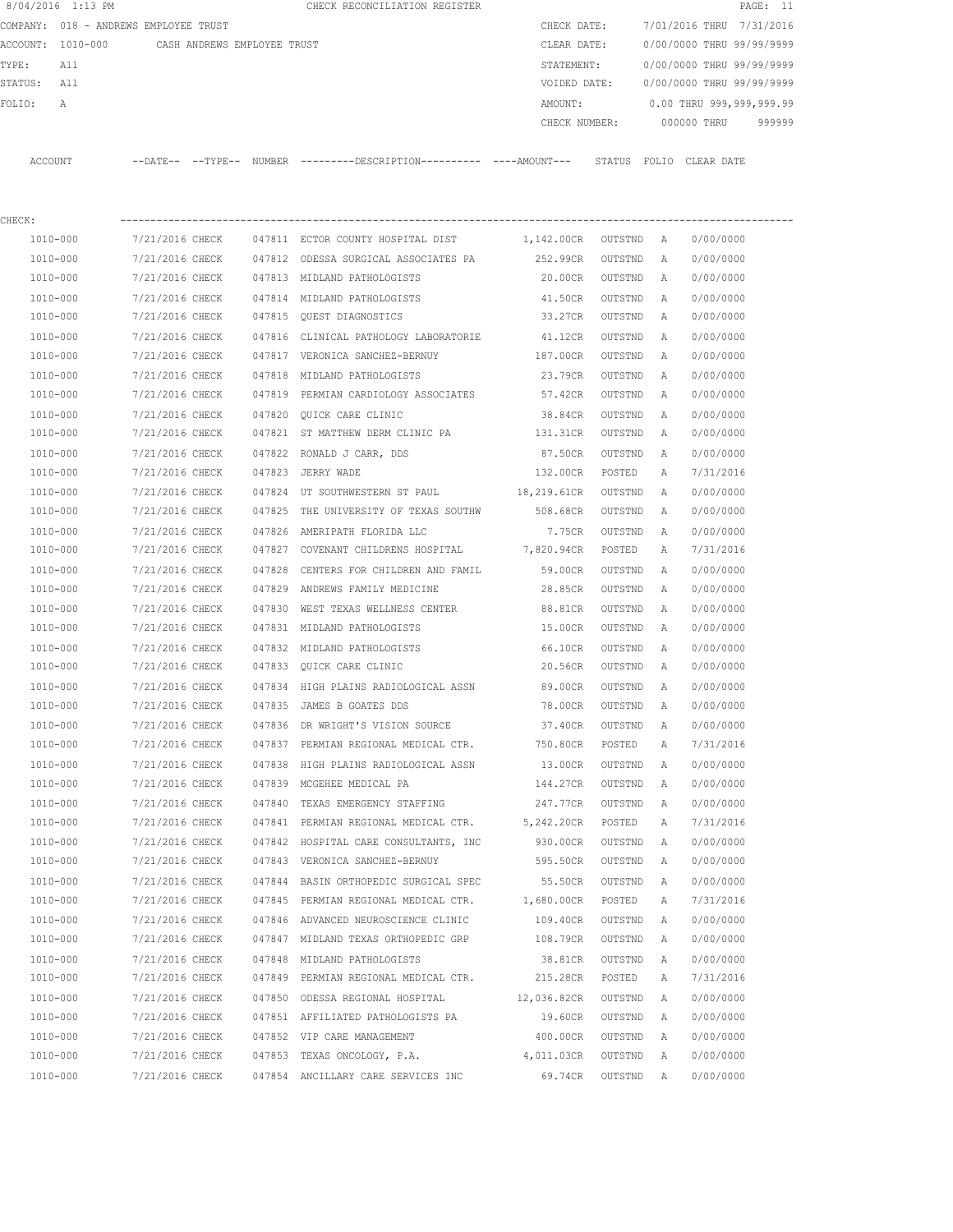|         | 8/04/2016 1:13 PM |                                       |        | CHECK RECONCILIATION REGISTER |         |               |                           |             | PAGE: 12                 |        |
|---------|-------------------|---------------------------------------|--------|-------------------------------|---------|---------------|---------------------------|-------------|--------------------------|--------|
|         |                   | COMPANY: 018 - ANDREWS EMPLOYEE TRUST |        |                               |         | CHECK DATE:   | 7/01/2016 THRU            |             | 7/31/2016                |        |
|         | ACCOUNT: 1010-000 | CASH ANDREWS EMPLOYEE TRUST           |        |                               |         | CLEAR DATE:   | 0/00/0000 THRU 99/99/9999 |             |                          |        |
| TYPE:   | All               |                                       |        |                               |         | STATEMENT:    | 0/00/0000 THRU 99/99/9999 |             |                          |        |
| STATUS: | All               |                                       |        |                               |         | VOIDED DATE:  | 0/00/0000 THRU 99/99/9999 |             |                          |        |
| FOLTO:  | $\mathbb{A}$      |                                       |        |                               | AMOUNT: |               |                           |             | 0.00 THRU 999,999,999.99 |        |
|         |                   |                                       |        |                               |         | CHECK NUMBER: |                           | 000000 THRU |                          | 999999 |
|         |                   |                                       |        |                               |         |               |                           |             |                          |        |
| ACCOUNT |                   | $--$ TYPE $--$<br>$--$ DATE $--$      | NUMBER | $------DESCRTPTION--$         |         | STATUS        | FOLTO                     | CLEAR DATE  |                          |        |

| CHECK:   |                 |        |                                                |             |           |   |           |
|----------|-----------------|--------|------------------------------------------------|-------------|-----------|---|-----------|
| 1010-000 | 7/21/2016 CHECK |        | 047855 VIP CARE MANAGEMENT                     | 600.00CR    | OUTSTND A |   | 0/00/0000 |
| 1010-000 | 7/21/2016 CHECK |        | 047856 PERMIAN REGIONAL MEDICAL CTR. 438.48CR  |             | POSTED    | Α | 7/31/2016 |
| 1010-000 | 7/21/2016 CHECK |        | 047857 HIGH PLAINS RADIOLOGICAL ASSN           | 18.00CR     | OUTSTND   | A | 0/00/0000 |
| 1010-000 | 7/21/2016 CHECK | 047858 | SATISH NAYAK                                   | 37.79CR     | POSTED    | Α | 7/31/2016 |
| 1010-000 | 7/21/2016 CHECK |        | 047859 PERMIAN PREMIERE HEALTH SERV            | 66.08CR     | OUTSTND   | Α | 0/00/0000 |
| 1010-000 | 7/21/2016 CHECK |        | 047860 VERONICA SANCHEZ-BERNUY                 | 314.40CR    | OUTSTND   | Α | 0/00/0000 |
| 1010-000 | 7/21/2016 CHECK |        | 047861 MIDLAND PATHOLOGISTS                    | 15.00CR     | OUTSTND   | Α | 0/00/0000 |
| 1010-000 | 7/26/2016 CHECK |        | 047862 PERMIAN REGIONAL MEDICAL CTR.           | 207.72CR    | OUTSTND   | Α | 0/00/0000 |
| 1010-000 | 7/26/2016 CHECK |        | 047863 WELLDYNE RX                             | 35,809.19CR | OUTSTND   | A | 0/00/0000 |
| 1010-000 | 7/26/2016 CHECK | 047864 | TEXAS EMERGENCY STAFFING                       | 370.36CR    | OUTSTND   | Α | 0/00/0000 |
| 1010-000 | 7/26/2016 CHECK | 047865 | PERMIAN REGIONAL MEDICAL CTR. 1,759.32CR       |             | OUTSTND   | Α | 0/00/0000 |
| 1010-000 | 7/26/2016 CHECK |        | 047866 FAMILIA DENTAL ODESSA PLLC 1,242.60CR   |             | OUTSTND   | Α | 0/00/0000 |
| 1010-000 | 7/26/2016 CHECK |        | 047867 ANDREWS FAMILY MEDICINE                 | 28.85CR     | OUTSTND   | A | 0/00/0000 |
| 1010-000 | 7/26/2016 CHECK | 047868 | PERMIAN REGIONAL MEDICAL CTR. 726.84CR         |             | OUTSTND   | Α | 0/00/0000 |
| 1010-000 | 7/26/2016 CHECK |        | 047869 MIDLAND PATHOLOGISTS                    | 25.00CR     | OUTSTND   | Α | 0/00/0000 |
| 1010-000 | 7/26/2016 CHECK | 047870 | MIDLAND SURGICAL ASSOC. 1, 100.67CR            |             | OUTSTND   | Α | 0/00/0000 |
| 1010-000 | 7/26/2016 CHECK |        | 047871 PERMIAN REGIONAL MEDICAL CTR.           | 936.39CR    | OUTSTND   | Α | 0/00/0000 |
| 1010-000 | 7/26/2016 CHECK |        | 047872 WEST TEXAS ALLERGY PA                   | 140.74CR    | OUTSTND   | Α | 0/00/0000 |
| 1010-000 | 7/26/2016 CHECK |        | 047873 PERMIAN CARDIOLOGY ASSOCIATES           | 35.54CR     | OUTSTND   | Α | 0/00/0000 |
| 1010-000 | 7/26/2016 CHECK |        | 047874 SATISH NAYAK                            | 248.50CR    | OUTSTND   | Α | 0/00/0000 |
| 1010-000 | 7/26/2016 CHECK |        | 047875 SEARS DDS PC                            | 109.60CR    | OUTSTND   | A | 0/00/0000 |
| 1010-000 | 7/26/2016 CHECK | 047876 | PERMIAN REGIONAL MEDICAL CTR.                  | 243.00CR    | OUTSTND   | Α | 0/00/0000 |
| 1010-000 | 7/26/2016 CHECK |        | 047877 VIP CARE MANAGEMENT                     | 361.15CR    | OUTSTND   | Α | 0/00/0000 |
| 1010-000 | 7/26/2016 CHECK | 047878 | SURESH PRASAD, MD, PA                          | 109.45CR    | OUTSTND   | Α | 0/00/0000 |
| 1010-000 | 7/26/2016 CHECK |        | 047879 VERONICA SANCHEZ-BERNUY                 | 133.00CR    | OUTSTND   | Α | 0/00/0000 |
| 1010-000 | 7/26/2016 CHECK |        | 047880 RAVI MEDI MD                            | 66.08CR     | OUTSTND   | Α | 0/00/0000 |
| 1010-000 | 7/26/2016 CHECK |        | 047881 SOUTH PLAINS RURAL HEALTH SERV 112.42CR |             | OUTSTND   | Α | 0/00/0000 |
| 1010-000 | 7/26/2016 CHECK | 047882 | SURESH PRASAD, MD, PA                          | 73.49CR     | OUTSTND   | Α | 0/00/0000 |
| 1010-000 | 7/26/2016 CHECK |        | 047883 ADVANCED NEUROSCIENCE CLINIC            | 64.60CR     | OUTSTND   | Α | 0/00/0000 |
| 1010-000 | 7/26/2016 CHECK |        | 047884 ADVANCED NEUROSCIENCE CLINIC            | 160.70CR    | OUTSTND   | Α | 0/00/0000 |
| 1010-000 | 7/26/2016 CHECK |        | 047885 VIP CARE MANAGEMENT                     | 283.65CR    | OUTSTND   | Α | 0/00/0000 |
| 1010-000 | 7/26/2016 CHECK |        | 047886 ANDREWS FAMILY MEDICINE                 | 102.40CR    | OUTSTND   | A | 0/00/0000 |
| 1010-000 | 7/26/2016 CHECK |        | 047887 PERMIAN REGIONAL MEDICAL CTR.           | 114.84CR    | OUTSTND   | Α | 0/00/0000 |
| 1010-000 | 7/26/2016 CHECK | 047888 | PERMIAN REGIONAL MEDICAL CTR.                  | 37.20CR     | OUTSTND   | A | 0/00/0000 |
| 1010-000 | 7/26/2016 CHECK |        | 047889 AMARANATH GHANTA MD                     | 27.50CR     | OUTSTND   | A | 0/00/0000 |
| 1010-000 | 7/26/2016 CHECK |        | 047890 MICHAEL REZNIK DDS                      | 100.00CR    | OUTSTND   | A | 0/00/0000 |
| 1010-000 | 7/26/2016 CHECK |        | 047891 PERMIAN REGIONAL MEDICAL CTR.           | 123.20CR    | OUTSTND   | А | 0/00/0000 |
| 1010-000 | 7/26/2016 CHECK |        | 047892 VIP CARE MANAGEMENT                     | 491.35CR    | OUTSTND   | Α | 0/00/0000 |
| 1010-000 | 7/26/2016 CHECK |        | 047893 BHUVANA BALASEKARAN                     | 116.41CR    | OUTSTND   | Α | 0/00/0000 |
| 1010-000 | 7/26/2016 CHECK |        | 047894 ECTOR COUNTY HOSPITAL DIST              | 500.29CR    | OUTSTND   | Α | 0/00/0000 |
| 1010-000 | 7/26/2016 CHECK |        | 047895 PERMIAN PHYSICIANS SERV                 | 677.96CR    | OUTSTND   | Α | 0/00/0000 |
| 1010-000 | 7/26/2016 CHECK |        | 047896 PERMIAN REGIONAL MEDICAL CTR.           | 678.24CR    | OUTSTND   | Α | 0/00/0000 |
| 1010-000 | 7/26/2016 CHECK |        | 047897 PERMIAN REGIONAL MEDICAL CTR.           | 2,316.60CR  | OUTSTND   | Α | 0/00/0000 |
| 1010-000 | 7/26/2016 CHECK |        | 047898 ANDREWS FAMILY MEDICINE                 | 213.87CR    | OUTSTND   | Α | 0/00/0000 |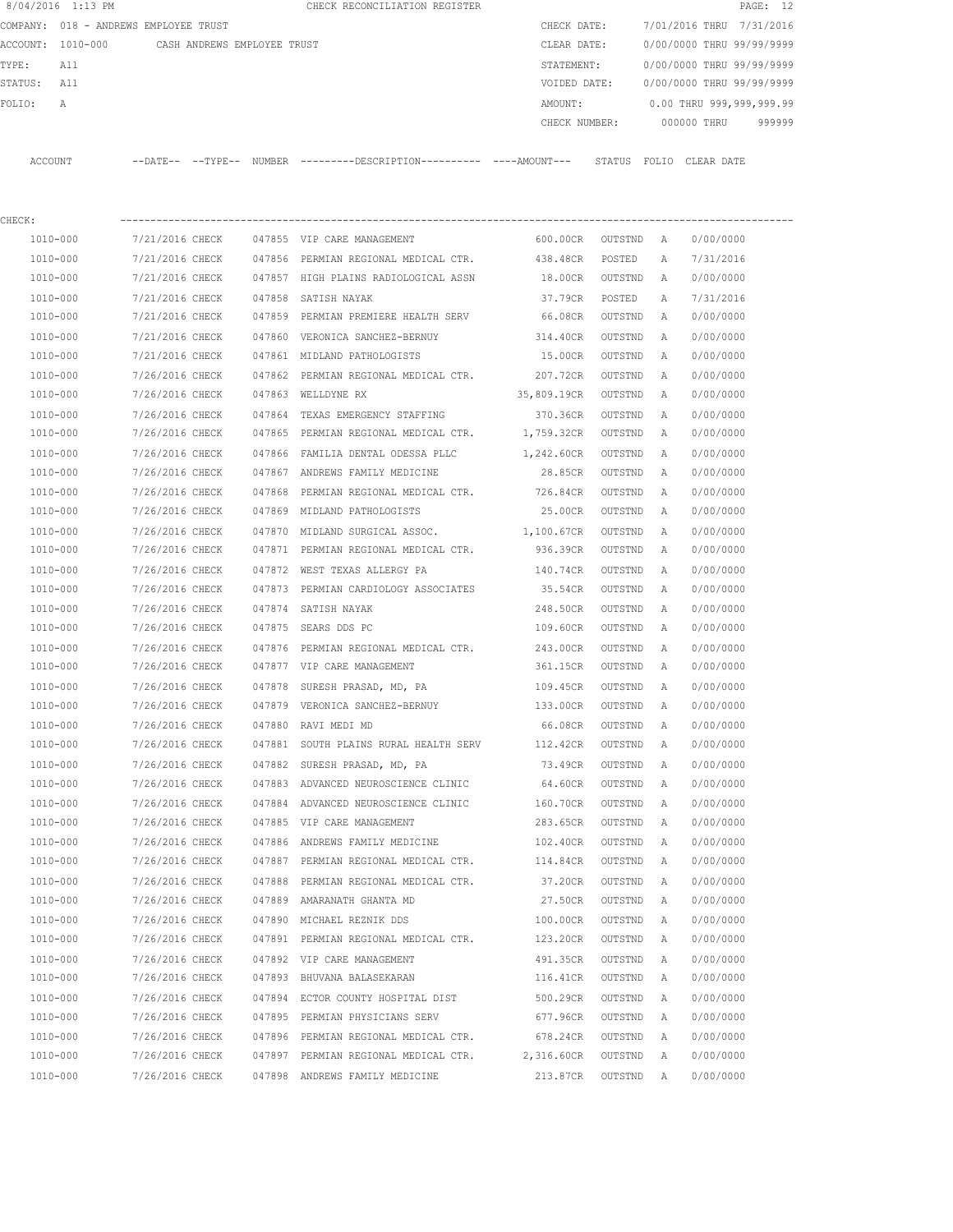|                  | 8/04/2016 1:13 PM                             |                 |  | CHECK RECONCILIATION REGISTER                                                                                  |                                                       |                                                                                            |           |   |                                  | PAGE: 13 |
|------------------|-----------------------------------------------|-----------------|--|----------------------------------------------------------------------------------------------------------------|-------------------------------------------------------|--------------------------------------------------------------------------------------------|-----------|---|----------------------------------|----------|
|                  | COMPANY: 018 - ANDREWS EMPLOYEE TRUST         |                 |  |                                                                                                                |                                                       | CHECK DATE:                                                                                |           |   | 7/01/2016 THRU 7/31/2016         |          |
|                  | ACCOUNT: 1010-000 CASH ANDREWS EMPLOYEE TRUST |                 |  |                                                                                                                |                                                       | CLEAR DATE:                                                                                |           |   | 0/00/0000 THRU 99/99/9999        |          |
| TYPE:            | All                                           |                 |  |                                                                                                                |                                                       | STATEMENT:                                                                                 |           |   | 0/00/0000 THRU 99/99/9999        |          |
| STATUS: All      |                                               |                 |  |                                                                                                                |                                                       | VOIDED DATE:                                                                               |           |   | 0/00/0000 THRU 99/99/9999        |          |
| FOLIO:           | A                                             |                 |  |                                                                                                                |                                                       | AMOUNT:                                                                                    |           |   | 0.00 THRU 999,999,999.99         |          |
|                  |                                               |                 |  |                                                                                                                |                                                       |                                                                                            |           |   | CHECK NUMBER: 000000 THRU 999999 |          |
|                  |                                               |                 |  |                                                                                                                |                                                       |                                                                                            |           |   |                                  |          |
|                  | ACCOUNT                                       |                 |  |                                                                                                                |                                                       | --DATE-- --TYPE-- NUMBER --------DESCRIPTION--------- ----AMOUNT--- STATUS FOLIO CLEARDATE |           |   |                                  |          |
|                  |                                               |                 |  |                                                                                                                |                                                       |                                                                                            |           |   |                                  |          |
|                  |                                               |                 |  |                                                                                                                |                                                       |                                                                                            |           |   |                                  |          |
| CHECK:           |                                               |                 |  |                                                                                                                |                                                       |                                                                                            |           |   |                                  |          |
|                  |                                               |                 |  |                                                                                                                |                                                       | 1010-000 7/26/2016 CHECK 047899 QUICK CARE CLINIC 69.00CR OUTSTND A                        |           |   | 0/00/0000                        |          |
|                  | 1010-000                                      |                 |  |                                                                                                                |                                                       | 7/26/2016 CHECK 047900 PERMIAN REGIONAL MEDICAL CTR. 5,628.96CR OUTSTND A                  |           |   | 0/00/0000                        |          |
|                  | 1010-000                                      |                 |  | 7/26/2016 CHECK 047901 MIDLAND PATHOLOGISTS                                                                    |                                                       | 5.00CR OUTSTND A                                                                           |           |   | 0/00/0000                        |          |
|                  | 1010-000                                      |                 |  | 7/26/2016 CHECK 047902 MED TRANS CORP                                                                          |                                                       | 35,969.35CR OUTSTND A                                                                      |           |   | 0/00/0000                        |          |
|                  | 1010-000                                      |                 |  | 7/26/2016 CHECK 047903 MCGEHEE MEDICAL PA                                                                      |                                                       | 144.27CR OUTSTND A                                                                         |           |   | 0/00/0000                        |          |
|                  | 1010-000                                      |                 |  | 7/26/2016 CHECK 047904 SOUTHWEST MEDICAL IMAGING                                                               |                                                       | 32.90CR OUTSTND                                                                            |           | A | 0/00/0000                        |          |
|                  | 1010-000                                      | 7/26/2016 CHECK |  |                                                                                                                | 047905 TEXAS ONCOLOGY, P.A.                           | 17.01CR                                                                                    | OUTSTND   | A | 0/00/0000                        |          |
| *** $1010 - 000$ |                                               | 7/26/2016 CHECK |  | 047907 TEXAS ONCOLOGY, P.A.                                                                                    |                                                       | 14.82CR                                                                                    | OUTSTND A |   | 0/00/0000                        |          |
|                  | 1010-000                                      | 7/26/2016 CHECK |  |                                                                                                                |                                                       | 047908 PERMIAN REGIONAL MEDICAL CTR. 2,079.54CR                                            | OUTSTND A |   | 0/00/0000                        |          |
|                  | 1010-000                                      |                 |  | 7/28/2016 CHECK 047909 VIP CARE MANAGEMENT                                                                     |                                                       | 775.00CR OUTSTND A                                                                         |           |   | 0/00/0000                        |          |
|                  | 1010-000                                      |                 |  |                                                                                                                |                                                       | 7/28/2016 CHECK 047910 MCH PROFESSIONAL CARE PATHOLOG 26.28CR OUTSTND A                    |           |   | 0/00/0000                        |          |
|                  | 1010-000                                      |                 |  |                                                                                                                |                                                       |                                                                                            |           |   | 0/00/0000                        |          |
|                  | 1010-000                                      |                 |  |                                                                                                                |                                                       | 7/28/2016 CHECK    047912 VIP CARE MANAGEMENT            387.50CR    OUTSTND   A           |           |   | 0/00/0000                        |          |
|                  |                                               |                 |  |                                                                                                                |                                                       |                                                                                            |           |   |                                  |          |
| MISCELLANEOUS:   |                                               |                 |  |                                                                                                                |                                                       |                                                                                            |           |   |                                  |          |
|                  | 1010-000                                      |                 |  |                                                                                                                |                                                       | 7/01/2016 MISC. 038541 THE WOODLANDS OUTPATIENTUNPOST 8,142.14 0UTSTND A 0/00/0000         |           |   |                                  |          |
|                  | 1010-000                                      |                 |  |                                                                                                                | 7/01/2016 MISC. 045801 PRMC ANESTHESIA SERVICESUNPOST |                                                                                            |           |   |                                  |          |
|                  |                                               |                 |  |                                                                                                                |                                                       |                                                                                            |           |   |                                  |          |
|                  | TOTALS FOR ACCOUNT 1010-000                   |                 |  | CHECK                                                                                                          | TOTAL:                                                | 302,625.24CR                                                                               |           |   |                                  |          |
|                  |                                               |                 |  | DEPOSIT                                                                                                        | TOTAL:                                                | 0.00                                                                                       |           |   |                                  |          |
|                  |                                               |                 |  | INTEREST TOTAL:                                                                                                |                                                       | 0.00                                                                                       |           |   |                                  |          |
|                  |                                               |                 |  |                                                                                                                | MISCELLANEOUS TOTAL: 8,859.26                         |                                                                                            |           |   |                                  |          |
|                  |                                               |                 |  | SERVICE CHARGE TOTAL:                                                                                          |                                                       | 0.00                                                                                       |           |   |                                  |          |
|                  |                                               |                 |  | EFT FOR THE STATE OF THE STATE OF THE STATE OF THE STATE OF THE STATE OF THE STATE OF THE STATE OF THE STATE O | TOTAL: 0.00                                           |                                                                                            |           |   |                                  |          |
|                  |                                               |                 |  | BANK-DRAFT                                                                                                     | TOTAL:                                                | 0.00                                                                                       |           |   |                                  |          |
|                  | TOTALS FOR ANDREWS EMPLOYEE TRUST             |                 |  | CHECK                                                                                                          | TOTAL:                                                | 302,625.24CR                                                                               |           |   |                                  |          |
|                  |                                               |                 |  | DEPOSIT                                                                                                        | TOTAL:                                                | 0.00                                                                                       |           |   |                                  |          |
|                  |                                               |                 |  | INTEREST                                                                                                       | TOTAL:                                                | 0.00                                                                                       |           |   |                                  |          |
|                  |                                               |                 |  | MISCELLANEOUS                                                                                                  | TOTAL:                                                | 8,859.26                                                                                   |           |   |                                  |          |
|                  |                                               |                 |  | SERVICE CHARGE                                                                                                 | TOTAL:                                                | 0.00                                                                                       |           |   |                                  |          |
|                  |                                               |                 |  | EFT                                                                                                            | TOTAL:                                                | 0.00                                                                                       |           |   |                                  |          |
|                  |                                               |                 |  | BANK-DRAFT                                                                                                     | TOTAL:                                                | 0.00                                                                                       |           |   |                                  |          |
|                  |                                               |                 |  |                                                                                                                |                                                       |                                                                                            |           |   |                                  |          |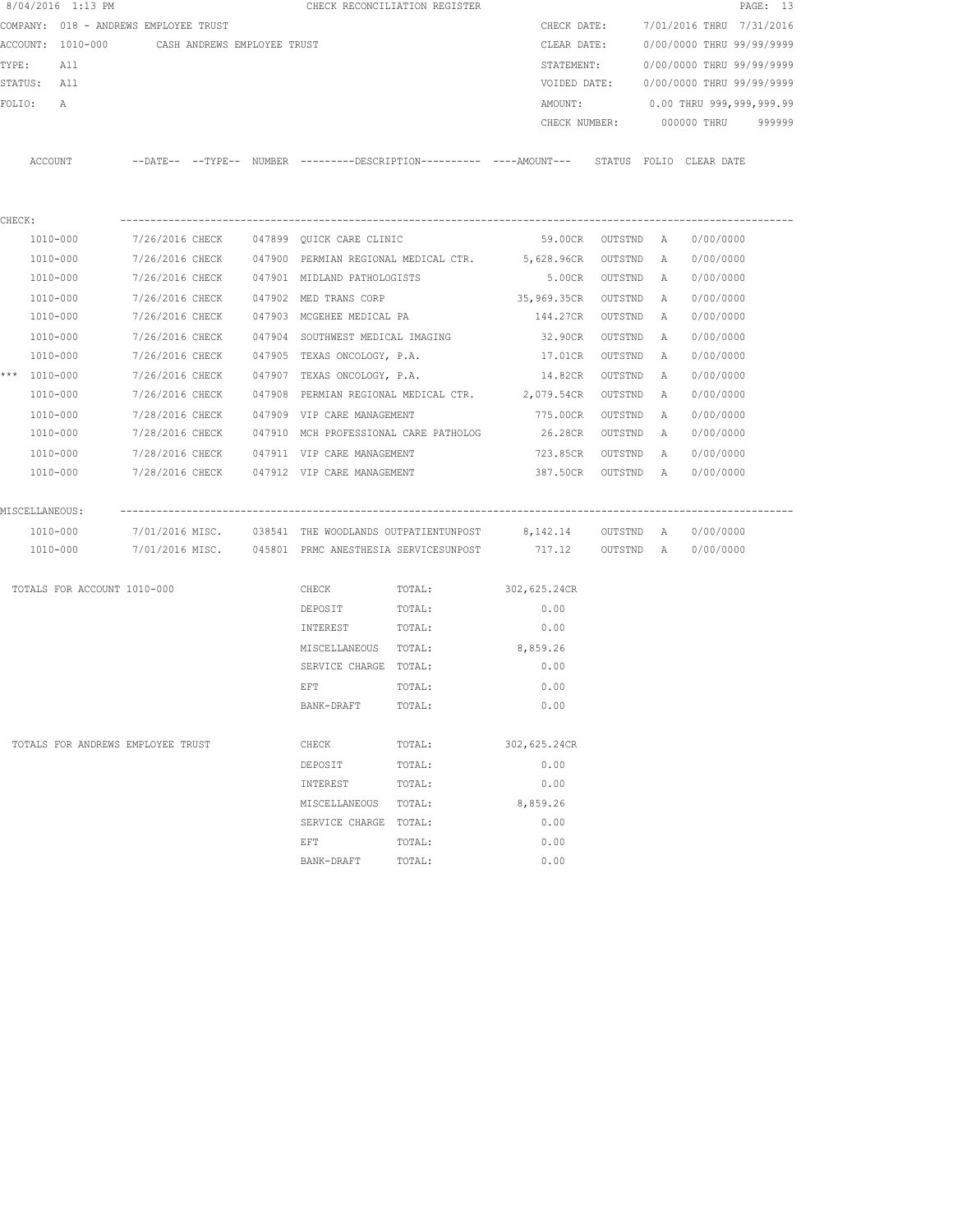| 8/04/2016 1:13 PM           |                                     |  |                                                       | CHECK RECONCILIATION REGISTER |                                                                                             |           |              |                                        | PAGE: 14 |
|-----------------------------|-------------------------------------|--|-------------------------------------------------------|-------------------------------|---------------------------------------------------------------------------------------------|-----------|--------------|----------------------------------------|----------|
|                             | COMPANY: 020 - PAYROLL ACCOUNT FUND |  |                                                       |                               | CHECK DATE:                                                                                 |           |              | 7/01/2016 THRU 7/31/2016               |          |
| ACCOUNT: 1001-000           | CASH                                |  |                                                       |                               | CLEAR DATE:                                                                                 |           |              | 0/00/0000 THRU 99/99/9999              |          |
| TYPE:<br>All                |                                     |  |                                                       |                               | STATEMENT:                                                                                  |           |              | 0/00/0000 THRU 99/99/9999              |          |
| STATUS: All                 |                                     |  |                                                       |                               |                                                                                             |           |              | VOIDED DATE: 0/00/0000 THRU 99/99/9999 |          |
| FOLIO:<br>$\mathbb{A}$      |                                     |  |                                                       |                               | AMOUNT:                                                                                     |           |              | 0.00 THRU 999,999,999.99               |          |
|                             |                                     |  |                                                       |                               | CHECK NUMBER:                                                                               |           |              | 000000 THRU 999999                     |          |
|                             |                                     |  |                                                       |                               |                                                                                             |           |              |                                        |          |
| ACCOUNT                     |                                     |  |                                                       |                               | --DATE-- --TYPE-- NUMBER --------DESCRIPTION---------- ----AMOUNT--- STATUS FOLIO CLEARDATE |           |              |                                        |          |
|                             |                                     |  |                                                       |                               |                                                                                             |           |              |                                        |          |
|                             |                                     |  |                                                       |                               |                                                                                             |           |              |                                        |          |
| BANK DRAFT:                 |                                     |  |                                                       |                               |                                                                                             |           |              |                                        |          |
| 1001-000                    |                                     |  |                                                       |                               | 7/06/2016 BANK-DRAFT     INTERNAL REVENUE SERVICE                 1,990.89CR   POSTED       |           |              | A 7/31/2016                            |          |
| 1001-000                    |                                     |  | 7/13/2016 BANK-DRAFT TEXAS CHILD SUPPORT DISBURSEME   |                               | 951.38CR POSTED                                                                             |           |              | A 7/31/2016                            |          |
| 1001-000                    |                                     |  |                                                       |                               | 7/13/2016 BANK-DRAFT000001 INTERNAL REVENUE SERVICE 84,896.14CR POSTED                      |           |              | A 7/31/2016                            |          |
| 1001-000                    |                                     |  | 7/27/2016 BANK-DRAFT TEXAS CHILD SUPPORT DISBURSEME   |                               | 1,727.88CR POSTED                                                                           |           |              | A 7/31/2016                            |          |
| 1001-000                    |                                     |  |                                                       |                               | 7/27/2016 BANK-DRAFT000001 INTERNAL REVENUE SERVICE 120,774.28CR POSTED A 7/31/2016         |           |              |                                        |          |
|                             |                                     |  |                                                       |                               |                                                                                             |           |              |                                        |          |
| CHECK:                      |                                     |  |                                                       |                               |                                                                                             |           |              |                                        |          |
| 1001-000                    |                                     |  | 7/01/2016 CHECK 110512 CAPROCK HEALTHPLANS INS        |                               | 77,558.48CR POSTED                                                                          |           | A            | 7/31/2016                              |          |
| *** 1001-000                |                                     |  | 7/13/2016 CHECK 110610 AIG VALIC FINANCIAL ADVISORS I |                               | 150.00CR POSTED                                                                             |           | A            | 7/31/2016                              |          |
| 1001-000                    |                                     |  |                                                       |                               | 7/13/2016 CHECK 110611 C.S.B. ANDREWS COUNTY ADULT PR 1,625.96CR POSTED                     |           | A            | 7/31/2016                              |          |
| 1001-000                    |                                     |  | 7/13/2016 CHECK 110612 MASS MUTUAL                    |                               | 480.00CR POSTED                                                                             |           | A            | 7/31/2016                              |          |
|                             |                                     |  |                                                       |                               | 20.00CR POSTED                                                                              |           |              |                                        |          |
| 1001-000<br>1001-000        |                                     |  | 7/13/2016 CHECK 110613 NACO/SOUTH CENTRAL             |                               | 7/13/2016 CHECK 110614 SECURITY BENEFIT GROUP OF COMP 475.00CR POSTED                       |           | A<br>A       | 7/31/2016<br>7/31/2016                 |          |
|                             | 7/13/2016 CHECK 110615 TG           |  |                                                       |                               |                                                                                             |           |              | 7/31/2016                              |          |
| 1001-000                    |                                     |  | $7/13/2016$ CHECK $110616$ WADDELL & REED INC         |                               | 130.13CR<br>200.00CR POSTED                                                                 | POSTED    | A            | 7/31/2016                              |          |
| 1001-000                    |                                     |  |                                                       |                               |                                                                                             |           | A            |                                        |          |
| *** 1001-000                | 7/27/2016 CHECK 110646 AFLAC        |  |                                                       |                               | 7,002.63CR                                                                                  | OUTSTND   | $\mathbb{A}$ | 0/00/0000                              |          |
| 1001-000                    | 7/27/2016 CHECK                     |  | 110647 AFLAC GROUP INSURANCE                          |                               | 624.60CR                                                                                    | OUTSTND   | A            | 0/00/0000                              |          |
| 1001-000                    | 7/27/2016 CHECK                     |  | 110648 AIG VALIC FINANCIAL ADVISORS I                 |                               | 150.00CR                                                                                    | OUTSTND   | A            | 0/00/0000                              |          |
| 1001-000                    | 7/27/2016 CHECK                     |  | 110649 AMERICAN HERITAGE                              |                               | 263.62CR                                                                                    | OUTSTND   | A            | 0/00/0000                              |          |
| 1001-000                    | 7/27/2016 CHECK                     |  | 110650 MASS MUTUAL                                    |                               | 480.00CR                                                                                    | OUTSTND   | A            | 0/00/0000                              |          |
| 1001-000                    | 7/27/2016 CHECK                     |  | 110651 NACO/SOUTH CENTRAL                             |                               | 20.00CR                                                                                     | OUTSTND   | A            | 0/00/0000                              |          |
| 1001-000                    | 7/27/2016 CHECK                     |  | 110652 NEW YORK LIFE INS.                             |                               | 1,503.27CR OUTSTND                                                                          |           | A            | 0/00/0000                              |          |
| 1001-000                    |                                     |  | 7/27/2016 CHECK 110653 SECURITY BENEFIT GROUP OF COMP |                               | 475.00CR OUTSTND                                                                            |           | A            | 0/00/0000                              |          |
| 1001-000                    | 7/27/2016 CHECK 110654 TG           |  |                                                       |                               | 130.13CR OUTSTND                                                                            |           | A            | 0/00/0000                              |          |
| 1001-000                    | 7/27/2016 CHECK                     |  | 110655 UNITED WAY                                     |                               | 192.00CR                                                                                    | OUTSTND   | $\mathbb{A}$ | 0/00/0000                              |          |
| $1001 - 000$                | 7/27/2016 CHECK                     |  | 110656 WADDELL & REED INC                             |                               | 450.00CR                                                                                    | OUTSTND   | A            | 0/00/0000                              |          |
| 1001-000                    | 7/27/2016 CHECK                     |  |                                                       |                               | 110657 WASHINGTON NATIONAL INSURANCE 3,452.62CR                                             | OUTSTND A |              | 0/00/0000                              |          |
|                             |                                     |  |                                                       |                               |                                                                                             |           |              |                                        |          |
| TOTALS FOR ACCOUNT 1001-000 |                                     |  | CHECK                                                 | TOTAL:                        | 95,383.44CR                                                                                 |           |              |                                        |          |
|                             |                                     |  | DEPOSIT                                               | TOTAL:                        | 0.00                                                                                        |           |              |                                        |          |
|                             |                                     |  | INTEREST                                              | TOTAL:                        | 0.00                                                                                        |           |              |                                        |          |
|                             |                                     |  | MISCELLANEOUS                                         | TOTAL:                        | 0.00                                                                                        |           |              |                                        |          |
|                             |                                     |  | SERVICE CHARGE TOTAL:                                 |                               | 0.00                                                                                        |           |              |                                        |          |
|                             |                                     |  | EFT                                                   | TOTAL:                        | 0.00                                                                                        |           |              |                                        |          |
|                             |                                     |  | BANK-DRAFT                                            | TOTAL:                        | 210,340.57CR                                                                                |           |              |                                        |          |
|                             |                                     |  |                                                       |                               |                                                                                             |           |              |                                        |          |
|                             | TOTALS FOR PAYROLL ACCOUNT FUND     |  | CHECK                                                 | TOTAL:                        | 95,383.44CR                                                                                 |           |              |                                        |          |
|                             |                                     |  | DEPOSIT                                               | TOTAL:                        | 0.00                                                                                        |           |              |                                        |          |
|                             |                                     |  | INTEREST                                              | TOTAL:                        | 0.00                                                                                        |           |              |                                        |          |
|                             |                                     |  | MISCELLANEOUS                                         | TOTAL:                        | 0.00                                                                                        |           |              |                                        |          |
|                             |                                     |  | SERVICE CHARGE TOTAL:                                 |                               | 0.00                                                                                        |           |              |                                        |          |
|                             |                                     |  | EFT                                                   | TOTAL:                        | 0.00                                                                                        |           |              |                                        |          |
|                             |                                     |  | BANK-DRAFT                                            | TOTAL:                        | 210,340.57CR                                                                                |           |              |                                        |          |
|                             |                                     |  |                                                       |                               |                                                                                             |           |              |                                        |          |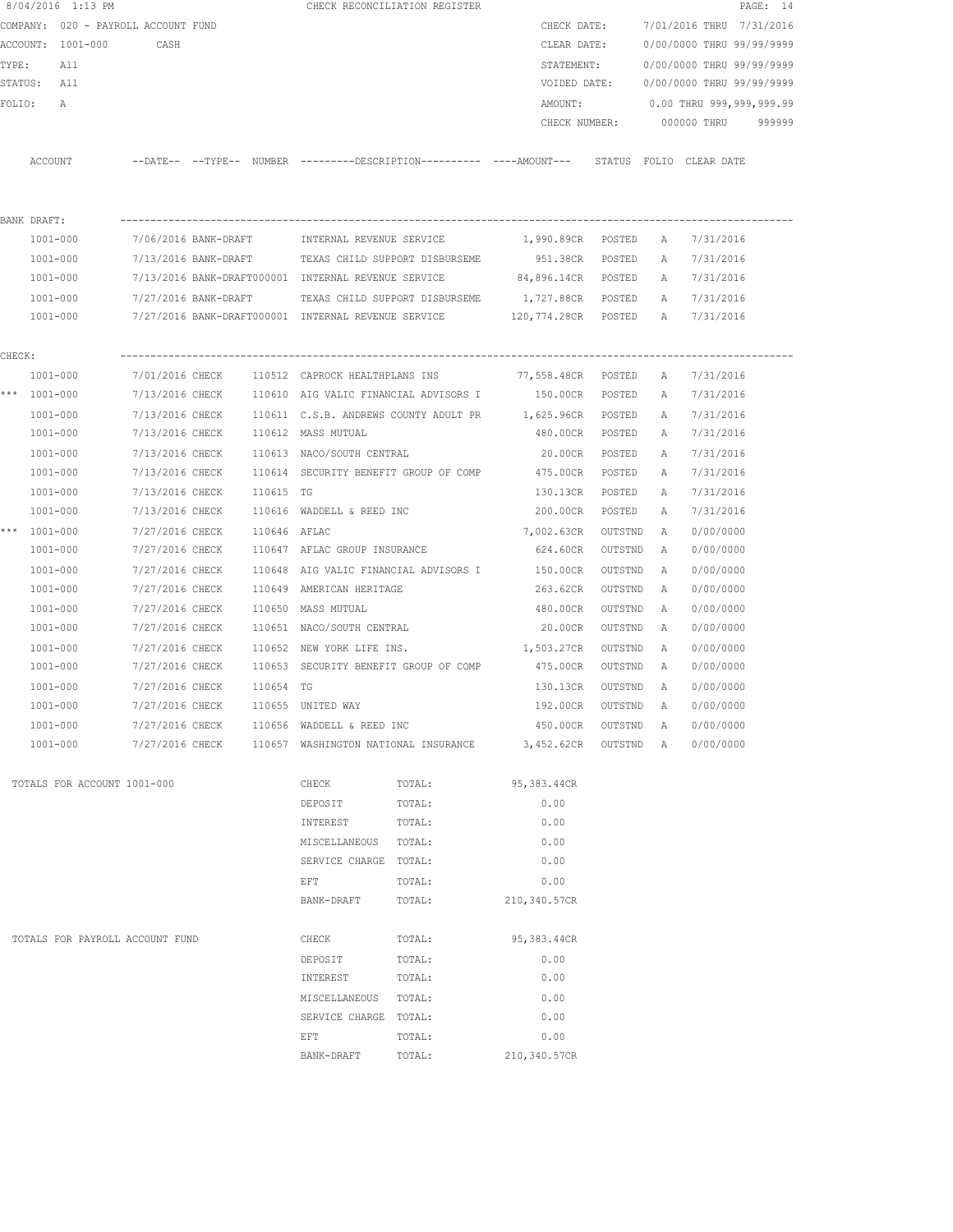|        | 8/04/2016 1:13 PM                    |                 |                              |                                | CHECK RECONCILIATION REGISTER         |                                                                                            |           |              |                           | PAGE: 15 |
|--------|--------------------------------------|-----------------|------------------------------|--------------------------------|---------------------------------------|--------------------------------------------------------------------------------------------|-----------|--------------|---------------------------|----------|
|        | COMPANY: 979 - ANDREWS CO DESIGNATED |                 |                              |                                |                                       | CHECK DATE:                                                                                |           |              | 7/01/2016 THRU 7/31/2016  |          |
|        | ACCOUNT: 1010-000                    |                 | POOLED CASH-ANDREWS CO DESIG |                                |                                       | CLEAR DATE:                                                                                |           |              | 0/00/0000 THRU 99/99/9999 |          |
| TYPE:  | All                                  |                 |                              |                                |                                       | STATEMENT:                                                                                 |           |              | 0/00/0000 THRU 99/99/9999 |          |
|        | STATUS:<br>All                       |                 |                              |                                |                                       | VOIDED DATE:                                                                               |           |              | 0/00/0000 THRU 99/99/9999 |          |
| FOLIO: | Α                                    |                 |                              |                                |                                       | AMOUNT:                                                                                    |           |              | 0.00 THRU 999,999,999.99  |          |
|        |                                      |                 |                              |                                |                                       | CHECK NUMBER:                                                                              |           |              | 000000 THRU               | 999999   |
|        | ACCOUNT                              |                 |                              |                                |                                       | --DATE-- --TYPE-- NUMBER --------DESCRIPTION--------- ----AMOUNT--- STATUS FOLIO CLEARDATE |           |              |                           |          |
| CHECK: |                                      |                 |                              |                                |                                       |                                                                                            |           |              |                           |          |
|        | 1010-000                             | 7/08/2016 CHECK |                              |                                | 018059 MIDLAND RAPE CRISIS AND CHILDR | 48.58CR POSTED                                                                             |           | A            | 7/31/2016                 |          |
|        | 1010-000                             | 7/08/2016 CHECK |                              |                                |                                       | 018060 SAFE PLACE OF THE PERMIAN BASI 552.67CR                                             | POSTED    | $\mathbb{A}$ | 7/31/2016                 |          |
|        | *** 1010-000                         | 7/15/2016 CHECK |                              |                                |                                       | 018080 FREEDOM CHEVROLET BUICK GMC 57,660.04CR                                             | OUTSTND   | A            | 0/00/0000                 |          |
|        | *** 1010-000                         | 7/22/2016 CHECK |                              |                                | 018088 CANON FINANCIAL SERVICES INC   | 339.42CR                                                                                   | POSTED    | Α            | 7/31/2016                 |          |
| $***$  | 1010-000                             | 7/29/2016 CHECK |                              | 018095 ANDREWS COUNTY NEWS INC |                                       | 100.00CR                                                                                   | OUTSTND   | $\mathbb{A}$ | 0/00/0000                 |          |
|        | 1010-000                             | 7/29/2016 CHECK |                              | 018096 GENERAL FUND            |                                       | 60.44CR                                                                                    | OUTSTND   | Α            | 0/00/0000                 |          |
|        | 1010-000                             | 7/29/2016 CHECK |                              | 018097 GRACIELA MENDOZA        |                                       | 383.94CR                                                                                   | OUTSTND   | Α            | 0/00/0000                 |          |
|        | 1010-000                             | 7/29/2016 CHECK |                              | 018098 HILLTOP SECURITIES INC  |                                       | 3,500.00CR                                                                                 | OUTSTND   | $\mathbb{A}$ | 0/00/0000                 |          |
|        | 1010-000                             | 7/29/2016 CHECK |                              | 018099 VERIZON WIRELESS        |                                       | 75.98CR                                                                                    | OUTSTND A |              | 0/00/0000                 |          |
|        | TOTALS FOR ACCOUNT 1010-000          |                 |                              | CHECK                          | TOTAL:                                | 62,721.07CR                                                                                |           |              |                           |          |
|        |                                      |                 |                              | DEPOSIT                        | TOTAL:                                | 0.00                                                                                       |           |              |                           |          |
|        |                                      |                 |                              | INTEREST                       | TOTAL:                                | 0.00                                                                                       |           |              |                           |          |
|        |                                      |                 |                              | MISCELLANEOUS TOTAL:           |                                       | 0.00                                                                                       |           |              |                           |          |
|        |                                      |                 |                              | SERVICE CHARGE TOTAL:          |                                       | 0.00                                                                                       |           |              |                           |          |
|        |                                      |                 |                              | EFT                            | TOTAL:                                | 0.00                                                                                       |           |              |                           |          |
|        |                                      |                 |                              | BANK-DRAFT                     | TOTAL:                                | 0.00                                                                                       |           |              |                           |          |
|        | TOTALS FOR ANDREWS CO DESIGNATED     |                 |                              | CHECK                          | TOTAL:                                | 62,721.07CR                                                                                |           |              |                           |          |
|        |                                      |                 |                              | DEPOSIT                        | TOTAL:                                | 0.00                                                                                       |           |              |                           |          |
|        |                                      |                 |                              | INTEREST                       | TOTAL:                                | 0.00                                                                                       |           |              |                           |          |
|        |                                      |                 |                              | MISCELLANEOUS TOTAL:           |                                       | 0.00                                                                                       |           |              |                           |          |
|        |                                      |                 |                              | SERVICE CHARGE TOTAL:          |                                       | 0.00                                                                                       |           |              |                           |          |
|        |                                      |                 |                              | EFT                            | TOTAL:                                | 0.00                                                                                       |           |              |                           |          |
|        |                                      |                 |                              | BANK-DRAFT                     | TOTAL:                                | 0.00                                                                                       |           |              |                           |          |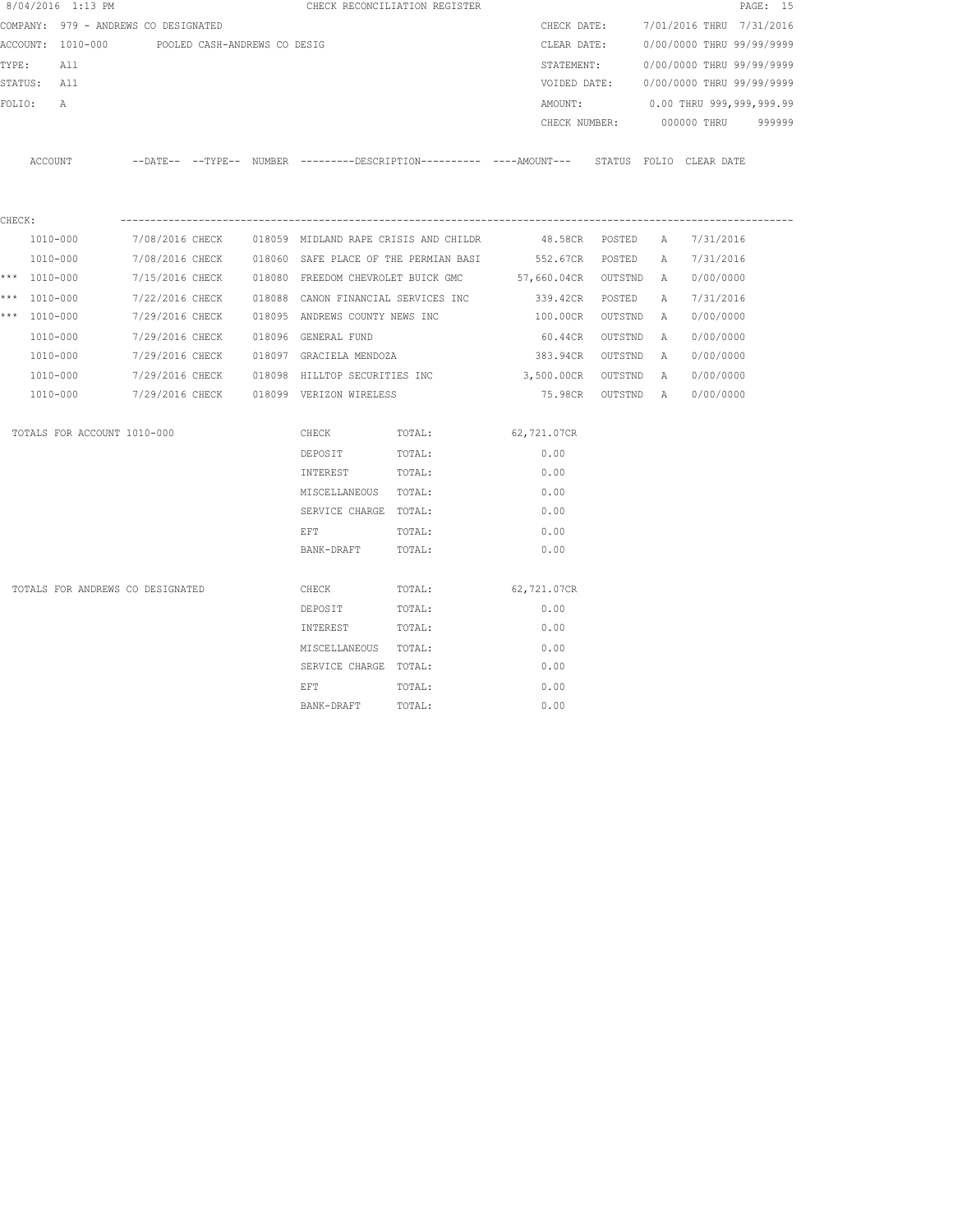|         | 8/04/2016 1:13 PM                    |                                    |        |                                   | CHECK RECONCILIATION REGISTER                                                               |                   |                  |              |                           | PAGE: 16 |
|---------|--------------------------------------|------------------------------------|--------|-----------------------------------|---------------------------------------------------------------------------------------------|-------------------|------------------|--------------|---------------------------|----------|
|         | COMPANY: 989 - ROAD & BRIDGE POOLED  |                                    |        |                                   |                                                                                             | CHECK DATE:       |                  |              | 7/01/2016 THRU 7/31/2016  |          |
|         | ACCOUNT: 1010-000 POOLED R & B FUNDS |                                    |        |                                   |                                                                                             | CLEAR DATE:       |                  |              | 0/00/0000 THRU 99/99/9999 |          |
| TYPE:   | All                                  |                                    |        |                                   |                                                                                             | STATEMENT:        |                  |              | 0/00/0000 THRU 99/99/9999 |          |
| STATUS: | All                                  |                                    |        |                                   |                                                                                             | VOIDED DATE:      |                  |              | 0/00/0000 THRU 99/99/9999 |          |
| FOLIO:  | Α                                    |                                    |        |                                   |                                                                                             | AMOUNT:           |                  |              | 0.00 THRU 999,999,999.99  |          |
|         |                                      |                                    |        |                                   |                                                                                             | CHECK NUMBER:     |                  |              | 000000 THRU               | 999999   |
|         | ACCOUNT                              |                                    |        |                                   | --DATE-- --TYPE-- NUMBER --------DESCRIPTION--------- ----AMOUNT--- STATUS FOLIO CLEAR-DATE |                   |                  |              |                           |          |
|         |                                      |                                    |        |                                   |                                                                                             |                   |                  |              |                           |          |
| CHECK:  |                                      |                                    |        |                                   |                                                                                             |                   |                  |              |                           |          |
|         | 1010-000                             | 7/08/2016 CHECK                    |        |                                   | 019989 ANDREWS TIRE SERVICE INC 3,531.95CR POSTED                                           |                   |                  | A            | 7/31/2016                 |          |
|         | 1010-000                             | 7/08/2016 CHECK                    |        | 019990 GENERAL FUND               |                                                                                             | 3,143.56CR POSTED |                  | A            | 7/31/2016                 |          |
|         | 1010-000                             | 7/08/2016 CHECK                    |        |                                   | 019991 JOE'S DIESEL REPAIR & MAINTENA                                                       | 7.00CR POSTED     |                  | A            | 7/31/2016                 |          |
|         | 1010-000                             | 7/08/2016 CHECK                    |        | 019992 KNIGHTS TIRE & SERVICE     |                                                                                             | 520.00CR POSTED   |                  | A            | 7/31/2016                 |          |
|         | 1010-000                             | 7/08/2016 CHECK                    |        |                                   | 019993 TEXAS ASSOCIATION OF COUNTIES                                                        | 349.24CR          | POSTED           | A            | 7/31/2016                 |          |
|         | 1010-000                             | 7/15/2016 CHECK                    |        | 019994 ANDREWS IRON & SUPPLY      |                                                                                             | 77.00CR           | POSTED           | A            | 7/31/2016                 |          |
|         | 1010-000                             | 7/15/2016 CHECK                    |        |                                   | 019995 BASCO SUPPLY COMPANY, INC.                                                           | 237.47CR POSTED   |                  | A            | 7/31/2016                 |          |
|         | 1010-000                             | 7/15/2016 CHECK                    |        | 019996 GENERAL FUND               |                                                                                             | 46,897.36CR       | POSTED           | A            | 7/31/2016                 |          |
|         | 1010-000                             | 7/15/2016 CHECK                    |        |                                   | 019997 INTERSTATE BATTERIES OF WEST T                                                       | 128.18CR POSTED   |                  | A            | 7/31/2016                 |          |
|         | 1010-000                             | 7/15/2016 CHECK                    | 019998 | JC SUPPLY                         |                                                                                             | 549.55CR          | POSTED           | A            | 7/31/2016                 |          |
|         | 1010-000                             | 7/15/2016 CHECK                    |        | 019999 PRO AGGREGATE              |                                                                                             | 3,752.50CR POSTED |                  | A            | 7/31/2016                 |          |
|         | 1010-000                             |                                    |        |                                   |                                                                                             |                   |                  |              |                           |          |
|         | 1010-000                             | 7/15/2016 CHECK<br>7/15/2016 CHECK |        |                                   | 020000 STANDARD COFFEE SERVICE CO<br>020001 TEXAS GAS SERVICE CORP                          | 6.71CR<br>32.31CR | POSTED<br>POSTED | A<br>A       | 7/31/2016<br>7/31/2016    |          |
|         |                                      |                                    |        |                                   |                                                                                             |                   |                  |              |                           |          |
|         | 1010-000                             | 7/15/2016 CHECK                    |        | 020002 UM AUTO PARTS              |                                                                                             | 9.87CR            | POSTED           | Α            | 7/31/2016                 |          |
|         | 1010-000                             | 7/15/2016 CHECK                    |        | 020003 WARREN CAT                 |                                                                                             | 255.44CR          | POSTED           | Α            | 7/31/2016                 |          |
|         | 1010-000                             | 7/15/2016 CHECK                    |        | 020004 WTG FUELS, INC             |                                                                                             | 9,427.63CR        | POSTED           | Α            | 7/31/2016                 |          |
|         | 1010-000                             | 7/15/2016 CHECK                    |        | 020005 YELLOWHOUSE MACHINERY CO   |                                                                                             | 67.42CR           | POSTED           | Α            | 7/31/2016                 |          |
|         | 1010-000                             | 7/22/2016 CHECK                    |        | 020006 AUTOZONE COMMERCIAL        |                                                                                             | 15.52CR           | OUTSTND          | A            | 0/00/0000                 |          |
|         | 1010-000                             | 7/22/2016 CHECK                    |        | 020007 ECONO SIGNS LLC            |                                                                                             | 1,523.18CR        | OUTSTND          | $\mathbb{A}$ | 0/00/0000                 |          |
|         | 1010-000                             | 7/22/2016 CHECK                    | 020008 | GEBO CREDIT CORPORATION           |                                                                                             | 511.76CR          | POSTED           | Α            | 7/31/2016                 |          |
|         | 1010-000                             | 7/22/2016 CHECK                    |        |                                   | 020009 HIGGINBOTHAM BROS & CO LLC                                                           | 178.34CR          | POSTED           | Α            | 7/31/2016                 |          |
|         | 1010-000                             | 7/22/2016 CHECK                    | 020010 |                                   | LONGHORN MACHINE SHOP, LLC                                                                  | 85.00CR           | POSTED           | A            | 7/31/2016                 |          |
|         | 1010-000                             | 7/22/2016 CHECK                    |        | 020011 MUSTANG LUMBER CO          |                                                                                             | 162.26CR          | POSTED           | A            | 7/31/2016                 |          |
|         | 1010-000                             | 7/22/2016 CHECK                    |        |                                   | 020012 O'REILLY AUTO PARTS                                                                  | 211.05CR          | POSTED           | A            | 7/31/2016                 |          |
|         | 1010-000                             | 7/22/2016 CHECK                    |        | 020013 RELIANT ENERGY             |                                                                                             | 1,168.34CR        | POSTED           | А            | 7/31/2016                 |          |
|         | 1010-000                             | 7/22/2016 CHECK                    |        | 020014 SIERRA SPRINGS             |                                                                                             | 59.04CR           | OUTSTND          | Α            | 0/00/0000                 |          |
|         | 1010-000                             | 7/22/2016 CHECK                    |        |                                   | 020015 SMITH & SONS EQPT., INC. 415.53CR                                                    |                   | POSTED           | Α            | 7/31/2016                 |          |
|         | 1010-000                             | 7/22/2016 CHECK                    |        | 020016 SOUTH PLAINS IMPLEMENT LTD |                                                                                             | 3,679.98CR        | POSTED           | Α            | 7/31/2016                 |          |
|         | 1010-000                             | 7/22/2016 CHECK                    |        | 020017 UM AUTO PARTS              |                                                                                             | 54.62CR           | OUTSTND          | Α            | 0/00/0000                 |          |
|         | 1010-000                             | 7/22/2016 CHECK                    |        | 020018 WESTAIR-PRAXAIR            |                                                                                             | 37.81CR           | OUTSTND          | A            | 0/00/0000                 |          |
|         | 1010-000                             | 7/22/2016 CHECK                    |        | 020019 WTG FUELS, INC             |                                                                                             | 426.25CR          | POSTED           | Α            | 7/31/2016                 |          |
|         | 1010-000                             | 7/22/2016 CHECK                    |        | 020020 YELLOWHOUSE MACHINERY CO   |                                                                                             | 324.62CR          | POSTED           | Α            | 7/31/2016                 |          |
|         | 1010-000                             | 7/29/2016 CHECK                    |        | 020021 GCR TIRES & SERVICE        |                                                                                             | 1,350.00CR        | OUTSTND          | Α            | 0/00/0000                 |          |
|         | 1010-000                             | 7/29/2016 CHECK                    |        | 020022 GENERAL FUND               |                                                                                             | 1,375.28CR        | OUTSTND          | A            | 0/00/0000                 |          |
|         | 1010-000                             | 7/29/2016 CHECK                    |        | 020023 GENERAL FUND               |                                                                                             | 79,173.49CR       | OUTSTND          | A            | 0/00/0000                 |          |
|         | 1010-000                             | 7/29/2016 CHECK                    |        |                                   | 020024 HIGGINBOTHAM BROS & CO LLC                                                           | 8.37CR            | OUTSTND          | Α            | 0/00/0000                 |          |
|         | 1010-000                             | 7/29/2016 CHECK                    |        |                                   | 020025 SOUTH PLAINS IMPLEMENT LTD                                                           | 172.64CR          | OUTSTND          | Α            | 0/00/0000                 |          |
|         | 1010-000                             | 7/29/2016 CHECK                    |        | 020026 VERIZON WIRELESS           |                                                                                             | 11.40CR           | OUTSTND          | Α            | 0/00/0000                 |          |
|         | 1010-000                             | 7/29/2016 CHECK                    |        | 020027 WARREN CAT                 |                                                                                             | 114,000.00CR      | OUTSTND          | A            | 0/00/0000                 |          |
|         | TOTALS FOR ACCOUNT 1010-000          |                                    |        | CHECK                             | TOTAL:                                                                                      | 273,937.67CR      |                  |              |                           |          |
|         |                                      |                                    |        | DEPOSIT                           | TOTAL:                                                                                      | 0.00              |                  |              |                           |          |
|         |                                      |                                    |        | INTEREST                          | TOTAL:                                                                                      | 0.00              |                  |              |                           |          |
|         |                                      |                                    |        |                                   |                                                                                             |                   |                  |              |                           |          |
|         |                                      |                                    |        | MISCELLANEOUS                     | TOTAL:                                                                                      | 0.00              |                  |              |                           |          |

SERVICE CHARGE TOTAL: 0.00 EFT TOTAL:  $0.00$ BANK-DRAFT TOTAL:  $0.00$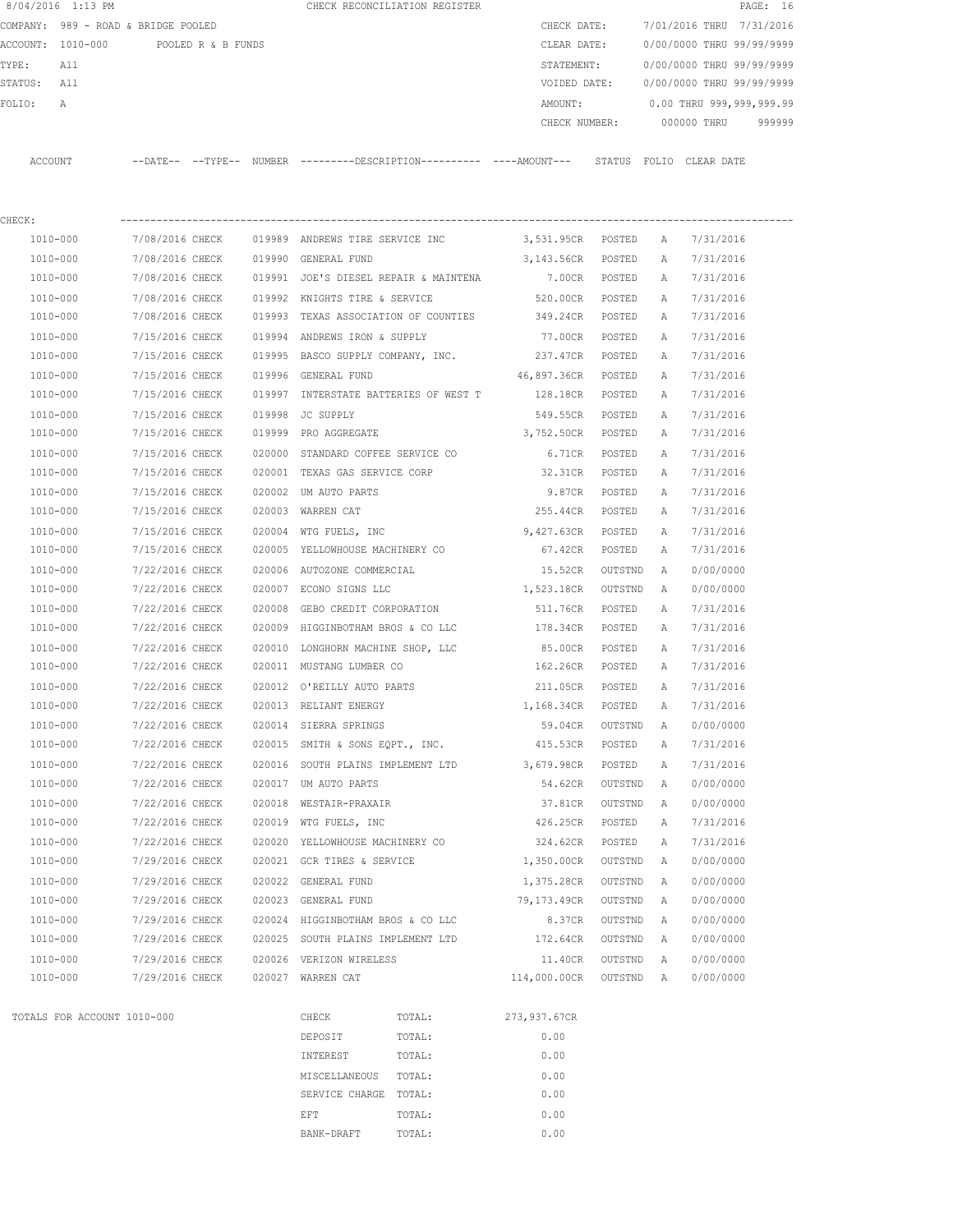|          | 8/04/2016 1:13 PM                   |                            |                    |               |                | CHECK RECONCILIATION REGISTER |               |        |       |                           | PAGE: 17 |        |
|----------|-------------------------------------|----------------------------|--------------------|---------------|----------------|-------------------------------|---------------|--------|-------|---------------------------|----------|--------|
|          | COMPANY: 989 - ROAD & BRIDGE POOLED |                            |                    |               |                |                               | CHECK DATE:   |        |       | 7/01/2016 THRU 7/31/2016  |          |        |
| ACCOUNT: | 1010-000                            |                            | POOLED R & B FUNDS |               |                |                               | CLEAR DATE:   |        |       | 0/00/0000 THRU 99/99/9999 |          |        |
| TYPE:    | All                                 |                            |                    |               |                |                               | STATEMENT:    |        |       | 0/00/0000 THRU 99/99/9999 |          |        |
| STATUS:  | All                                 |                            |                    |               |                |                               | VOIDED DATE:  |        |       | 0/00/0000 THRU 99/99/9999 |          |        |
| FOLIO:   | Α                                   |                            |                    |               |                |                               | AMOUNT:       |        |       | 0.00 THRU 999,999,999.99  |          |        |
|          |                                     |                            |                    |               |                |                               | CHECK NUMBER: |        |       | 000000 THRU               |          | 999999 |
| ACCOUNT  |                                     | $--$ DATE $- --$ TYPE $--$ |                    | <b>NUMBER</b> |                |                               |               | STATUS | FOLIO | CLEAR DATE                |          |        |
|          | TOTALS FOR ROAD & BRIDGE POOLED     |                            |                    |               | CHECK          | TOTAL:                        | 273,937.67CR  |        |       |                           |          |        |
|          |                                     |                            |                    |               | DEPOSIT        | TOTAL:                        | 0.00          |        |       |                           |          |        |
|          |                                     |                            |                    |               | INTEREST       | TOTAL:                        | 0.00          |        |       |                           |          |        |
|          |                                     |                            |                    |               | MISCELLANEOUS  | TOTAL:                        | 0.00          |        |       |                           |          |        |
|          |                                     |                            |                    |               | SERVICE CHARGE | TOTAL:                        | 0.00          |        |       |                           |          |        |

EFT TOTAL:  $0.00$ BANK-DRAFT TOTAL:  $0.00$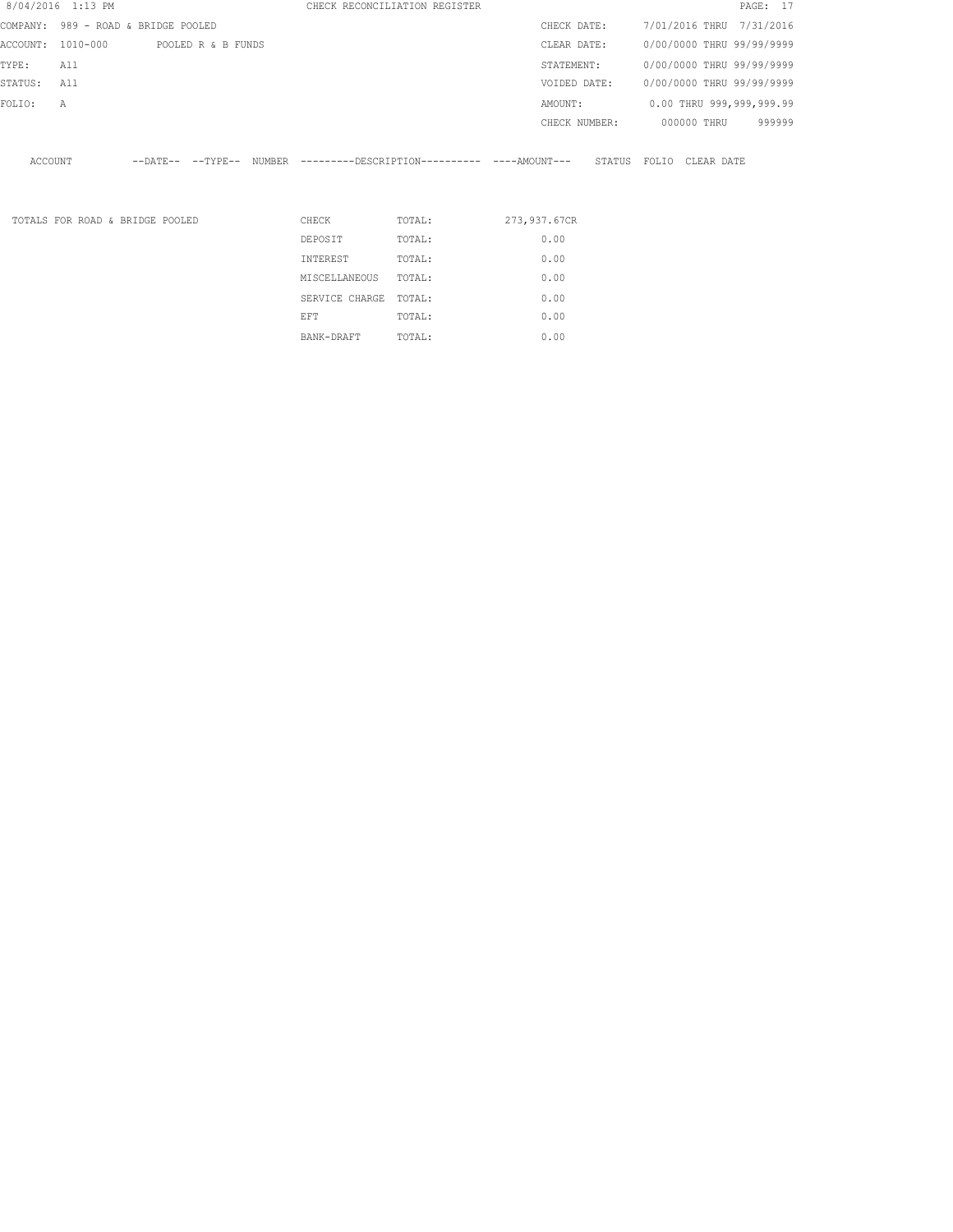|             | 8/04/2016 1:13 PM                          |                 |                 | CHECK RECONCILIATION REGISTER                                                                |                 |         |              |                           | PAGE: 18 |
|-------------|--------------------------------------------|-----------------|-----------------|----------------------------------------------------------------------------------------------|-----------------|---------|--------------|---------------------------|----------|
|             | COMPANY: 999 - GENERAL FUND CASH POOLED    |                 |                 |                                                                                              | CHECK DATE:     |         |              | 7/01/2016 THRU 7/31/2016  |          |
|             | ACCOUNT: 1010-000 GENERAL FUND POOLED CASH |                 |                 |                                                                                              | CLEAR DATE:     |         |              | 0/00/0000 THRU 99/99/9999 |          |
| TYPE:       | All                                        |                 |                 |                                                                                              | STATEMENT:      |         |              | 0/00/0000 THRU 99/99/9999 |          |
| STATUS: All |                                            |                 |                 |                                                                                              | VOIDED DATE:    |         |              | 0/00/0000 THRU 99/99/9999 |          |
| FOLIO:      | A                                          |                 |                 |                                                                                              | AMOUNT:         |         |              | 0.00 THRU 999,999,999.99  |          |
|             |                                            |                 |                 |                                                                                              | CHECK NUMBER:   |         |              | 000000 THRU               | 999999   |
|             | ACCOUNT                                    |                 |                 | --DATE-- --TYPE-- NUMBER ---------DESCRIPTION---------- ----AMOUNT--- STATUS FOLIO CLEARDATE |                 |         |              |                           |          |
| BANK DRAFT: |                                            |                 |                 |                                                                                              |                 |         |              |                           |          |
|             |                                            |                 |                 | 1010-000 7/29/2016 BANK-DRAFT072916 JPMORGAN CHASE BANK 23,885.48CR POSTED A 7/31/2016       |                 |         |              |                           |          |
|             |                                            |                 |                 |                                                                                              |                 |         |              |                           |          |
| CHECK:      |                                            |                 |                 |                                                                                              |                 |         |              |                           |          |
|             | 1010-000                                   | 7/08/2016 CHECK |                 | 120225 ANDREWS EMPLOYEE TRUST FUND 207,202.33CR POSTED                                       |                 |         | A            | 7/31/2016                 |          |
|             | 1010-000                                   |                 |                 | 7/08/2016 CHECK 120226 ABEL MORALES JR                                                       | 300.17CR POSTED |         | A            | 7/31/2016                 |          |
|             | 1010-000                                   | 7/08/2016 CHECK |                 | 120227 ADONAI ORTIZ                                                                          | 6.95CR POSTED   |         | A            | 7/31/2016                 |          |
|             | 1010-000                                   | 7/08/2016 CHECK |                 | 120228 ALLISON, BASS & ASSOC. L.L.P. 1,150.00CR                                              |                 | POSTED  | A            | 7/31/2016                 |          |
|             | 1010-000                                   | 7/08/2016 CHECK |                 | 120229 ANDREWS PEST CONTROL                                                                  | 145.00CR        | POSTED  | A            | 7/31/2016                 |          |
|             | 1010-000                                   | 7/08/2016 CHECK |                 | 120230 ANDREWS VETERINARY CLINIC CORP                                                        | 300.00CR        | POSTED  | A            | 7/31/2016                 |          |
|             | 1010-000                                   | 7/08/2016 CHECK |                 | 120231 ANDREWS WASH SYSTEMS, LLC                                                             | 538.98CR        | POSTED  | Α            | 7/31/2016                 |          |
|             | 1010-000                                   | 7/08/2016 CHECK |                 | 120232 ARTGRAFIX / STOVER GRAPHICS                                                           | 358.00CR        | POSTED  | Α            | 7/31/2016                 |          |
|             | 1010-000                                   | 7/08/2016 CHECK |                 | 120233 B-C COMANY, INC.                                                                      | 3,561.79CR      | POSTED  | A            | 7/31/2016                 |          |
|             | 1010-000                                   |                 | 7/08/2016 CHECK | 120234 BAKER & TAYLOR                                                                        | 33.96CR         | POSTED  | A            | 7/31/2016                 |          |
|             | 1010-000                                   |                 |                 | 7/08/2016 CHECK 120235 BIG COUNTRY BG                                                        | 724.80CR        | POSTED  | A            | 7/31/2016                 |          |
|             | 1010-000                                   |                 | 7/08/2016 CHECK | 120236 BILLY & ELSIE TAYLOR                                                                  | 57.24CR         | POSTED  | A            | 7/31/2016                 |          |
|             | 1010-000                                   | 7/08/2016 CHECK |                 | 120237 BORDER STATES ELECTRIC SUPPLY                                                         | 455.28CR        | POSTED  | Α            | 7/31/2016                 |          |
|             | 1010-000                                   | 7/08/2016 CHECK |                 | 120238 BRODART CO                                                                            | 46.02CR         | POSTED  | A            | 7/31/2016                 |          |
|             | 1010-000                                   | 7/08/2016 CHECK |                 | 120239 BUSINESS INFORMATION SYSTEMS I 6,208.00CR                                             |                 | POSTED  | $\mathbb{A}$ | 7/31/2016                 |          |
|             | 1010-000                                   | 7/08/2016 CHECK |                 | 120240 CENTER POINT LARGE PRINT                                                              | 124.02CR        | POSTED  | A            | 7/31/2016                 |          |
|             | 1010-000                                   | 7/08/2016 CHECK |                 | 120241 CHEM-AQUA, INC                                                                        | 116.66CR        | POSTED  | Α            | 7/31/2016                 |          |
|             | 1010-000                                   | 7/08/2016 CHECK |                 | 120242 CHEVRON AND TEXACO BUSINESS CA                                                        | 72.38CR         | POSTED  | A            | 7/31/2016                 |          |
|             | 1010-000                                   | 7/08/2016 CHECK |                 | 120243 CINDY JONES                                                                           | 43.20CR         | POSTED  | A            | 7/31/2016                 |          |
|             | 1010-000                                   |                 |                 | 7/08/2016 CHECK 120244 CIRCLE M WELL SERVICES LTD 2,422.92CR                                 |                 | POSTED  | A            | 7/31/2016                 |          |
|             | 1010-000                                   |                 |                 | 7/08/2016 CHECK 120245 COBAR SUPPLY                                                          | 47.26CR         | POSTED  | A            | 7/31/2016                 |          |
|             | 1010-000                                   | 7/08/2016 CHECK |                 | 120246 CODY MCARTHUR                                                                         | 139.94CR        | POSTED  | Α            | 7/31/2016                 |          |
|             | 1010-000                                   | 7/08/2016 CHECK |                 | 120247 CORY MARSHALL                                                                         | 974.51CR        | OUTSTND | Α            | 0/00/0000                 |          |
|             | 1010-000                                   | 7/08/2016 CHECK |                 | 120248 CROSS TOWING                                                                          | 531.80CR        | POSTED  | Α            | 7/31/2016                 |          |
|             | 1010-000                                   | 7/08/2016 CHECK |                 | 120249 CRS DIAGNOSTIC SERVICE LLC                                                            | 60.00CR         | POSTED  | Α            | 7/31/2016                 |          |
|             | 1010-000                                   | 7/08/2016 CHECK |                 | 120250 CUSTOM WHOLESALE SUPPLY CO INC                                                        | 338.06CR        | POSTED  | Α            | 7/31/2016                 |          |
|             | 1010-000                                   | 7/08/2016 CHECK |                 | 120251 DAVID B BROOKS                                                                        | 100.00CR        | POSTED  | Α            | 7/31/2016                 |          |
|             | 1010-000                                   | 7/08/2016 CHECK |                 | 120252 DE LAGE LANDEN FINANCIAL SERVI                                                        | 252.81CR        | POSTED  | Α            | 7/31/2016                 |          |
|             | 1010-000                                   | 7/08/2016 CHECK |                 | 120253 EARLENE BROYLES                                                                       | 891.59CR        | POSTED  | Α            | 7/31/2016                 |          |
|             | 1010-000                                   | 7/08/2016 CHECK |                 | 120254 EDWARD MORENO                                                                         | 159.47CR        | POSTED  | Α            | 7/31/2016                 |          |
|             | 1010-000                                   | 7/08/2016 CHECK |                 | 120255 EFIJENIA ROSALES & REYNA VASQU                                                        | 45.94CR         | OUTSTND | Α            | 0/00/0000                 |          |
|             | 1010-000                                   | 7/08/2016 CHECK |                 | 120256 FLORES BODY SHOP                                                                      | 1,650.12CR      | POSTED  | Α            | 7/31/2016                 |          |
|             | 1010-000                                   | 7/08/2016 CHECK |                 | 120257 GALE/CENGAGE LEARNING                                                                 | 752.51CR        | POSTED  | Α            | 7/31/2016                 |          |
|             | 1010-000                                   | 7/08/2016 CHECK |                 | 120258 GEBO CREDIT CORPORATION                                                               | 251.16CR        | POSTED  | Α            | 7/31/2016                 |          |
|             | 1010-000                                   | 7/08/2016 CHECK |                 | 120259 GENERAL FUND                                                                          | 20,744.92CR     | POSTED  | Α            | 7/31/2016                 |          |
|             | 1010-000                                   | 7/08/2016 CHECK |                 | 120260 GEORGE F GOMEZ                                                                        | 1,103.60CR      | POSTED  | Α            | 7/31/2016                 |          |
|             |                                            |                 |                 |                                                                                              |                 |         |              |                           |          |
|             | 1010-000                                   | 7/08/2016 CHECK |                 | 120261 GRAINGER INC                                                                          | 1,313.37CR      | POSTED  | Α            | 7/31/2016                 |          |
|             | 1010-000                                   | 7/08/2016 CHECK |                 | 120262 GUARDIAN SECURITY SOLUTIONS, L                                                        | 490.80CR        | POSTED  | Α            | 7/31/2016                 |          |
|             | 1010-000                                   | 7/08/2016 CHECK |                 | 120263 HARRELL'S LLC                                                                         | 895.01CR        | POSTED  | Α            | 7/31/2016                 |          |
|             | 1010-000                                   | 7/08/2016 CHECK |                 | 120264 HIGGINBOTHAM BROS & CO LLC                                                            | 115.72CR        | POSTED  | Α            | 7/31/2016                 |          |
|             | 1010-000                                   | 7/08/2016 CHECK |                 | 120265 HORIZON REPORTERS                                                                     | 252.00CR        | POSTED  | Α            | 7/31/2016                 |          |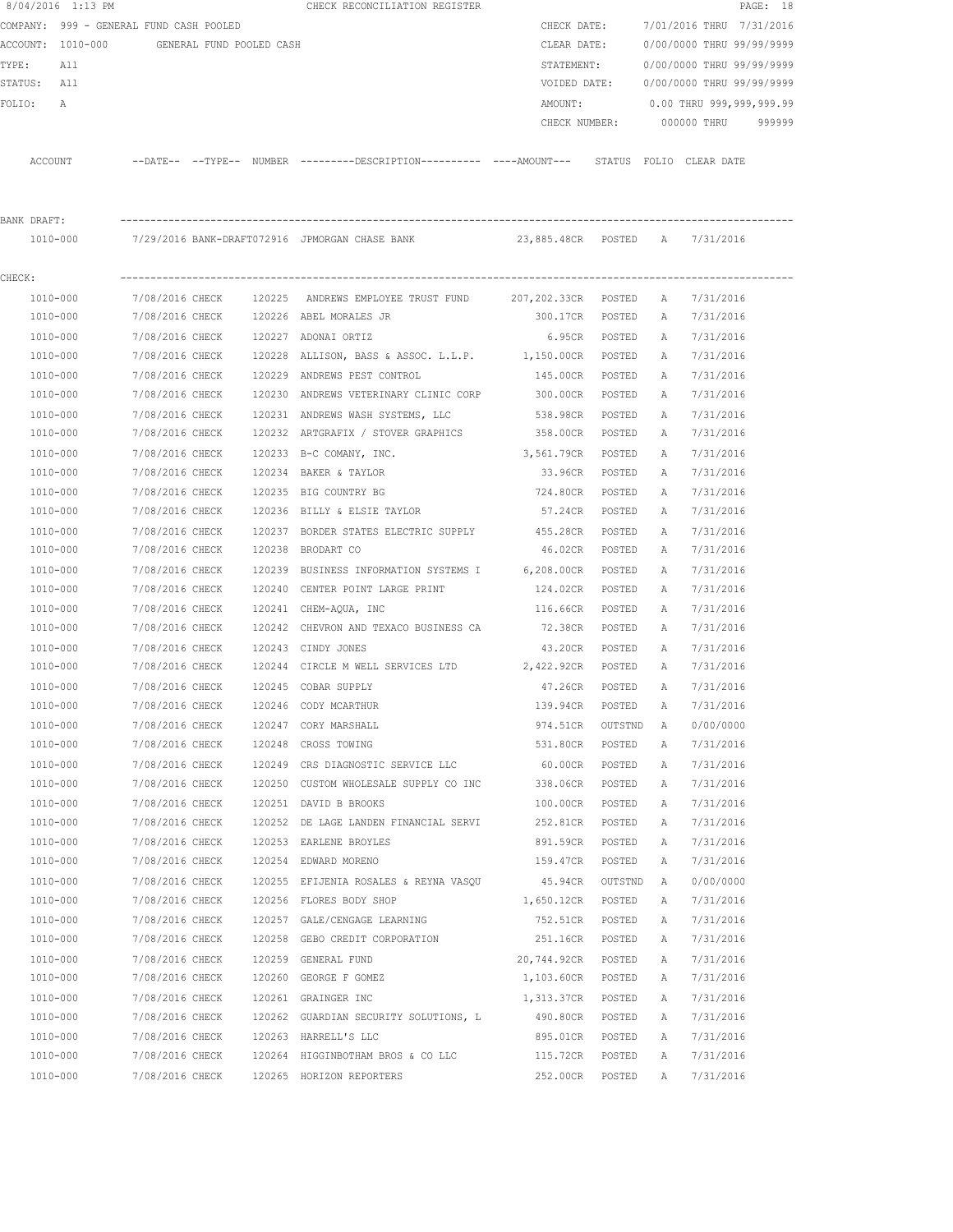|             | 8/04/2016 1:13 PM                       |                          |                 |              | CHECK RECONCILIATION REGISTER                                                                |                   |         |              | PAGE: 19                               |  |
|-------------|-----------------------------------------|--------------------------|-----------------|--------------|----------------------------------------------------------------------------------------------|-------------------|---------|--------------|----------------------------------------|--|
|             | COMPANY: 999 - GENERAL FUND CASH POOLED |                          |                 |              |                                                                                              |                   |         |              | CHECK DATE: 7/01/2016 THRU 7/31/2016   |  |
|             | ACCOUNT: 1010-000                       | GENERAL FUND POOLED CASH |                 |              |                                                                                              | CLEAR DATE:       |         |              | 0/00/0000 THRU 99/99/9999              |  |
| TYPE:       | All                                     |                          |                 |              |                                                                                              | STATEMENT:        |         |              | 0/00/0000 THRU 99/99/9999              |  |
| STATUS: All |                                         |                          |                 |              |                                                                                              |                   |         |              | VOIDED DATE: 0/00/0000 THRU 99/99/9999 |  |
| FOLIO:      | A                                       |                          |                 |              |                                                                                              |                   |         |              | AMOUNT: 0.00 THRU 999,999,999.99       |  |
|             |                                         |                          |                 |              |                                                                                              |                   |         |              | CHECK NUMBER: 000000 THRU 999999       |  |
|             | ACCOUNT                                 |                          |                 |              | --DATE-- --TYPE-- NUMBER ---------DESCRIPTION---------- ----AMOUNT--- STATUS FOLIO CLEARDATE |                   |         |              |                                        |  |
|             |                                         |                          |                 |              |                                                                                              |                   |         |              |                                        |  |
| CHECK:      |                                         |                          |                 |              |                                                                                              |                   |         |              |                                        |  |
|             | 1010-000                                |                          |                 |              | 7/08/2016 CHECK 120266 JACKSONCO SUPPLY LLC                                                  | 475.57CR POSTED A |         |              | 7/31/2016                              |  |
|             | 1010-000                                |                          |                 |              | 7/08/2016 CHECK 120267 JOE BLANCO                                                            | 20.00CR POSTED    |         | A            | 7/31/2016                              |  |
|             | 1010-000                                |                          |                 |              | 7/08/2016 CHECK 120268 JUSTIN CHEYNE                                                         | 38.00CR POSTED    |         | A            | 7/31/2016                              |  |
|             | 1010-000                                |                          |                 |              | 7/08/2016 CHECK 120269 KNIGHTS TIRE & SERVICE                                                | 100.00CR POSTED   |         | A            | 7/31/2016                              |  |
|             | 1010-000                                |                          |                 |              | 7/08/2016 CHECK 120270 KYOCERA DOCUMENT SOLUTIONS AME 37.60CR POSTED                         |                   |         | A            | 7/31/2016                              |  |
|             | 1010-000                                |                          |                 |              | 7/08/2016 CHECK 120271 LAURA CARPENTER ATTORNEY AT LA                                        | 50.00CR POSTED    |         | A            | 7/31/2016                              |  |
|             | 1010-000                                | 7/08/2016 CHECK          |                 |              | 120272 LEXISNEXIS                                                                            | 262.24CR POSTED   |         | A            | 7/31/2016                              |  |
|             | 1010-000                                |                          |                 |              | 7/08/2016 CHECK 120273 LEXISNEXIS                                                            | 52.00CR POSTED    |         | A            | 7/31/2016                              |  |
|             | 1010-000                                |                          |                 |              | 7/08/2016 CHECK 120274 LINDA FOSTER                                                          | 250.00CR POSTED   |         | A            | 7/31/2016                              |  |
|             | 1010-000                                |                          |                 |              | 7/08/2016 CHECK 120275 LKG WELDING                                                           | 1,900.00CR POSTED |         | A            | 7/31/2016                              |  |
|             | 1010-000                                | 7/08/2016 CHECK          |                 |              | 120276 LUIOS A ESTRADA                                                                       | 94.45CR POSTED    |         | A            | 7/31/2016                              |  |
|             | 1010-000                                | 7/08/2016 CHECK          |                 |              | 120277 MARK HOOPER ATTORNEY AT LAW                                                           | 900.00CR POSTED   |         | A            | 7/31/2016                              |  |
|             | 1010-000                                | 7/08/2016 CHECK          |                 |              | 120278 MICROMARKETING, LLC                                                                   | 47.64CR POSTED    |         | A            | 7/31/2016                              |  |
|             | 1010-000                                | 7/08/2016 CHECK          |                 |              | 120279 MIDLAND LOCK & SAFE INC                                                               | 410.00CR POSTED   |         | A            | 7/31/2016                              |  |
|             | 1010-000                                |                          |                 |              | 7/08/2016 CHECK 120280 MORGAN LEETON, PC                                                     | 300.00CR POSTED   |         | A            | 7/31/2016                              |  |
|             |                                         |                          |                 |              |                                                                                              |                   |         |              |                                        |  |
|             | 1010-000                                |                          |                 |              | 7/08/2016 CHECK 120281 MORRISON SUPPLY COMPANY                                               | 710.50CR          | POSTED  | A            | 7/31/2016                              |  |
|             | 1010-000                                |                          |                 |              | 7/08/2016 CHECK 120282 NATHAN & TONYA COLLINS                                                | 127.04CR          | OUTSTND | A            | 0/00/0000                              |  |
|             | 1010-000                                |                          |                 |              | 7/08/2016 CHECK 120283 NEW DAY COUNSELING                                                    | 384.00CR POSTED   |         | Α            | 7/31/2016                              |  |
|             | 1010-000                                |                          |                 |              | 7/08/2016 CHECK 120284 NORTH TEXAS TOLLWAY AUTHORITY                                         | 6.88CR POSTED     |         | Α            | 7/31/2016                              |  |
|             | 1010-000                                |                          |                 |              | 7/08/2016 CHECK 120285 OUILL CORPORATION                                                     | 440.33CR POSTED   |         | Α            | 7/31/2016                              |  |
|             | 1010-000                                |                          |                 |              | 7/08/2016 CHECK 120286 RAMIRO LOPEZ                                                          | 167.32CR OUTSTND  |         | A            | 0/00/0000                              |  |
|             | 1010-000                                | 7/08/2016 CHECK          |                 |              | 120287 RANDALL R FOSTER                                                                      | 15.10CR OUTSTND A |         |              | 0/00/0000                              |  |
|             | 1010-000                                |                          |                 |              | 7/08/2016 CHECK 120288 RAUL VASQUEZ                                                          | 45.87CR POSTED A  |         |              | 7/31/2016                              |  |
|             | 1010-000                                | 7/08/2016 CHECK          |                 |              | 120289 RECORDED BOOKS, LLC                                                                   | 590.18CR POSTED A |         |              | 7/31/2016                              |  |
|             | 1010-000                                | 7/08/2016 CHECK          |                 |              | 120290 RELIANT ENERGY                                                                        | 41.45CR           | POSTED  | Α            | 7/31/2016                              |  |
|             | 1010-000                                | 7/08/2016 CHECK          |                 |              | 120291 ROBERT LASCANO                                                                        | 49.24CR           | POSTED  | Α            | 7/31/2016                              |  |
|             | 1010-000                                | 7/08/2016 CHECK          |                 | 120292 ROCIC |                                                                                              | 250.00CR          | OUTSTND | A            | 0/00/0000                              |  |
|             | 1010-000                                | 7/08/2016 CHECK          |                 |              | 120293 ROSIE DIAZ                                                                            | 147.00CR          | POSTED  | Α            | 7/31/2016                              |  |
|             | 1010-000                                | 7/08/2016 CHECK          |                 |              | 120294 SAM'S CLUB DIRECT                                                                     | 155.00CR          | POSTED  | Α            | 7/31/2016                              |  |
|             | 1010-000                                |                          | 7/08/2016 CHECK |              | 120295 SIERRA SPRINGS                                                                        | 133.69CR          | POSTED  | Α            | 7/31/2016                              |  |
|             | 1010-000                                | 7/08/2016 CHECK          |                 |              | 120296 SIMS PLASTICS, INC.                                                                   | 28.94CR           | POSTED  | Α            | 7/31/2016                              |  |
|             | 1010-000                                | 7/08/2016 CHECK          |                 |              | 120297 SONYA TORBERT MA, LPC, NCC, LS                                                        | 1,500.00CR        | POSTED  | Α            | 7/31/2016                              |  |
|             | 1010-000                                | 7/08/2016 CHECK          |                 |              | 120298 SPORT VIDEOS                                                                          | 116.00CR          | POSTED  | Α            | 7/31/2016                              |  |
|             | 1010-000                                | 7/08/2016 CHECK          |                 |              | 120299 STANDARD COFFEE SERVICE CO                                                            | 160.60CR          | POSTED  | Α            | 7/31/2016                              |  |
|             | 1010-000                                | 7/08/2016 CHECK          |                 |              | 120300 STURGIS WARE LLC                                                                      | 1,650.00CR POSTED |         | Α            | 7/31/2016                              |  |
|             | 1010-000                                | 7/08/2016 CHECK          |                 |              | 120301 TERRY L SCHUL, D.D.S., INC                                                            | 75.00CR           | POSTED  | Α            | 7/31/2016                              |  |
|             | 1010-000                                | 7/08/2016 CHECK          |                 |              | 120302 TEXAS ASSOCIATION OF COUNTIES                                                         | 2,651.23CR POSTED |         | Α            | 7/31/2016                              |  |
|             | 1010-000                                | 7/08/2016 CHECK          |                 |              | 120303 TEXAS GAS SERVICE CORP                                                                | 120.20CR          | POSTED  | Α            | 7/31/2016                              |  |
|             | 1010-000                                | 7/08/2016 CHECK          |                 |              | 120304 THE TROPHY DEN                                                                        | 104.26CR          | OUTSTND | $\mathbb{A}$ | 0/00/0000                              |  |
|             | 1010-000                                | 7/08/2016 CHECK          |                 |              | 120305 THYSSENKRUPP ELEVATOR CORP                                                            | 700.67CR          | POSTED  | Α            | 7/31/2016                              |  |

 1010-000 7/08/2016 CHECK 120306 TINA'S CLEANING SERVICE 200.00CR POSTED A 7/31/2016 1010-000 7/08/2016 CHECK 120307 UM AUTO PARTS 10.49CR POSTED A 7/31/2016 1010-000 7/08/2016 CHECK 120308 UPTON COUNTY 3,412.50CR POSTED A 7/31/2016 1010-000 7/08/2016 CHECK 120309 VERIZON WIRELESS 1,278.76CR POSTED A 7/31/2016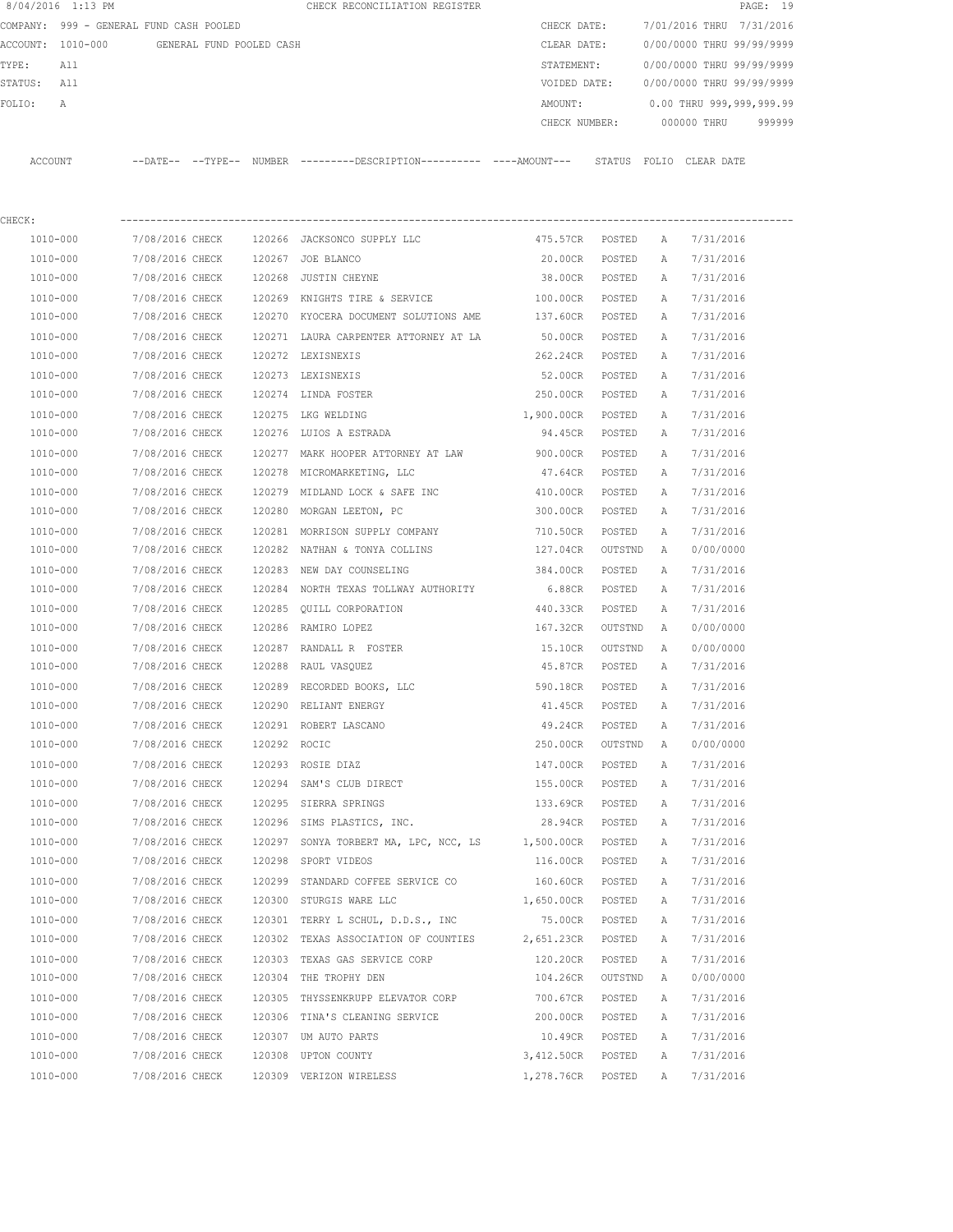|         | 8/04/2016 1:13 PM                       |                            |                          | CHECK RECONCILIATION REGISTER                |               |                           |            | PAGE: 20 |        |
|---------|-----------------------------------------|----------------------------|--------------------------|----------------------------------------------|---------------|---------------------------|------------|----------|--------|
|         | COMPANY: 999 - GENERAL FUND CASH POOLED |                            |                          |                                              | CHECK DATE:   | 7/01/2016 THRU 7/31/2016  |            |          |        |
|         | ACCOUNT: 1010-000                       |                            | GENERAL FUND POOLED CASH |                                              | CLEAR DATE:   | 0/00/0000 THRU 99/99/9999 |            |          |        |
| TYPE:   | All                                     |                            |                          |                                              | STATEMENT:    | 0/00/0000 THRU 99/99/9999 |            |          |        |
| STATUS: | All                                     |                            |                          |                                              | VOIDED DATE:  | 0/00/0000 THRU 99/99/9999 |            |          |        |
| FOLTO:  | $\mathbb{A}$                            |                            |                          |                                              | AMOUNT:       | 0.00 THRU 999,999,999.99  |            |          |        |
|         |                                         |                            |                          |                                              | CHECK NUMBER: | 000000 THRU               |            |          | 999999 |
|         |                                         |                            |                          |                                              |               |                           |            |          |        |
| ACCOUNT |                                         | $--$ DATE $- --$ TYPE $--$ | <b>NUMBER</b>            | ---------DESCRIPTION---------- ----AMOUNT--- | STATUS        | FOLTO                     | CLEAR DATE |          |        |

| CHECK:   |                 |                                                          |                   |         |   |           |
|----------|-----------------|----------------------------------------------------------|-------------------|---------|---|-----------|
| 1010-000 | 7/08/2016 CHECK | 120310 WINDSTREAM COMMUNICATIONS 4,500.56CR POSTED       |                   |         | A | 7/31/2016 |
| 1010-000 | 7/08/2016 CHECK | 120311 WINZER CORPORATION                                | 665.79CR POSTED   |         | Α | 7/31/2016 |
| 1010-000 | 7/14/2016 CHECK | 120312 AADVANCED BUSINESS SOFTWARE LL 12,000.00CR POSTED |                   |         | Α | 7/31/2016 |
| 1010-000 | 7/14/2016 CHECK | 120313 ANDREWS COUNTY NEWS INC                           | 35.00CR POSTED    |         | Α | 7/31/2016 |
| 1010-000 | 7/14/2016 CHECK | 120314 ANDREWS IRON & SUPPLY                             | 137.00CR POSTED   |         | Α | 7/31/2016 |
| 1010-000 | 7/14/2016 CHECK | 120315 ANDREWS TIRE SERVICE INC                          | 16.00CR           | POSTED  | A | 7/31/2016 |
| 1010-000 | 7/14/2016 CHECK | 120316 BASIN PEDIATRIC DENTISTRY AND 341.00CR POSTED     |                   |         | A | 7/31/2016 |
| 1010-000 | 7/14/2016 CHECK | 120317 BEAR GRAPHICS INC                                 | 57.06CR           | POSTED  | А | 7/31/2016 |
| 1010-000 | 7/14/2016 CHECK | 120318 BEN E. KEITH                                      | 4,719.95CR        | POSTED  | А | 7/31/2016 |
| 1010-000 | 7/14/2016 CHECK | 120319 BI INC.                                           | 303.34CR          | POSTED  | Α | 7/31/2016 |
| 1010-000 | 7/14/2016 CHECK | 120320 BRIAN CHAVEZ                                      | 350.00CR          | POSTED  | Α | 7/31/2016 |
| 1010-000 | 7/14/2016 CHECK | 120321 BRODART CO                                        | 39.13CR           | POSTED  | Α | 7/31/2016 |
| 1010-000 | 7/14/2016 CHECK | 120322 CENTER FOR DISEASE DETECTION 1,015.00CR POSTED    |                   |         | Α | 7/31/2016 |
| 1010-000 | 7/14/2016 CHECK | 120323 CERTIFIED LABORATORIES                            | 235.00CR          | POSTED  | Α | 7/31/2016 |
| 1010-000 | 7/14/2016 CHECK | 120324 CHRISTOPHER QUARLES                               | 100.00CR          | POSTED  | Α | 7/31/2016 |
| 1010-000 | 7/14/2016 CHECK | 120325 CITY OF ANDREWS                                   | 1,998.00CR        | POSTED  | Α | 7/31/2016 |
| 1010-000 | 7/14/2016 CHECK | 120326 CRS DIAGNOSTIC SERVICE LLC                        | 105.00CR          | POSTED  | Α | 7/31/2016 |
| 1010-000 | 7/14/2016 CHECK | 120327 DECOTY COFFEE CO                                  | 182.00CR POSTED   |         | A | 7/31/2016 |
| 1010-000 | 7/14/2016 CHECK | 120328 DR. WRIGHT'S VISION SOURCE 1,066.70CR POSTED      |                   |         | A | 7/31/2016 |
| 1010-000 | 7/14/2016 CHECK | 120329 VOID CHECK                                        | 0.00              | POSTED  | А | 7/31/2016 |
| 1010-000 | 7/14/2016 CHECK | 120330 ECLINICAL WORKS LLC                               | 1,741.40CR        | POSTED  | А | 7/31/2016 |
| 1010-000 | 7/14/2016 CHECK | 120331 ELLIOTT ELECTRIC SUPPLY 609.70CR                  |                   | POSTED  | Α | 7/31/2016 |
| 1010-000 | 7/14/2016 CHECK | 120332 GEBO CREDIT CORPORATION 41.99CR                   |                   | POSTED  | А | 7/31/2016 |
| 1010-000 | 7/14/2016 CHECK | 120333 GENERAL FUND                                      | 24.25CR           | POSTED  | Α | 7/31/2016 |
| 1010-000 | 7/14/2016 CHECK | 120334 GRAINGER INC                                      | 205.90CR          | POSTED  | Α | 7/31/2016 |
| 1010-000 | 7/14/2016 CHECK | 120335 GREY HOUSE PUBLISHING                             | 265.50CR          | POSTED  | А | 7/31/2016 |
| 1010-000 | 7/14/2016 CHECK | 120336 HENRY SCHEIN                                      | 139.83CR          | POSTED  | Α | 7/31/2016 |
| 1010-000 | 7/14/2016 CHECK | 120337 KENDA HECKLER                                     | 144.15CR          | POSTED  | Α | 7/31/2016 |
| 1010-000 | 7/14/2016 CHECK | 120338 LEXISNEXIS RISK DATA MANAGEMEN                    | 50.00CR POSTED    |         | Α | 7/31/2016 |
| 1010-000 | 7/14/2016 CHECK | 120339 MARK HOOPER ATTORNEY AT LAW                       | 900.00CR          | POSTED  | Α | 7/31/2016 |
| 1010-000 | 7/14/2016 CHECK | 120340 MARY JANE BAEZA                                   | 652.16CR OUTSTND  |         | A | 0/00/0000 |
| 1010-000 | 7/14/2016 CHECK | 120341 MICROMARKETING, LLC                               | 508.28CR          | POSTED  | Α | 7/31/2016 |
| 1010-000 | 7/14/2016 CHECK | 120342 MIKE HOLMES                                       | 1,200.00CR POSTED |         | A | 7/31/2016 |
| 1010-000 | 7/14/2016 CHECK | 120343 MORRISON SUPPLY COMPANY 109.05CR                  |                   | POSTED  | A | 7/31/2016 |
| 1010-000 | 7/14/2016 CHECK | 120344 NATIONAL 4-H COUNCIL                              | 94.65CR           | POSTED  | Α | 7/31/2016 |
| 1010-000 | 7/14/2016 CHECK | 120345 OFFICE DEPOT                                      | 78.17CR           | POSTED  | Α | 7/31/2016 |
| 1010-000 | 7/14/2016 CHECK | 120346 OFFICEWISE FURNITURE AND SUPPL                    | 329.96CR          | POSTED  | Α | 7/31/2016 |
| 1010-000 | 7/14/2016 CHECK | 120347 PARAMOUNT PRESS                                   | 142.00CR          | POSTED  | Α | 7/31/2016 |
| 1010-000 | 7/14/2016 CHECK | 120348 PAUL M. SLAUGHTER, JR., P.C.                      | 300.00CR          | POSTED  | Α | 7/31/2016 |
| 1010-000 | 7/14/2016 CHECK | 120349 PEGASUS SCHOOLS, INC.                             | 4,869.00CR        | POSTED  | Α | 7/31/2016 |
| 1010-000 | 7/14/2016 CHECK | 120350 PORTERS THRIFTWAY                                 | 442.71CR          | OUTSTND | Α | 0/00/0000 |
| 1010-000 | 7/14/2016 CHECK | 120351 QUILL CORPORATION                                 | 343.36CR          | POSTED  | Α | 7/31/2016 |
| 1010-000 | 7/14/2016 CHECK | 120352 RECORDED BOOKS, LLC                               | 218.39CR          | POSTED  | Α | 7/31/2016 |
| 1010-000 | 7/14/2016 CHECK | 120353 ROBERT W GARCIA                                   | 5,575.00CR        | OUTSTND | A | 0/00/0000 |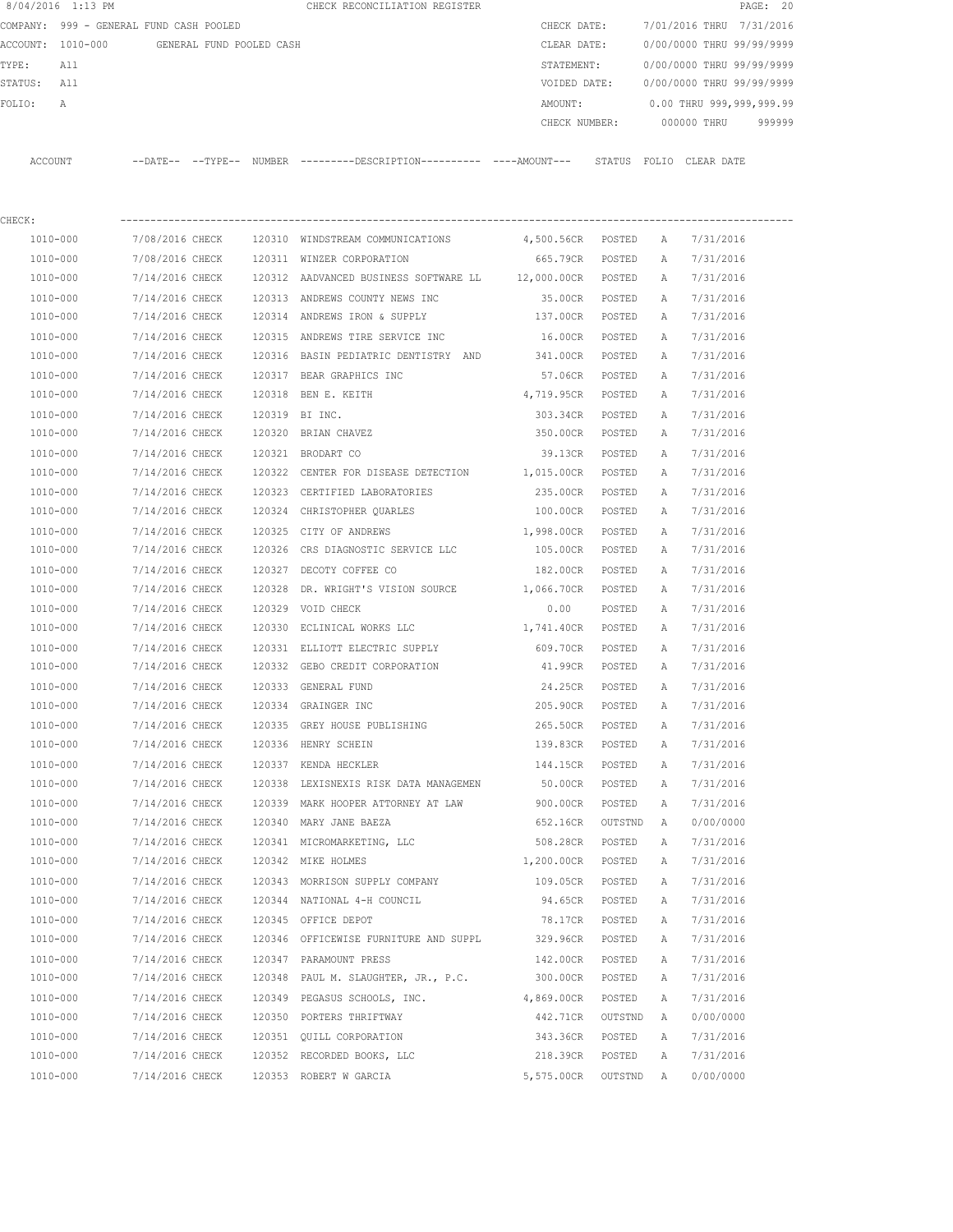|                                               | 8/04/2016 1:13 PM                       |                 |  | CHECK RECONCILIATION REGISTER                                                                |                   |                           |                           |                           | PAGE: 21 |
|-----------------------------------------------|-----------------------------------------|-----------------|--|----------------------------------------------------------------------------------------------|-------------------|---------------------------|---------------------------|---------------------------|----------|
|                                               | COMPANY: 999 - GENERAL FUND CASH POOLED |                 |  |                                                                                              | CHECK DATE:       |                           |                           | 7/01/2016 THRU 7/31/2016  |          |
| ACCOUNT: 1010-000<br>GENERAL FUND POOLED CASH |                                         |                 |  | CLEAR DATE:                                                                                  |                   |                           | 0/00/0000 THRU 99/99/9999 |                           |          |
| TYPE:<br>All                                  |                                         |                 |  | STATEMENT:                                                                                   |                   | 0/00/0000 THRU 99/99/9999 |                           |                           |          |
| STATUS: All                                   |                                         |                 |  |                                                                                              | VOIDED DATE:      |                           |                           | 0/00/0000 THRU 99/99/9999 |          |
| FOLIO:                                        | Α                                       |                 |  |                                                                                              | AMOUNT:           |                           |                           | 0.00 THRU 999,999,999.99  |          |
|                                               |                                         |                 |  |                                                                                              | CHECK NUMBER:     |                           |                           | 000000 THRU               | 999999   |
|                                               | ACCOUNT                                 |                 |  | --DATE-- --TYPE-- NUMBER ---------DESCRIPTION---------- ----AMOUNT--- STATUS FOLIO CLEARDATE |                   |                           |                           |                           |          |
| CHECK:                                        |                                         |                 |  |                                                                                              |                   |                           |                           |                           |          |
|                                               | 1010-000                                | 7/14/2016 CHECK |  | 120354 SEWELL AUTOMOTIVE GROUP INC $284.00CR$ POSTED                                         |                   |                           | A                         | 7/31/2016                 |          |
|                                               | 1010-000                                | 7/14/2016 CHECK |  | 120355 SHORTY'S RENTAL CENTER VOIDED                                                         | 24.74CR           | VOIDED                    | A                         | 7/14/2016                 |          |
|                                               | 1010-000                                | 7/14/2016 CHECK |  | 120356 SIERRA SPRINGS                                                                        | 95.69CR           | POSTED                    | A                         | 7/31/2016                 |          |
|                                               | 1010-000                                | 7/14/2016 CHECK |  | 120357 STANDARD COFFEE SERVICE CO                                                            | 37.22CR POSTED    |                           | Α                         | 7/31/2016                 |          |
|                                               | 1010-000                                | 7/14/2016 CHECK |  | 120358 STATE COMPTROLLER SALES TAX                                                           | 898.17CR POSTED   |                           | Α                         | 7/31/2016                 |          |
|                                               | $1010 - 000$                            | 7/14/2016 CHECK |  | 120359 SYSCO WEST TEXAS INC                                                                  | 3,103.27CR POSTED |                           | A                         | 7/31/2016                 |          |
|                                               | 1010-000                                | 7/14/2016 CHECK |  | 120360 TASCOSA OFFICE MACHINES INC                                                           | 84.96CR POSTED    |                           | Α                         | 7/31/2016                 |          |
|                                               | 1010-000                                | 7/14/2016 CHECK |  | 120361 TELECOM SOLUTIONS                                                                     | 578.00CR          | POSTED                    | A                         | 7/31/2016                 |          |
|                                               | 1010-000                                | 7/14/2016 CHECK |  | 120362 TEXAS DEPT. OF LICENSING                                                              | 20.00CR           | OUTSTND                   | A                         | 0/00/0000                 |          |
|                                               | 1010-000                                | 7/14/2016 CHECK |  | 120363 UM AUTO PARTS                                                                         | 27.64CR           | POSTED                    | A                         | 7/31/2016                 |          |
|                                               | 1010-000                                | 7/14/2016 CHECK |  | 120364 UNITED STATES POSTAL SERVICE 470.00CR                                                 |                   | POSTED                    | A                         | 7/31/2016                 |          |
|                                               | 1010-000                                | 7/14/2016 CHECK |  | 120365 WARREN CAT                                                                            | 218.07CR          | POSTED                    | Α                         | 7/31/2016                 |          |
|                                               | 1010-000                                | 7/14/2016 CHECK |  | 120366 WEATHERBY-EISENRICH                                                                   | 70.00CR           | POSTED                    | Α                         | 7/31/2016                 |          |
|                                               | 1010-000                                | 7/14/2016 CHECK |  | 120367 WTG FUELS, INC                                                                        | 6,172.30CR        | POSTED                    | A                         | 7/31/2016                 |          |
|                                               | 1010-000                                | 7/14/2016 CHECK |  | 120368 ZENO OFFICE SOLUTIONS                                                                 | 130.00CR          | POSTED                    | A                         | 7/31/2016                 |          |
|                                               | 1010-000                                | 7/22/2016 CHECK |  | 120369 ANDREWS COUNTY NEWS INC                                                               | 96.00CR           | OUTSTND                   | A                         | 0/00/0000                 |          |
|                                               | 1010-000                                | 7/22/2016 CHECK |  | 120370 ANDREWS PEST CONTROL                                                                  | 480.00CR          | OUTSTND                   | A                         | 0/00/0000                 |          |
|                                               | 1010-000                                | 7/22/2016 CHECK |  | 120371 ANDREWS TIRE SERVICE INC                                                              | 16.00CR           | OUTSTND                   | Α                         | 0/00/0000                 |          |
|                                               | 1010-000                                | 7/22/2016 CHECK |  | 120372 AT&T MOBILITY                                                                         | 275.60CR          | POSTED                    | A                         | 7/31/2016                 |          |
|                                               | 1010-000                                | 7/22/2016 CHECK |  | 120373 AUTOZONE COMMERCIAL                                                                   | 1,313.39CR        | OUTSTND                   | A                         | 0/00/0000                 |          |
|                                               | 1010-000                                | 7/22/2016 CHECK |  | 120374 VOID CHECK                                                                            | 0.00              | POSTED                    | A                         | 7/31/2016                 |          |
|                                               | 1010-000                                | 7/22/2016 CHECK |  | 120375 VOID CHECK                                                                            | 0.00              | POSTED                    | Α                         | 7/31/2016                 |          |
|                                               | 1010-000                                | 7/22/2016 CHECK |  | 120376 CANON FINANCIAL SERVICES INC 422.07CR                                                 |                   | POSTED                    | A                         | 7/31/2016                 |          |
|                                               | 1010-000                                | 7/22/2016 CHECK |  | 120377 CITY OF ODESSA                                                                        | 14.00CR           | POSTED                    | $\mathbb{A}$              | 7/31/2016                 |          |
|                                               | 1010-000                                | 7/22/2016 CHECK |  | 120378 COLDWATER PUMP AND WINDMILL SE                                                        | 348.60CR          | POSTED                    | А                         | 7/31/2016                 |          |
|                                               | 1010-000                                | 7/22/2016 CHECK |  | 120379 CORNERSTONE PROGRAMS CORPORATI                                                        | 2,382.00CR        | OUTSTND                   | Α                         | 0/00/0000                 |          |
|                                               | 1010-000                                | 7/22/2016 CHECK |  | 120380 CRS DIAGNOSTIC SERVICE LLC                                                            | 165.00CR          | POSTED                    | Α                         | 7/31/2016                 |          |
|                                               | 1010-000                                | 7/22/2016 CHECK |  | 120381 FASTENAL COMPANY                                                                      | 0.91CR            | POSTED                    | Α                         | 7/31/2016                 |          |
|                                               | 1010-000                                | 7/22/2016 CHECK |  | 120382 HARRELL'S LLC                                                                         | 1,181.60CR        | POSTED                    | Α                         | 7/31/2016                 |          |
|                                               | 1010-000                                | 7/22/2016 CHECK |  | 120383 HIGGINBOTHAM BROS & CO LLC                                                            | 1,345.73CR        | POSTED                    | Α                         | 7/31/2016                 |          |
|                                               | 1010-000                                | 7/22/2016 CHECK |  | 120384 VOID CHECK                                                                            | 0.00              | POSTED                    | Α                         | 7/31/2016                 |          |
|                                               | 1010-000                                | 7/22/2016 CHECK |  | 120385 VOID CHECK                                                                            | 0.00              | POSTED                    | Α                         | 7/31/2016                 |          |
|                                               | 1010-000                                | 7/22/2016 CHECK |  | 120386 VOID CHECK                                                                            | 0.00              | POSTED                    | Α                         | 7/31/2016                 |          |
|                                               | 1010-000                                | 7/22/2016 CHECK |  | 120387 HILLIARD ENERGY DBA                                                                   | 58.00CR           | POSTED                    | Α                         | 7/31/2016                 |          |
|                                               | $1010 - 000$                            | 7/22/2016 CHECK |  | 120388 KENDA HECKLER                                                                         | 396.91CR          | POSTED                    | Α                         | 7/31/2016                 |          |
|                                               | 1010-000                                | 7/22/2016 CHECK |  | 120389 KLEINMAN CONSULTANTS PLLC                                                             | 900.00CR          | POSTED                    | Α                         | 7/31/2016                 |          |
|                                               | 1010-000                                | 7/22/2016 CHECK |  | 120390 KRISTY MARSHALL                                                                       | 219.40CR          | OUTSTND                   | Α                         | 0/00/0000                 |          |
|                                               | 1010-000                                | 7/22/2016 CHECK |  | 120391 MCNETT FUNERAL HOME INC 1,940.00CR                                                    |                   | POSTED                    | Α                         | 7/31/2016                 |          |
|                                               | 1010-000                                | 7/22/2016 CHECK |  | 120392 MIDLAND COUNTY JUVENILE PROBAT                                                        | 1,320.00CR        | OUTSTND                   | Α                         | 0/00/0000                 |          |
|                                               | 1010-000                                | 7/22/2016 CHECK |  | 120393 MIDLAND RAPE CRISIS AND CHILDR                                                        | 14,000.00CR       | POSTED                    | Α                         | 7/31/2016                 |          |
|                                               | 1010-000                                | 7/22/2016 CHECK |  | 120394 MIKE HOLMES                                                                           | 350.00CR          | OUTSTND                   | Α                         | 0/00/0000                 |          |
|                                               | 1010-000                                | 7/22/2016 CHECK |  | 120395 MORRISON SUPPLY COMPANY                                                               | 1,645.67CR        | POSTED                    | Α                         | 7/31/2016                 |          |
|                                               | 1010-000                                | 7/22/2016 CHECK |  | 120396 MUSTANG LUMBER CO                                                                     | 4,905.46CR        | POSTED                    | Α                         | 7/31/2016                 |          |
|                                               | 1010-000                                | 7/22/2016 CHECK |  | 120397 VOID CHECK                                                                            | 0.00              | POSTED                    | Α                         | 7/31/2016                 |          |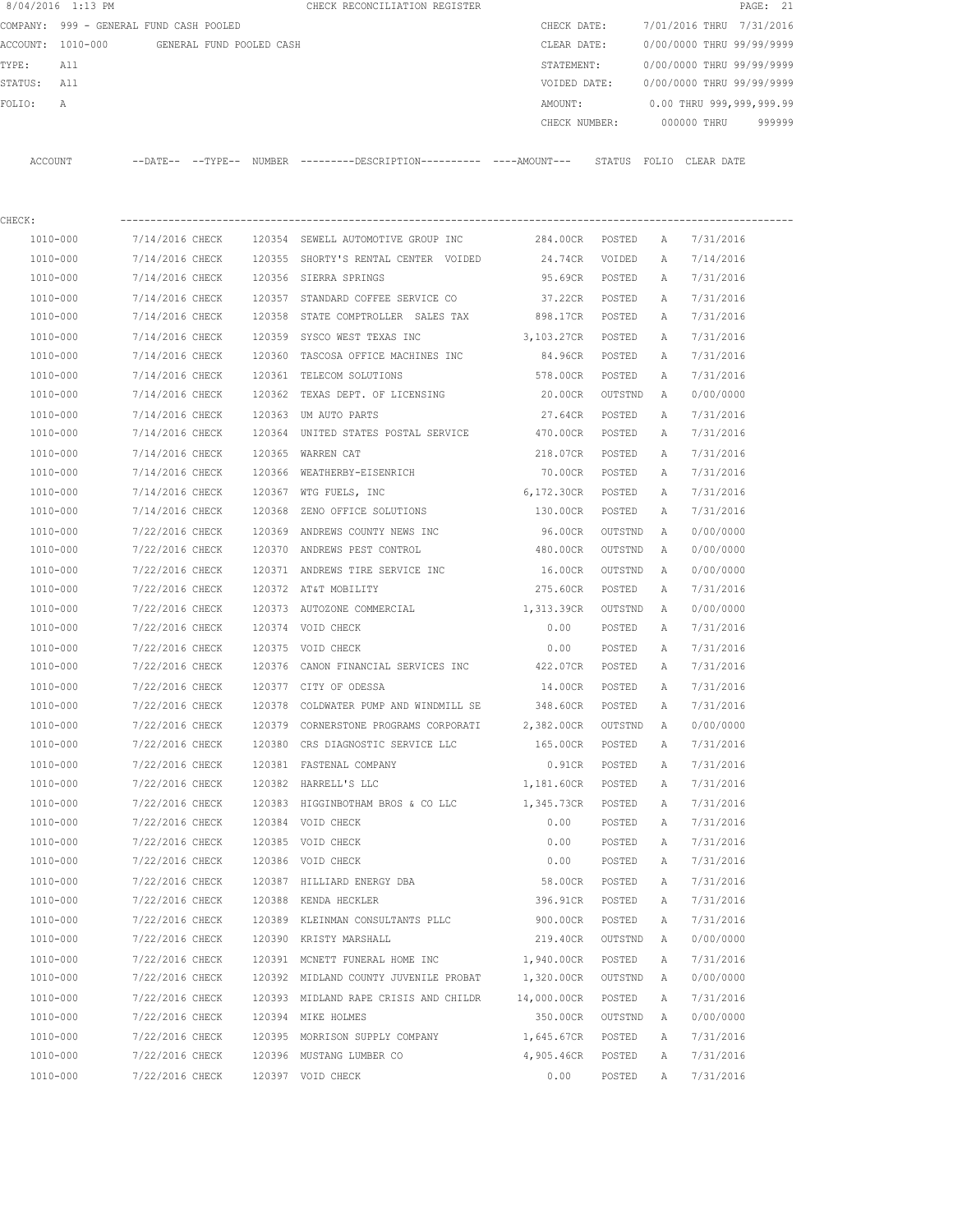| 8/04/2016 1:13 PM  |                                            |        | CHECK RECONCILIATION REGISTER                                                               |                    |          |              | PAGE: 22                             |
|--------------------|--------------------------------------------|--------|---------------------------------------------------------------------------------------------|--------------------|----------|--------------|--------------------------------------|
|                    | COMPANY: 999 - GENERAL FUND CASH POOLED    |        |                                                                                             |                    |          |              | CHECK DATE: 7/01/2016 THRU 7/31/2016 |
|                    | ACCOUNT: 1010-000 GENERAL FUND POOLED CASH |        |                                                                                             | CLEAR DATE:        |          |              | 0/00/0000 THRU 99/99/9999            |
| TYPE:<br>All       |                                            |        |                                                                                             | STATEMENT:         |          |              | 0/00/0000 THRU 99/99/9999            |
| STATUS: All        |                                            |        |                                                                                             | VOIDED DATE:       |          |              | 0/00/0000 THRU 99/99/9999            |
| FOLIO:<br>A        |                                            |        |                                                                                             | AMOUNT:            |          |              | $0.00$ THRU 999,999,999.99           |
|                    |                                            |        |                                                                                             |                    |          |              | CHECK NUMBER: 000000 THRU 999999     |
| ACCOUNT            |                                            |        | --DATE-- --TYPE-- NUMBER --------DESCRIPTION--------- ----AMOUNT--- STATUS FOLIO CLEAR-DATE |                    |          |              |                                      |
|                    |                                            |        |                                                                                             |                    |          |              |                                      |
| CHECK:<br>1010-000 |                                            |        |                                                                                             |                    |          |              |                                      |
|                    | 7/22/2016 CHECK                            |        | 120398 VOID CHECK                                                                           | 0.00               | POSTED A |              | 7/31/2016                            |
| 1010-000           | 7/22/2016 CHECK                            |        | 120399 VOID CHECK                                                                           | 0.00               | POSTED A |              | 7/31/2016<br>7/31/2016               |
| 1010-000           | 7/22/2016 CHECK                            |        | 120400 VOID CHECK                                                                           | 0.00               | POSTED A |              |                                      |
| 1010-000           | 7/22/2016 CHECK                            |        | 120401 VOID CHECK                                                                           | 0.00               | POSTED   | A            | 7/31/2016                            |
| 1010-000           | 7/22/2016 CHECK                            |        | 120402 VOID CHECK                                                                           | 0.00               | POSTED   | A            | 7/31/2016                            |
| 1010-000           | 7/22/2016 CHECK                            |        | 120403 O'REILLY AUTO PARTS                                                                  | 653.41CR           | POSTED   | A            | 7/31/2016                            |
| 1010-000           | 7/22/2016 CHECK 120404 OFFICE DEPOT        |        |                                                                                             | 242.21CR           | OUTSTND  | A            | 0/00/0000                            |
| 1010-000           | 7/22/2016 CHECK                            |        | 120405 PATTY DRIVER                                                                         | 29.99CR            | POSTED   | A            | 7/31/2016                            |
| 1010-000           |                                            |        | 7/22/2016 CHECK 120406 PAUL M. SLAUGHTER, JR., P.C. 350.00CR POSTED                         |                    |          | A            | 7/31/2016                            |
| 1010-000           | 7/22/2016 CHECK 120407 PCM-G               |        |                                                                                             | 789.86CR POSTED    |          | A            | 7/31/2016                            |
| 1010-000           |                                            |        | 7/22/2016 CHECK 120408 PERFECTO BELTRAN GONZALEZ                                            | 30.00CR            | OUTSTND  | A            | 0/00/0000                            |
| 1010-000           |                                            |        | 7/22/2016 CHECK 120409 QUILL CORPORATION                                                    | 219.95CR OUTSTND   |          | A            | 0/00/0000                            |
| 1010-000           | 7/22/2016 CHECK                            |        | 120410 RECOVERY HEALTHCARE CORP                                                             | 300.00CR POSTED    |          | A            | 7/31/2016                            |
| 1010-000           | 7/22/2016 CHECK                            |        | 120411 REDWOOD TOXICOLOGY LABORATORY                                                        | 17.00CR POSTED     |          | $\mathbb{A}$ | 7/31/2016                            |
| 1010-000           | 7/22/2016 CHECK                            |        | 120412 RELIANT ENERGY                                                                       | 27,373.49CR POSTED |          | A            | 7/31/2016                            |
| 1010-000           | 7/22/2016 CHECK                            |        | 120413 RITE OF PASSAGE, INC.                                                                | 4,447.30CR POSTED  |          | A            | 7/31/2016                            |
| 1010-000           | 7/22/2016 CHECK                            |        | 120414 SERENA PAYNE                                                                         | 44.00CR POSTED     |          | A            | 7/31/2016                            |
| 1010-000           | 7/22/2016 CHECK                            |        | 120415 SIERRA SPRINGS                                                                       | 30.92CR            | OUTSTND  | <b>A</b>     | 0/00/0000                            |
| 1010-000           | 7/22/2016 CHECK                            |        | 120416 SMS PUMP & SUPPLY, LLC 2,500.00CR                                                    |                    | POSTED   | Α            | 7/31/2016                            |
| 1010-000           | 7/22/2016 CHECK                            |        | 120417 STANDARD COFFEE SERVICE CO                                                           | 65.88CR            | OUTSTND  | A            | 0/00/0000                            |
| 1010-000           | 7/22/2016 CHECK 120418 SYNETRA INC         |        |                                                                                             | 2,003.00CR         | POSTED   | A            | 7/31/2016                            |
| 1010-000           |                                            |        | 7/22/2016 CHECK 120419 TASCOSA OFFICE MACHINES INC                                          | 118.96CR           | OUTSTND  | A            | 0/00/0000                            |
| 1010-000           | 7/22/2016 CHECK 120420 TDCA                |        |                                                                                             | 50.00CR            | OUTSTND  | A            | 0/00/0000                            |
| 1010-000           |                                            |        | 7/22/2016 CHECK 120421 TEXAS TECH UNIVERSITY HEALTH S 1,952.50CR                            |                    | OUTSTND  | A            | 0/00/0000                            |
| 1010-000           | 7/22/2016 CHECK                            |        | 120422 THE MCCRELESS CO.                                                                    | 24.00CR            | POSTED   | Α            | 7/31/2016                            |
| 1010-000           | 7/22/2016 CHECK                            |        | 120423 THOMSON REUTERS - WEST                                                               | 437.72CR           | OUTSTND  | Α            | 0/00/0000                            |
| 1010-000           | 7/22/2016 CHECK                            |        | 120424 VERIZON WIRELESS                                                                     | 265.86CR           | POSTED   | Α            | 7/31/2016                            |
| $1010 - 000$       | 7/22/2016 CHECK                            |        | 120425 WAGNER SUPPLY COMPANY                                                                | 2,481.50CR         | POSTED   | Α            | 7/31/2016                            |
| $1010 - 000$       | 7/22/2016 CHECK                            |        | 120426 WINDSTREAM COMMUNICATIONS                                                            | 2,160.38CR         | OUTSTND  | Α            | 0/00/0000                            |
| $1010 - 000$       | 7/22/2016 CHECK                            |        | 120427 WINZER CORPORATION                                                                   | 264.25CR           | POSTED   | Α            | 7/31/2016                            |
| 1010-000           | 7/22/2016 CHECK                            | 120428 | WTG FUELS, INC                                                                              | 4,229.61CR         | POSTED   | Α            | 7/31/2016                            |
| 1010-000           | 7/25/2016 CHECK                            | 120429 | TOMMY DARLAND GOLF SALES                                                                    | 7,803.28CR         | POSTED   | Α            | 7/31/2016                            |
| 1010-000           | 7/29/2016 CHECK                            |        | 120430 110TH JUDICIAL DISTRICT                                                              | 2,820.00CR         | OUTSTND  | Α            | 0/00/0000                            |
| 1010-000           | 7/29/2016 CHECK                            |        | 120431 A-1 SIGN ENGRAVERS, INC                                                              | 45.00CR            | OUTSTND  | Α            | 0/00/0000                            |
| 1010-000           | 7/29/2016 CHECK                            |        | 120432 ADVANCED BUSINESS SOLUTIONS                                                          | 222.98CR           | OUTSTND  | Α            | 0/00/0000                            |
| 1010-000           | 7/29/2016 CHECK                            |        | 120433 AMARANTHA GHANTA MD                                                                  | 33.27CR            | OUTSTND  | Α            | 0/00/0000                            |
| 1010-000           | 7/29/2016 CHECK                            |        | 120434 ANDREWS FAMILY MEDICINE                                                              | 94.68CR            | OUTSTND  | Α            | 0/00/0000                            |
| 1010-000           | 7/29/2016 CHECK                            |        | 120435 ANDREWS PEST CONTROL                                                                 | 145.00CR           | OUTSTND  | Α            | 0/00/0000                            |
| 1010-000           | 7/29/2016 CHECK                            |        | 120436 ANDREWS PRESCRIPTION SHOP LLC                                                        | 1,609.53CR         | OUTSTND  | Α            | 0/00/0000                            |
| 1010-000           | 7/29/2016 CHECK                            |        | 120437 ANDREWS TIRE SERVICE INC                                                             | 16.00CR            | OUTSTND  | Α            | 0/00/0000                            |
| 1010-000           | 7/29/2016 CHECK                            |        | 120438 AUTOZONE COMMERCIAL                                                                  | 31.44CR            | OUTSTND  | Α            | 0/00/0000                            |
| 1010-000           | 7/29/2016 CHECK                            |        | 120439 BASIN PEDIATRIC DENTISTRY AND                                                        | 563.00CR           | OUTSTND  | Α            | 0/00/0000                            |
| 1010-000           | 7/29/2016 CHECK                            |        | 120440 BRAZOS DOOR & HARDWARE INC                                                           | 52.00CR            | OUTSTND  | Α            | 0/00/0000                            |
| 1010-000           | 7/29/2016 CHECK                            |        | 120441 BRIAN CHAVEZ                                                                         | 600.00CR           | OUTSTND  | Α            | 0/00/0000                            |
|                    |                                            |        |                                                                                             |                    |          |              |                                      |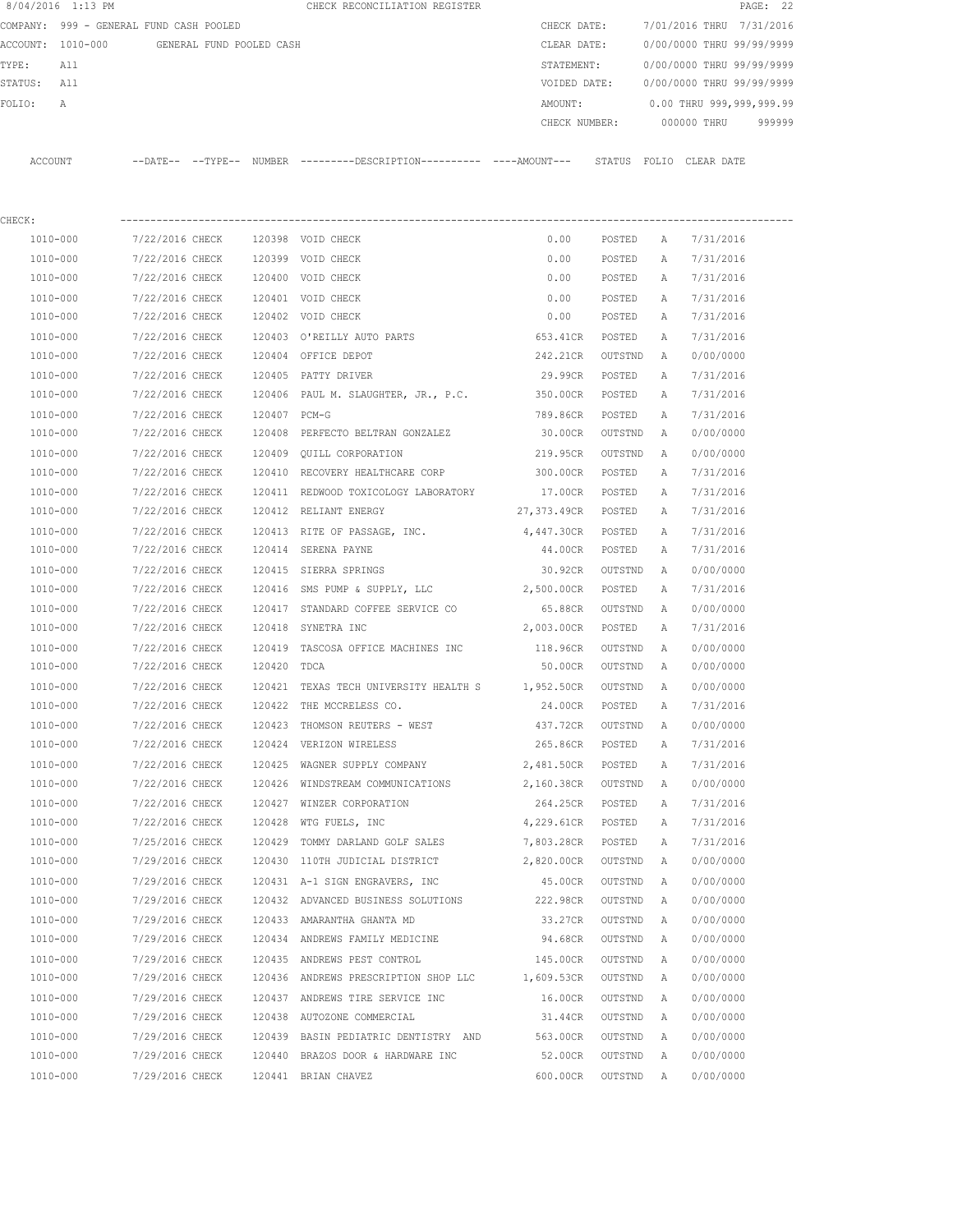|                | 8/04/2016 1:13 PM                          |                 |  |              | CHECK RECONCILIATION REGISTER                                                                 |              |                    |                                     | PAGE: 23                  |  |  |
|----------------|--------------------------------------------|-----------------|--|--------------|-----------------------------------------------------------------------------------------------|--------------|--------------------|-------------------------------------|---------------------------|--|--|
|                | COMPANY: 999 - GENERAL FUND CASH POOLED    |                 |  |              |                                                                                               | CHECK DATE:  |                    |                                     | 7/01/2016 THRU 7/31/2016  |  |  |
|                | ACCOUNT: 1010-000 GENERAL FUND POOLED CASH |                 |  |              |                                                                                               | CLEAR DATE:  |                    |                                     | 0/00/0000 THRU 99/99/9999 |  |  |
| TYPE:          | All                                        |                 |  |              |                                                                                               | STATEMENT:   |                    |                                     | 0/00/0000 THRU 99/99/9999 |  |  |
| STATUS:        | All                                        |                 |  |              |                                                                                               | VOIDED DATE: |                    |                                     | 0/00/0000 THRU 99/99/9999 |  |  |
| FOLIO:         | А                                          |                 |  |              |                                                                                               | AMOUNT:      |                    |                                     | 0.00 THRU 999,999,999.99  |  |  |
|                |                                            |                 |  |              |                                                                                               |              |                    | CHECK NUMBER: 000000 THRU<br>999999 |                           |  |  |
|                |                                            |                 |  |              |                                                                                               |              |                    |                                     |                           |  |  |
|                | ACCOUNT                                    |                 |  |              | --DATE-- --TYPE-- NUMBER ---------DESCRIPTION---------- ----AMOUNT--- STATUS FOLIO CLEAR-DATE |              |                    |                                     |                           |  |  |
|                |                                            |                 |  |              |                                                                                               |              |                    |                                     |                           |  |  |
| CHECK:         |                                            |                 |  |              |                                                                                               |              |                    |                                     |                           |  |  |
|                | 1010-000                                   | 7/29/2016 CHECK |  |              | 120442 CORY MARSHALL                                                                          |              | 217.72CR OUTSTND A |                                     | 0/00/0000                 |  |  |
|                | 1010-000                                   | 7/29/2016 CHECK |  |              | 120443 DANIELLE PARKINSON                                                                     | 752.50CR     | OUTSTND            | A                                   | 0/00/0000                 |  |  |
|                | 1010-000                                   | 7/29/2016 CHECK |  |              | 120444 DEB MCCULLOUGH                                                                         | 205.00CR     | OUTSTND            | A                                   | 0/00/0000                 |  |  |
|                | 1010-000                                   | 7/29/2016 CHECK |  |              | 120445 DELILAH SCHROEDER                                                                      | 335.00CR     | OUTSTND            | A                                   | 0/00/0000                 |  |  |
|                | 1010-000                                   | 7/29/2016 CHECK |  |              | 120446 DPC INDUSTRIES, INC.                                                                   | 300.00CR     | OUTSTND            | A                                   | 0/00/0000                 |  |  |
|                | 1010-000                                   | 7/29/2016 CHECK |  |              | 120447 EXXON/MOBIL                                                                            | 30.45CR      | OUTSTND            | Α                                   | 0/00/0000                 |  |  |
|                | 1010-000                                   | 7/29/2016 CHECK |  |              | 120448 FASTENAL COMPANY                                                                       | 30.76CR      | OUTSTND            | A                                   | 0/00/0000                 |  |  |
|                | 1010-000                                   | 7/29/2016 CHECK |  |              | 120449 GLAXOSMITHKLINE PHARMACEUTICAL 977.80CR                                                |              | OUTSTND            | Α                                   | 0/00/0000                 |  |  |
|                | 1010-000                                   | 7/29/2016 CHECK |  |              | 120450 GRACIELA MENDOZA                                                                       | 184.00CR     | OUTSTND            | Α                                   | 0/00/0000                 |  |  |
|                | 1010-000                                   | 7/29/2016 CHECK |  |              | 120451 GUARDIAN SECURITY SOLUTIONS, L 1,050.70CR                                              |              | OUTSTND            | Α                                   | 0/00/0000                 |  |  |
|                | 1010-000                                   | 7/29/2016 CHECK |  |              | 120452 HENRY SCHEIN                                                                           | 1,982.18CR   | OUTSTND            | Α                                   | 0/00/0000                 |  |  |
|                | 1010-000                                   | 7/29/2016 CHECK |  |              | 120453 JOHN A HUTCHISON III                                                                   | 1,286.61CR   | OUTSTND            | Α                                   | 0/00/0000                 |  |  |
|                | 1010-000                                   | 7/29/2016 CHECK |  |              | 120454 LAWNMOWER SALES & SERV CO                                                              | 510.94CR     | OUTSTND            | A                                   | 0/00/0000                 |  |  |
|                | 1010-000                                   | 7/29/2016 CHECK |  |              | 120455 LEXISNEXIS                                                                             | 153.00CR     | OUTSTND            | Α                                   | 0/00/0000                 |  |  |
|                | 1010-000                                   | 7/29/2016 CHECK |  |              | 120456 LILLY A PLUMMER                                                                        | 335.10CR     | OUTSTND            | A                                   | 0/00/0000                 |  |  |
|                | 1010-000                                   | 7/29/2016 CHECK |  |              | 120457 MCH PROFESSIONAL CARE                                                                  | 68.84CR      | OUTSTND            | A                                   | 0/00/0000                 |  |  |
|                | 1010-000                                   | 7/29/2016 CHECK |  | 120458       | MORRISON SUPPLY COMPANY                                                                       | 21.08CR      | OUTSTND            | A                                   | 0/00/0000                 |  |  |
|                | 1010-000                                   | 7/29/2016 CHECK |  |              | 120459 MUSTANG LUMBER CO                                                                      | 61.98CR      | OUTSTND            | Α                                   | 0/00/0000                 |  |  |
|                | 1010-000                                   | 7/29/2016 CHECK |  |              | 120460 NAVEX GLOBAL INC                                                                       | 1,531.20CR   | OUTSTND            | A                                   | 0/00/0000                 |  |  |
|                | 1010-000                                   | 7/29/2016 CHECK |  |              | 120461 NAVICURE, INC                                                                          | 158.00CR     | OUTSTND            | A                                   | 0/00/0000                 |  |  |
|                | 1010-000                                   | 7/29/2016 CHECK |  |              | 120462 PAUL M. SLAUGHTER, JR., P.C. 600.00CR                                                  |              | OUTSTND            | A                                   | 0/00/0000                 |  |  |
|                | 1010-000                                   | 7/29/2016 CHECK |  | 120463 PCM-G |                                                                                               | 1,059.61CR   | OUTSTND            | Α                                   | 0/00/0000                 |  |  |
|                | 1010-000                                   |                 |  |              | 7/29/2016 CHECK 120464 PERMIAN BASIN REGIONAL PLANNIN                                         | 91.93CR      | OUTSTND            | Α                                   | 0/00/0000                 |  |  |
|                | 1010-000                                   |                 |  |              | 7/29/2016 CHECK 120465 PERMIAN REGIONAL MEDICAL CENTE 1,662.96CR                              |              | OUTSTND            | A                                   | 0/00/0000                 |  |  |
|                | 1010-000                                   | 7/29/2016 CHECK |  |              | 120466 QUILL CORPORATION                                                                      | 317.09CR     | OUTSTND A          |                                     | 0/00/0000                 |  |  |
|                | 1010-000                                   | 7/29/2016 CHECK |  |              | 120467 SECURED DOCUMENT SHREDDING, IN                                                         | 50.00CR      | OUTSTND            | A                                   | 0/00/0000                 |  |  |
|                | 1010-000                                   | 7/29/2016 CHECK |  |              | 120468 SEMINOLE DIESEL SERVICE LLC 1,228.51CR                                                 |              | OUTSTND            | A                                   | 0/00/0000                 |  |  |
|                | 1010-000                                   | 7/29/2016 CHECK |  | 120469 SHELL |                                                                                               | 160.39CR     | OUTSTND            | Α                                   | 0/00/0000                 |  |  |
|                | 1010-000                                   | 7/29/2016 CHECK |  |              | 120470 SIERRA SPRINGS                                                                         | 288.62CR     | OUTSTND            | А                                   | 0/00/0000                 |  |  |
|                | 1010-000                                   | 7/29/2016 CHECK |  |              | 120471 SIMS PLASTICS, INC.                                                                    | 2, 116.25CR  | OUTSTND            | Α                                   | 0/00/0000                 |  |  |
|                | 1010-000                                   | 7/29/2016 CHECK |  |              | 120472 STANDARD COFFEE SERVICE CO 125.97CR                                                    |              | OUTSTND            | Α                                   | 0/00/0000                 |  |  |
|                | 1010-000                                   | 7/29/2016 CHECK |  |              | 120473 SUMMERS CHIROPRACTIC, PA 75.47CR                                                       |              | OUTSTND            | Α                                   | 0/00/0000                 |  |  |
|                | 1010-000                                   | 7/29/2016 CHECK |  |              | 120474 SUSANA DE LA ROSA                                                                      | 125.90CR     | OUTSTND            | Α                                   | 0/00/0000                 |  |  |
|                | 1010-000                                   | 7/29/2016 CHECK |  |              | 120475 TASCOSA OFFICE MACHINES INC 87.54CR                                                    |              | OUTSTND            | Α                                   | 0/00/0000                 |  |  |
|                | 1010-000                                   | 7/29/2016 CHECK |  |              | 120476 TEXAS DEPARTMENT OF CRIMINAL J 144.00CR                                                |              | OUTSTND            | Α                                   | 0/00/0000                 |  |  |
|                | 1010-000                                   | 7/29/2016 CHECK |  |              | 120477 TEXAS GAS SERVICE CORP                                                                 | 96.02CR      | OUTSTND            | Α                                   | 0/00/0000                 |  |  |
|                | $1010 - 000$                               | 7/29/2016 CHECK |  |              | 120478 TEXAS TECH UNIVERSITY HEALTH                                                           | 33.27CR      | OUTSTND            | Α                                   | 0/00/0000                 |  |  |
|                | 1010-000                                   | 7/29/2016 CHECK |  |              | 120479 UNIFIRST                                                                               | 39.30CR      | OUTSTND            | Α                                   | 0/00/0000                 |  |  |
|                | 1010-000                                   | 7/29/2016 CHECK |  |              | 120480 VERIZON WIRELESS                                                                       | 1,146.37CR   | OUTSTND            | A                                   | 0/00/0000                 |  |  |
|                | 1010-000                                   | 7/29/2016 CHECK |  |              | 120481 WEIBRING WOLFARD GOLF DESIGN                                                           | 4,990.79CR   | OUTSTND            | Α                                   | 0/00/0000                 |  |  |
|                | 1010-000                                   |                 |  |              | 7/29/2016 CHECK 120482 WINDSTREAM COMMUNICATIONS                                              | 475.40CR     | OUTSTND A          |                                     | 0/00/0000                 |  |  |
|                |                                            |                 |  |              |                                                                                               |              |                    |                                     |                           |  |  |
| MISCELLANEOUS: |                                            |                 |  |              |                                                                                               |              |                    |                                     |                           |  |  |
|                | 1010-000                                   |                 |  |              | 7/01/2016 MISC.       117161   MICHAEL FREDERICK           UNPOST               70.00         |              |                    |                                     | POSTED A 7/31/2016        |  |  |